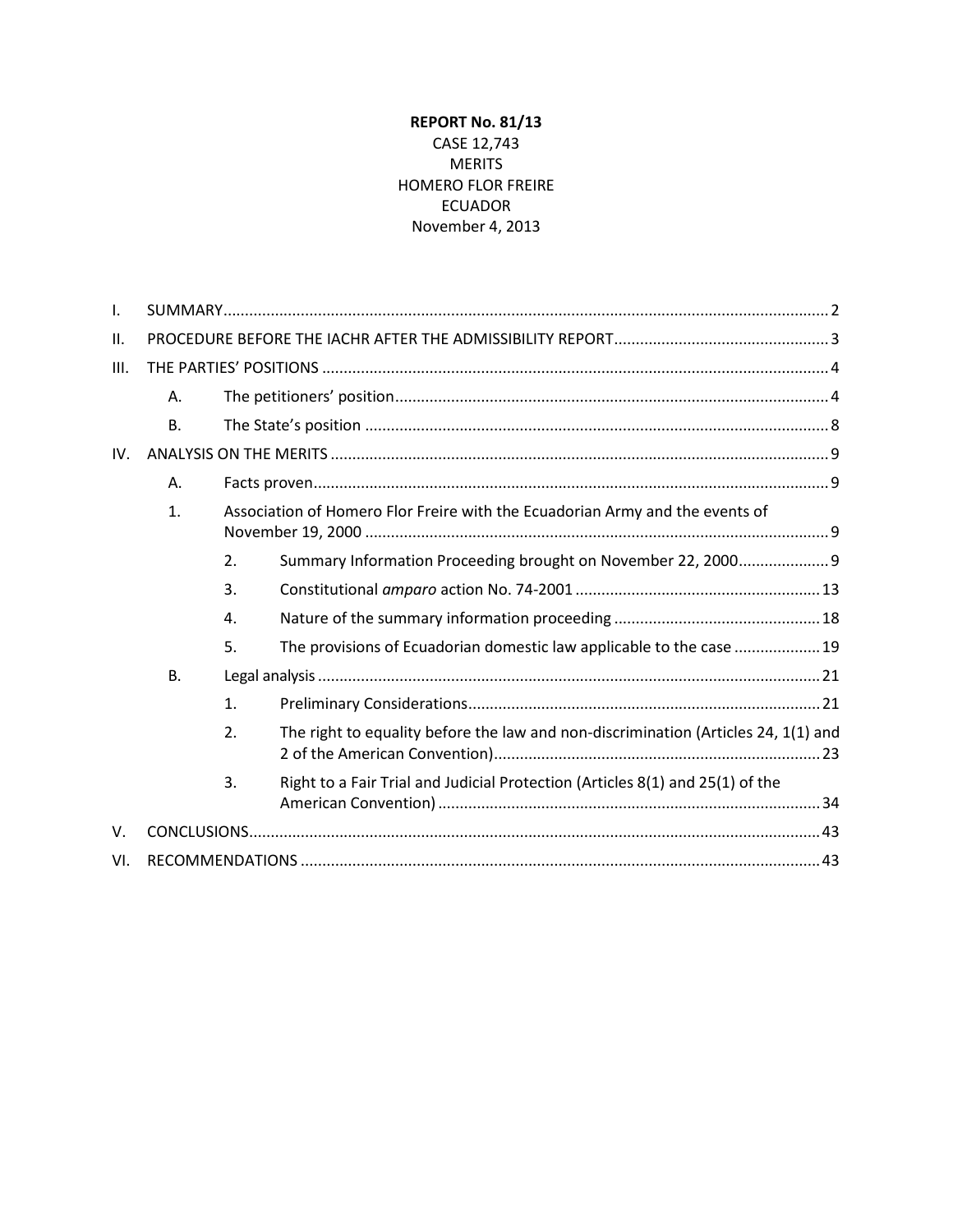# **REPORT No. 81/13** CASE 12,743 **MERITS** HOMERO FLOR FREIRE ECUADOR November 4, 2013

### **I. SUMMARY**

<span id="page-1-0"></span>1. On August 30, 2002, the Inter-American Commission on Human Rights (hereinafter "the Inter-American Commission," "the Commission," or "the IACHR") received a petition submitted by Alejandro Ponce Villacís and Juan Manuel Marchán (hereinafter "the petitioners") alleging the responsibility of the Republic of Ecuador (hereinafter "the State" or "the Ecuadorian State") for the discharge of Homero Flor Freire (hereinafter "Homero Flor," "Mr. Flor," "the alleged victim" or "the copetitioner"), a Military Police Officer of the Ecuadorian Terrestrial Force (hereinafter "the Terrestrial Force" or "the Army") due to an alleged disciplinary infraction.

2. On March 15, 2010, the Commission adopted Report No. 1/10, in which, without prejudging on the merits, it decided to continue with the analysis of the merits in relation to the alleged violation of Articles 8(1), 24, and 25 of the American Convention, all in conjunction with the general obligation to respect and ensure the rights, set forth at Articles 1(1) and 2 thereof, to the detriment of Homero Flor Freire.

3. The petitioners argue that several rights of Homero Flor were violated beginning with the disciplinary proceeding instituted against him, which culminated in the decision to order his discharge from the Ecuadorian Army. They allege that this decision was based on alleged discriminatory practices, and the arbitrary and unwarranted distinction established in the military legislation to punish sexual conduct in a military facility, when involving homosexual practices. The petitioners also allege violations of the rights to due process and judicial protection because in the course of the proceedings that led to his discharge, Homero Flor did not have an opportunity to controvert the testimonial evidence taken, and did not have adequate or effective remedies to challenge that decision.

4. The State, for its part, argues that the instant case is related to the application of normative provisions that have already been derogated from the Ecuadorian legal order, thus it is a matter that was already resolved domestically, and also that the guarantees of due process and judicial protection were observed in the case of Mr. Flor. In addition, and given that it was not possible to reach a friendly settlement, it considers it appropriate for the IACHR to proceed to analyze the merits and to issue the respective report.

5. After analyzing the parties' positions, the facts established, and the applicable human rights framework, the Inter-American Commission concluded that the Ecuadorian State is responsible for violating the rights enshrined in Articles 8(1), 24, and 25 of the American Convention in relation to its Articles 1(1) and 2, to the detriment of Homero Flor Freire. Based on the conclusions of this report, the IACHR makes the following recommendations to the Ecuadorian State: (1) make full reparation to Mr. Homero Flor Freire in the terms indicated in this report, both materially and morally, including measures of satisfaction for the harm caused; (2) publicly recognize that Mr. Homero Flor Freire was discharged from the Ecuadorian Army in a discriminatory fashion; (3) adopt the state measures necessary to ensure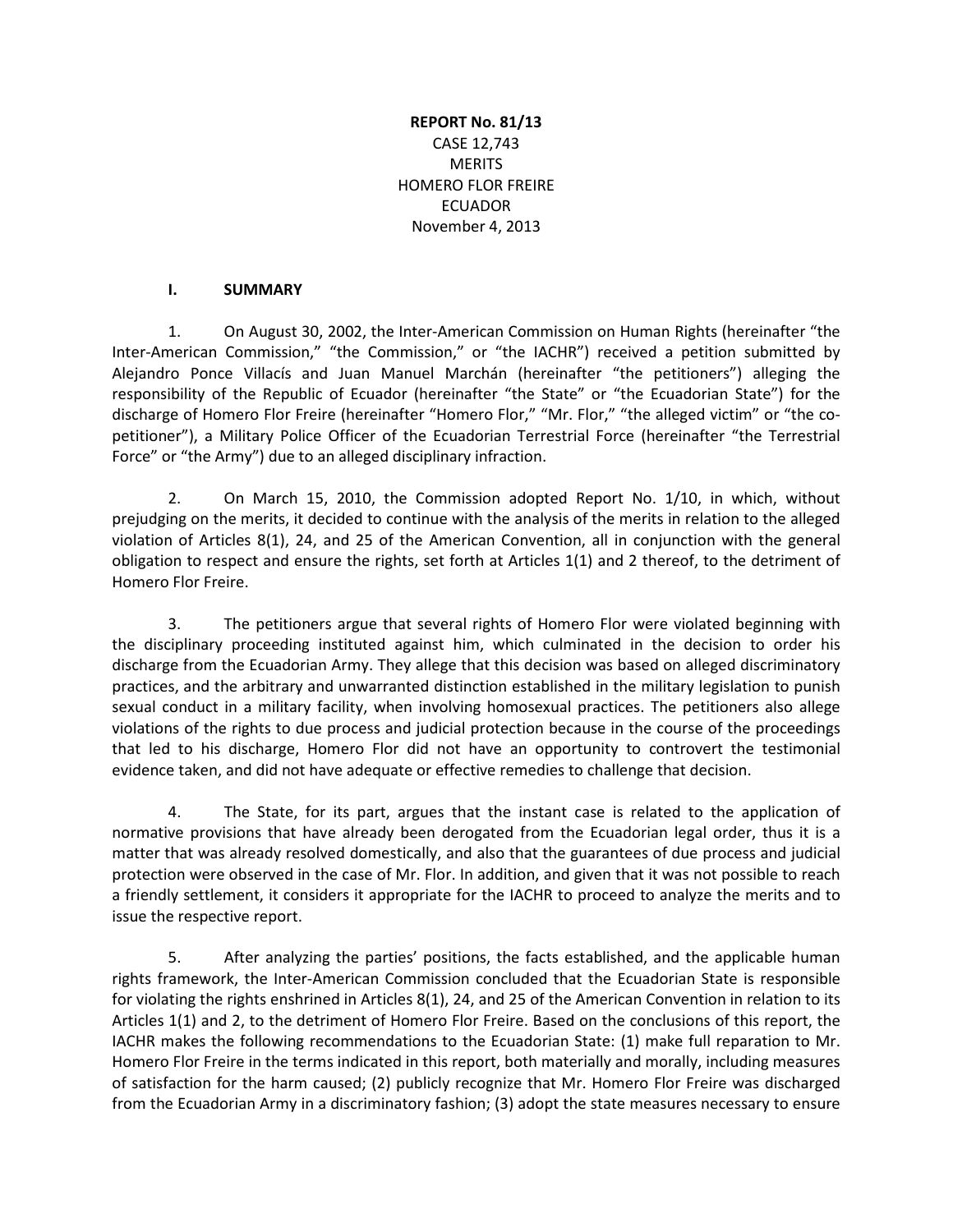that the persons who work in the Ecuadorian Army or any office or section of the Ecuadorian army are not discriminated against based on their actual or perceived sexual orientation; (4) adopt the necessary state measures for the personnel of the Ecuadorian Army or any office or section of the Ecuadorian army, as well as the judges at law in the military jurisdiction, to become familiar with the inter-American standards and with the provisions of Ecuadorian domestic law regarding non-discrimination on the grounds of sexual orientation, actual or perceived; and (5) adopt the necessary state measures to guarantee the right to due process for members of the military tried by courts in disciplinary proceedings, including the right to an impartial judge or court.

# **II. PROCEDURE BEFORE THE IACHR AFTER THE ADMISSIBILITY REPORT**

<span id="page-2-0"></span>6. On March [1](#page-2-1)5, 2010, the IACHR issued Admissibility Report No.  $1/10$ .<sup>1</sup> On March 29, 2010, the Commission notified the parties of that report, indicating that the case had been registered with number 12,743 and, pursuant to Article 37(1) of its Rules of Procedure, set a period of three months for the petitioners to submit additional observations on the merits. In addition, in keeping with Article 48(1)(f) of the Convention, the Commission placed itself at the disposal of the parties to pursue a friendly settlement.

7. By communication of April 5, 2010, the petitioners expressed their interest in pursuing a friendly settlement. The Commission forwarded the pertinent parts of that brief to the State, and asked that it submit its observations within one month. The State submitted its response by brief of May 27, 2010, and expressed its interest in pursuing the friendly settlement procedure. The IACHR forwarded the State's response to the petitioner.

8. On June 17, 2010, the State submitted information related to the efforts made by the parties to reach a friendly settlement agreement, which was forwarded to the petitioners for their observations. On October 29, 2010, the petitioners reported that they had resolved to conclude the friendly settlement process, and to continue with the procedure on the merits. On December 21, 2010, the Commission informed the State that it was considering the friendly settlement process concluded. On that same date, it asked that the petitioners submit their observations on the merits, in keeping with Article 37(1) of its Rules of Procedure. On January 12 and 19, 2011, the State presented additional information on the friendly settlement process, which was forwarded to the petitioners for their observations.

9. By brief of February 7, 2011, the petitioners submitted information on the friendly settlement process and reiterated their interest in continuing with the procedure on the merits. This communication was forwarded to the State on February 23, 2011; it was asked to submit its observations on the merits. On February 14 and 17, 2011, the State submitted supplemental information on the friendly settlement process, which was forwarded to the petitioners for their observations.

10. On October 7, 2011, the Commission reiterated to the petitioners that they should submit their observations on the merits. The petitioners filed their response on January 4, 2012; it was forwarded to the State for observations. On April 9, 2012, the Commission reiterated to the State that it should submit its observations on the merits. The State filed its response on June 7, 2012, which was

<span id="page-2-1"></span><sup>1</sup> IACHR, Report No. 1/10 (Admissibility), Petition 2723-02, Homero Flor Freire, Ecuador, March 15, 2010.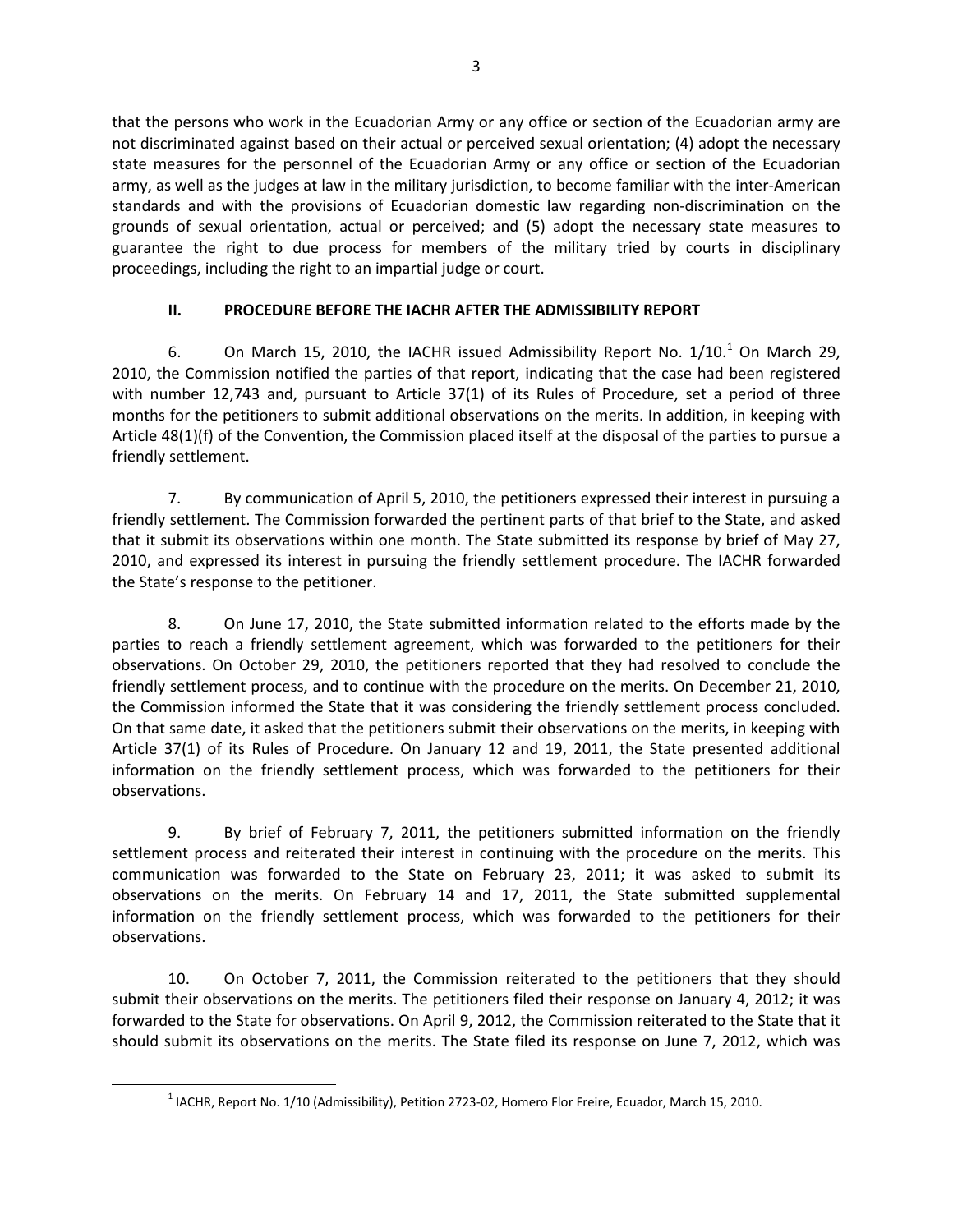forwarded to the petitioner. On July 10, 12, and 20, 2012, the State submitted additional information, which was forwarded to the petitioners for their observations. On July 25 and August 14, 2012, the petitioners submitted additional information and observations, communications that were forwarded to the State. On September 12, 2012, the State filed its response, which was forwarded to the petitioners.

11. By communication of September 7, 2012, the Commission asked the parties to submit an uncertified copy of the record on the administrative procedure known as a summary information proceeding (*información sumaria de investigación*) that was instituted against Mr. Flor in November 2000, and the Rules of Procedure for summary information proceedings in the Armed Forces, issued by Ministerial Decree 1046, published in General Ministerial Order 240 of December 22, 1993. On September 24, 2012, the petitioners forwarded a partial copy of the administrative record of the summary information proceeding and an uncertified copy of the Rules of Procedure for summary information proceedings in the Armed Forces. On October 11, 2012, the State forwarded uncertified copies of the record and of the Rules of Procedure mentioned above to the petitioners for their information; subsequently, on October 17, 2012, it forwarded them in digital format. On May 10, 2013, Mr. Flor sent a new document in which he alleged a series of impacts on himself and his family stemming from the proceedings conducted by the Ecuadorian Army. On May 13, 2013, the IACHR forwarded this information to the State, and requested that it submit its observations within one month. On August 27, 2013, the petitioner sent additional information, which was forwarded to the State, which was given one month to respond, by communication of September 5, 2013. As of the date of the approval of this report, observations have yet to be received by the State in relation to this new communication from the petitioner. The alleged victim and co-petitioner, Mr. Homero Flor, has reiterated in different communications throughout the proceeding that he would like the IACHR to rule on the merits of the petition. The State also asked the IACHR to rule on the merits.

# <span id="page-3-0"></span>**III. THE PARTIES' POSITIONS**

### **A. The petitioners' position**

<span id="page-3-1"></span>12. The petitioners indicate that Homero Flor Freire was a Military Police official, reached the rank of lieutenant, and remained an active-duty member of the Ecuadorian Army until 2002. They argue that the Ecuadorian military justice authorities brought a disciplinary proceeding against him in which his liability was established for committing an act characterized as professional misconduct, as a result of which he was put on leave for six months, and subsequently discharged and definitively separated from the Ecuadorian Army. The petitioners adduce that the decision that led to the discharge of Homero Flor was based on prejudices that reflect a discriminatory practice or policy enshrined in the military legislation and applied by its authorities, based on the sexual orientation of its members. The petitioners note that Mr. Flor asserts that he is not homosexual, nonetheless they adduce that this discriminatory policy had the effect of violating several of his rights on occasion of the proceeding brought against him.

13. By way of background, the petitioners state that in the early morning hours of November 19, 2000, according to Homero Flor, he went to the Amazonas Military Fort (Fuerte Militar Amazonas), in the city of Shell, province of Pastaza, accompanied by another military officer, after they attended a party held outside the military base. According to them, the person who accompanied him was drunk, which is why Homero Flor decided to move him to his room. Soon after he entered the room, Homero Flor answered the knocking at the door by Major Jaime Suasnavas, who warned him that he was in "serious trouble" and who asked him to turn over his standard-issue weapon. On requesting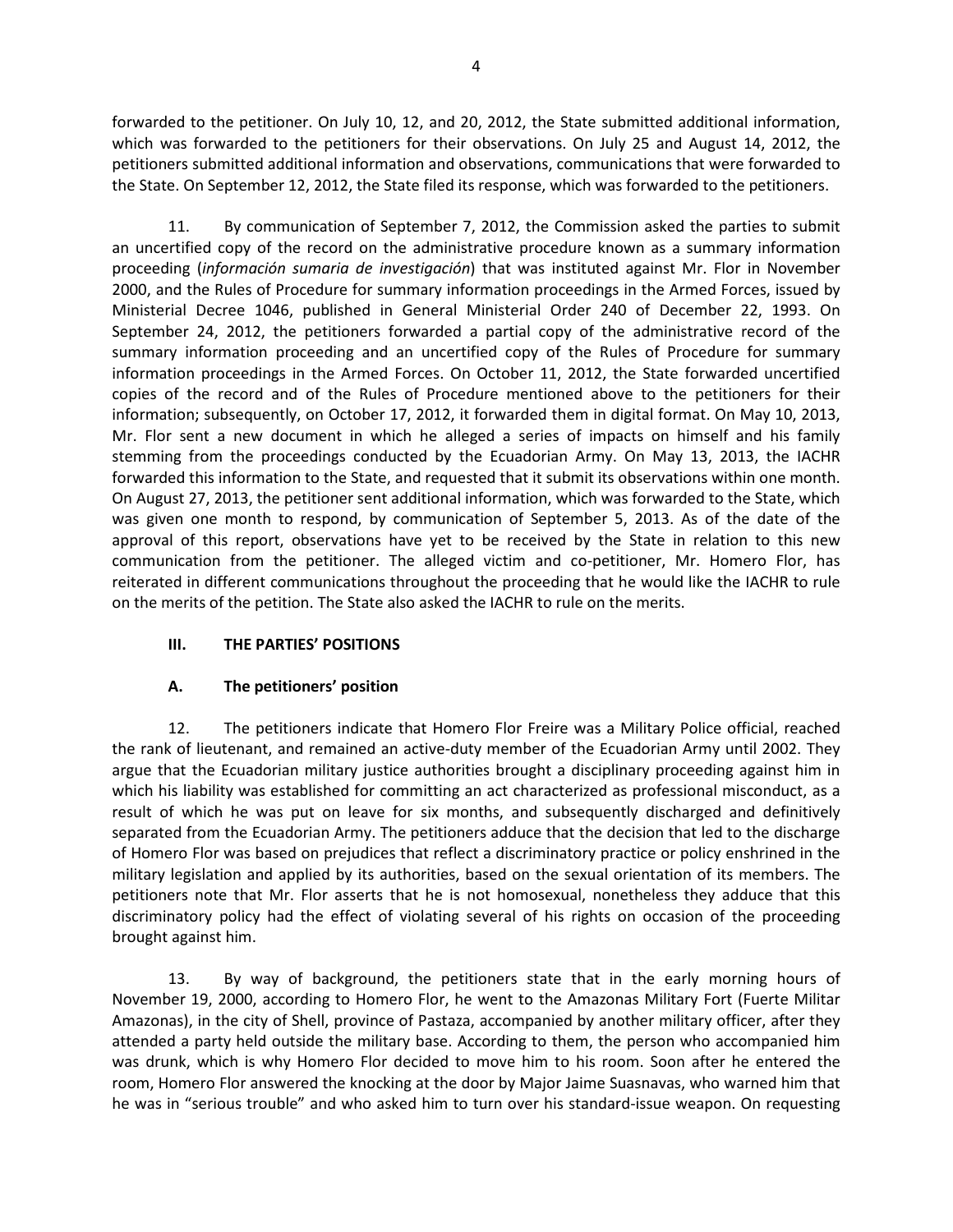an explanation, Mr. Flor was informed by Major Suasnavas that he had been seen in a "situation of homosexualism" ("*situación de homosexualismo"*). They allege that in the face of this situation Homero Flor was pressured by other military officials to voluntarily request his retirement from the Army, given that they told him that there were videos and photos that proved the occurrence of "homosexual practices." They indicate that Homero Flor submitted a report to the military authorities about what happened, and rejected the accusation against him.

14. The petitioners note that a proceeding was brought called an *información sumaria de investigación* (hereinafter "summary information proceeding") that was aimed at establishing the existence of a disciplinary infraction and the liability of Homero Flor.<sup>[2](#page-4-0)</sup> They indicate that the summary information proceeding is administrative in nature, yet it is conducted before a military authority vested with judicial powers, as established in the Rules of Procedure for Summary Information Proceedings in the Armed Forces (hereinafter "Rules of Procedure for Summary Information Proceedings")<sup>[3](#page-4-1)</sup> then in force. They indicate that the proceeding culminated with the decision of the Court of Law of the Fourth Military Zone (hereinafter "Court of Law") of January 17, 2001, by which it was concluded that Homero Flor had committed a disciplinary infraction for having engaged in professional misconduct. They argue that based on that decision, on May 7, 2001, the Council of Subaltern Officers of the Army (hereinafter "Council of Subaltern Officers") placed Mr. Flor on leave prior to his discharge from the active service of the Army.

15. The petitioners adduce that Homero Flor challenged the summary information proceeding, the decision of the Court of Law, and the Resolution of the Council of Subaltern Officers, through the following remedies: (i) request for reconsideration challenging the decision by the Council of Subaltern Officers, which was rejected by decision of the same Council of June 5, 2001; (ii) motion of appeal against the decision of June 5, 2001, dismissed by the Council of Superior Officers of the Army on July 18, 2001; [4](#page-4-2) (iii) constitutional *amparo* motion against the summary information proceeding and the resolution of the Court of Law, which was found inadmissible on procedural grounds decision of the Sixth Court for Civil Matters of Pichincha (hereinafter also "Sixth Court") of July 18, 2001; and (iv) motion of appeal against the ruling by the Sixth Court, which was found inadmissible on procedural grounds by decision of the Constitutional Court of February 4, 2002.

16. The petitioners present a series of arguments on the merits. First they argue that the proceeding that led to Homero Flor's discharge from the Army was based on two assumptions, the first Mr. Flor's alleged homosexual orientation, and the second, engaging in sexual acts within the confines of a military establishment, but with a special emphasis on such acts involving two officers of the same sex. Accordingly, the petitioners raised arguments, first, that go to violations of due process guarantees during the summary information proceeding, and second to the alleged discrimination suffered by Homero Flor, for having been accused of having engaged in sexual conduct with respect to which the military legislation provides for differentiated treatment, incompatible with Article 24 of the American Convention.

<span id="page-4-0"></span> $2$  As indicated, the proceeding was initiated against both Homero Flor and the other military officer involved in the facts. Original petition received at the IACHR on August 30, 2002.

<span id="page-4-1"></span><sup>&</sup>lt;sup>3</sup> Issued by Ministerial Decree No. 1046 and published in General Ministerial Order 240 dated December 22, 1993. Original petition received at the IACHR on August 30, 2002.

<span id="page-4-2"></span><sup>&</sup>lt;sup>4</sup> The petitioners note that according to Article 200 of the Law on Armed Forces Personnel then in force, this resolution had become final and binding. Petitioners' brief dated April 12, 2004.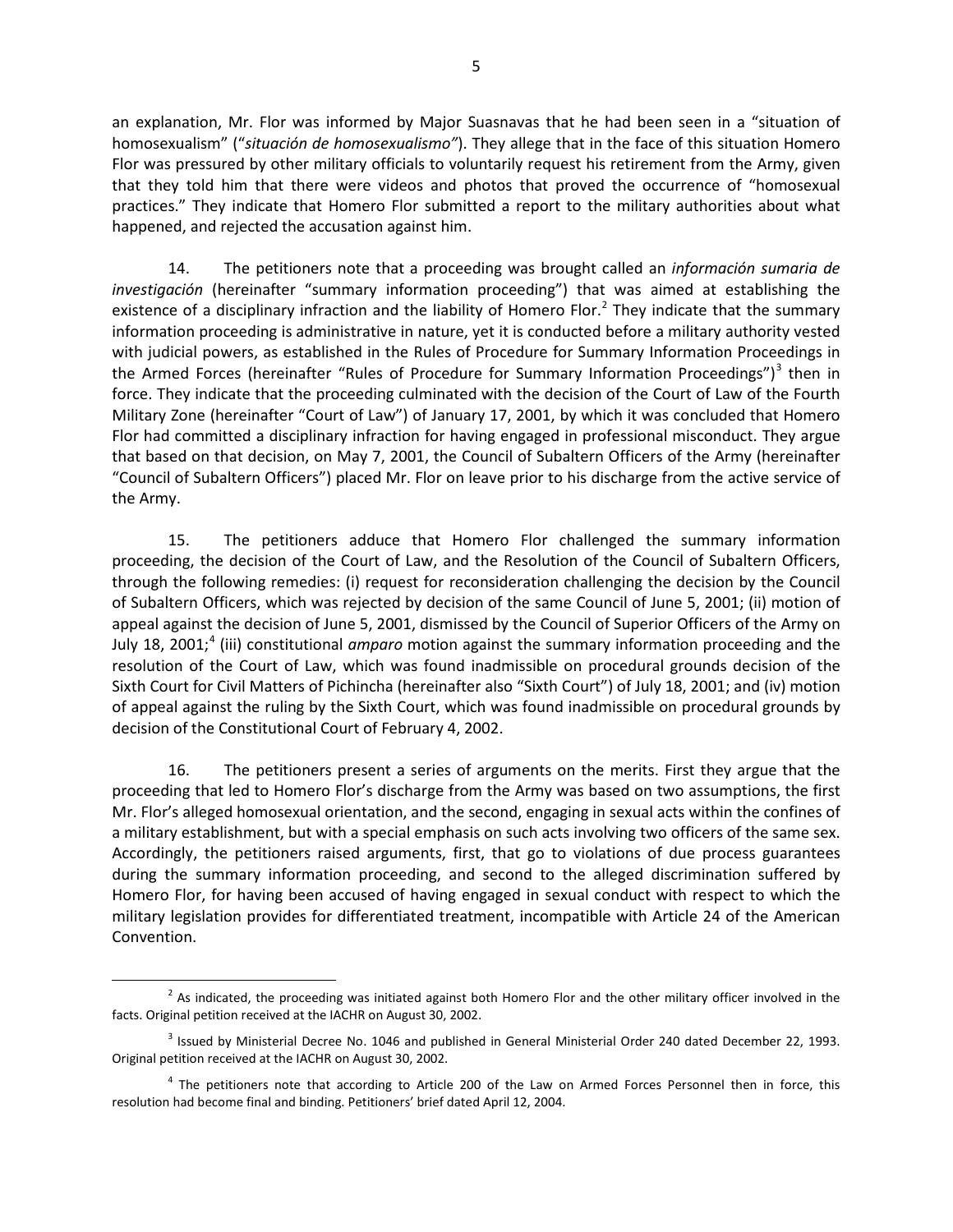17. As regards the first point, the petitioners argue that a series of due process violations were committed in the course of the summary information proceeding compromising the rights enshrined at Articles 8(1) and 25 of the American Convention. Specifically they note that the summary investigation proceeding was based on witness statements given by several officers who said they had seen Homero Flor engaging in the alleged disciplinary infraction. In this respect, they argue that during that proceeding Homero Flor was not allowed to confront witnesses who testified against him, nor was his defense afforded the opportunity to question them.

18. On the second point, the petitioners allege that the provision under which Mr. Flor was dismissed –that is, the Regulations of Military Discipline in force at the time– established unequal treatment with a substantial impact on the type of sanction that is applied, when it is found that one has engaged in sexual acts within a military facility. Thus, they argue that when an "illegitimate sexual act" is involved –characterized as an severe infraction (*falta atentatoria*)– the maximum sanction possible is a 30-day suspension. In this regard, the petitioners state that the notion of "illegitimate sexual acts" apparently refers to heterosexual sexual relations in the absence of marriage, or outside of marriage. They argue that in cases of "acts of homosexuality" –characterized as acts of professional misconduct (Article 117 of the Rules of Procedure)– the sanction to be imposed was to discharge the officer, as in the instant case. On these considerations, the petitioners argued that this distinction is discriminatory since it is based exclusively on the sexual orientation as sufficient grounds for ordering the discharge of a member from the Army.<sup>[5](#page-5-0)</sup>

19. The petitioners note that the Ecuadorian Constitution then in force established at Article 23(5) the right to free development of the personality, which includes "sexual liberty and equality," and that the "crime of homosexualism" had been decriminalized in Ecuador by a judgment of unconstitutionality by the Constitutional Court in 1997. They argue that despite this legal framework being in force at the time the summary information proceeding was being conducted, the military legislation punished homosexuality as conduct itself considered an act of professional misconduct and by virtue of which one could deprive a person of being able to exercise his or her functions as a member of the Ecuadorian Army. They adduce that the decision by the Court of Law stands out for its focus on the type of sexual conduct Mr. Flor is accused of, beyond actually showing that it occurred. They emphasize that in its decision the Court of Law said that the "Rules of Military Discipline … punish acts of homosexuality, precisely because of the special nature of the military legislation."

20. The petitioners argue that the remedies available in the domestic legal order to challenge the process and the decision that led to the discharge of Homero Flor from the Army were ineffective for remedying the legal situation allegedly infringed, and that they were rejected for reasons that held little weight. They argue that neither the decision of the Sixth Court of July 18, 2001, nor that of the Constitutional Court of February 4, 2002, took a hard look at the application of a discriminatory provision that had substantive effects on the characterization of the conduct of which he had been accused in the summary information proceeding, and whose effect was apparently his termination as a member of the Army. They reiterated that under the legal order in place it was not possible to impose a sanction for the type of sexual conduct Mr. Flor had allegedly engaged in, as it is conduct that: (i) is

<span id="page-5-0"></span> $<sup>5</sup>$  In addition, the petitioners adduce that according to the Constitution then in force, there was a legal reservation for</sup> the establishment of infractions and sanctions; nonetheless, they argue that the Rules of Military Discipline, despite including provisions for punishment, were adopted by the Ministry of National Defense through a Ministerial Decree that is under seal, that was not published in the Official Registry, and which therefore was not available to all citizens.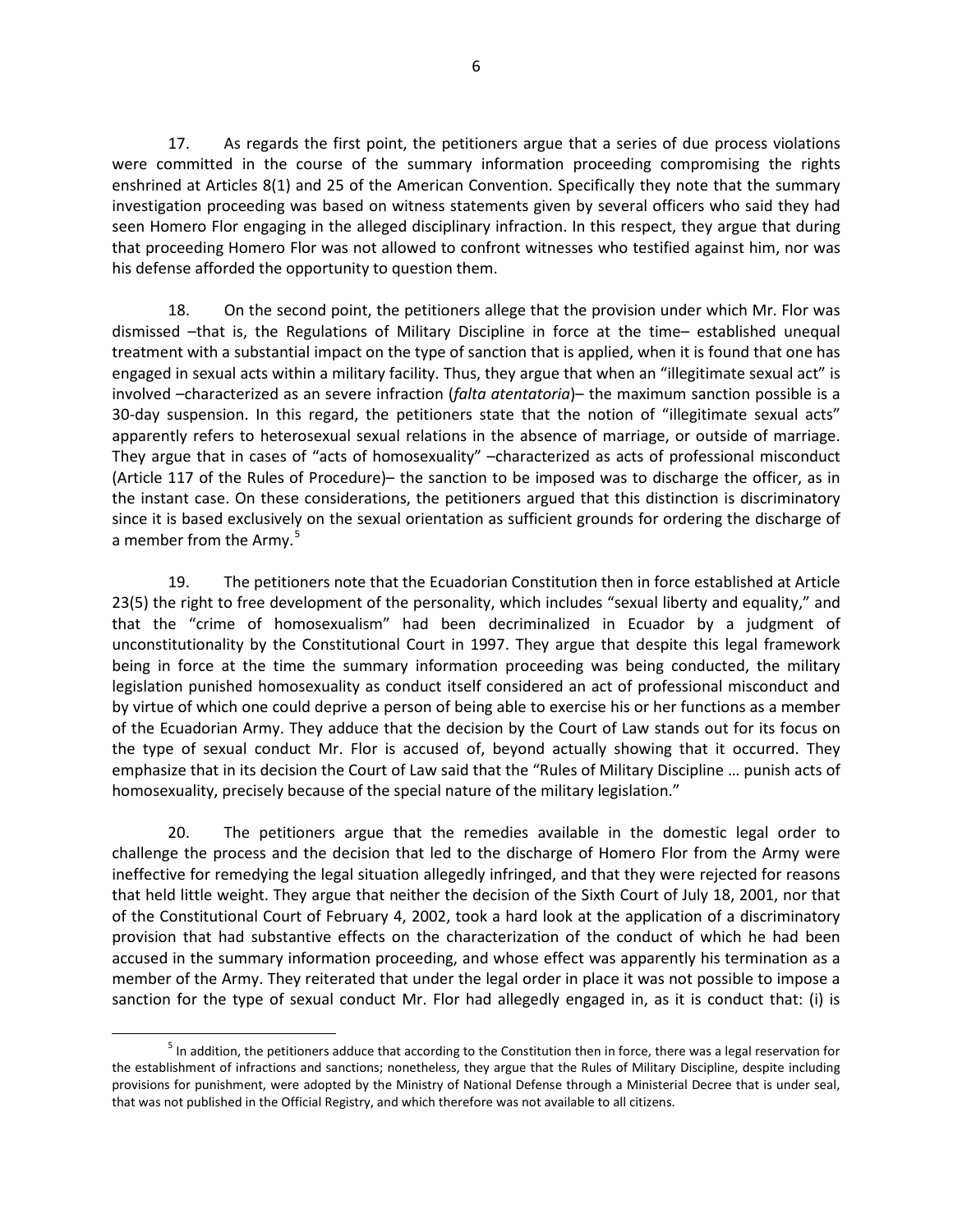related to the right to sexual liberty, guaranteed by the Constitution; and that (ii) it did not constitute a crime or a breach under the Ecuadorian Criminal Code.

21. Therefore, they argue that it was imperative that these bodies rule on the legality of the sanction that had been imposed, mindful of the facts that gave rise to the proceeding and the possibility of the State exercising its punitive power over acts related to the exercise of a right protected by the legal order in place. They also argue that this was the only means available to Mr. Flor to challenge the decision that led to his discharge since, as established in the Law on the Contentious-Administrative Jurisdiction, this jurisdiction is not competent to sit in judgment of matters regarding the organization of the Armed Forces, which would apply in this case as it is a proceeding before a Military Court of Law. They argue that the Supreme Court of Justice of Ecuador has ruled in this regard that "the issues that arise in relation to the organization of the Armed Forces do not correspond to the contentiousadministrative jurisdiction." Thus, they argue that no regular judicial remedy could be brought against the decision of the Court of Law that would allow for a ruling on the merits of the dispute in a District Court of the Contentious-Administrative jurisdiction, accordingly it would not have been possible to secure a judgment of last resort, nor to file a motion for cassation.

22. The petitioners allege that the Rules of Military Discipline applied in this case constitute a legal instrument which while containing provisions aimed at regulating the sexual conduct of the members of the Armed Forces within the confines of a military facility, established differentiated and discriminatory treatment on grounds of sexual orientation, which suggests that the Ecuadorian military legislation then in force criminalized homosexuality. In that regard, they argue that Article 117 of said Rules equated homosexuality with conduct criminalized by Ecuadorian legislation, such as the unlawful use, trafficking, and sale of drugs or narcotics. They argue that in the instant case the military justice system justified the application of the provisions called into question based on the "special nature of the military legislation," which is based on discriminatory arguments that prejudge the capacity or aptitude of a member of the Army to perform his or her functions based on his or her sexual orientation. They adduce that the provision contained in said article, being a secondary provision, should have been trumped by the Constitution in force at the time, which recognized, as does the current Constitution, the right to equality before the law and the right of a person not to suffer discrimination on grounds of his or her sexual orientation.

23. During the processing of the case in the merits phase the petitioners have continued to present arguments related to an alleged violation of Article 11 of the Convention, which was found inadmissible by the IACHR. The petitioners argue that the decision by the Court of Law constitutes an arbitrary interference that violated the alleged victim's rights to honor and to privacy. In that regard, they allege that the circumstances under which Homero Flor was discharged from the Army had a particularly harmful impact on his professional, family, and personal life, as he was exposed to a social stigma due to his alleged "homosexual orientation," with which, even though he does not so identify, has resulted in discriminatory treatment that caused the loss of his job and his divorce<sup>[6](#page-6-0)</sup>. He indicates that in particular it has been impossible for him to find work for the last 12 years, and that it has been impossible for him to make child support payments for his daughter. He attaches a certificate of judicial withholding from the payroll system issued by the Social Security Institute of the Armed Forces, which he indicates show that the monthly child support payments for the daughter of the alleged victim and

<span id="page-6-0"></span> $6$  The IACHR will make no reference to Article 11 in the instant report, as it was already declared inadmissible in the Commission´s admissibility report.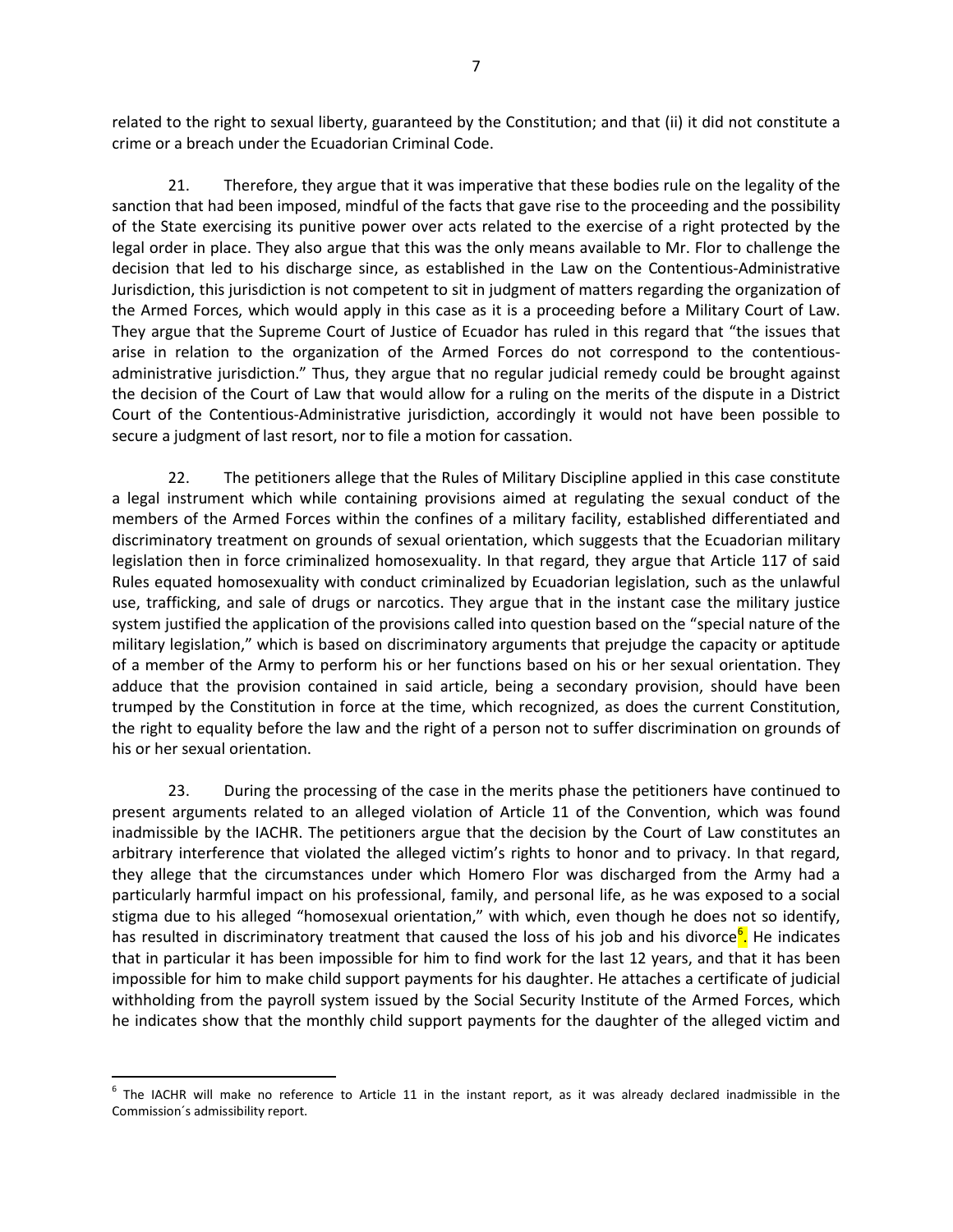co-petitioner have been withdrawn directly from the alleged victim's father, Lt. Col. Lino Homero Flor Cruz, since 2009.

24. In addition, the petitioners allege that the family members of the alleged victim – some of whom are said to work for the Army or other state organs have been subject to offenses and insults, mainly in the workplace, due to the circumstances in which Mr. Flor was discharged, and also in retaliation for having decided not to continue pursuing a friendly settlement, a process that had been initiated in country. In particular, they indicate that his family members were subject to discrimination and harassment when their ties to Mr. Flor became known, considering that the reasons why Mr. Flor was discharged were generally known. They mention that his family members affected by these events are his father (Lino Homero Flor Cruz), his mother (Germania Freire Silva), his sister (Ximena Flor), his brother (Alejandro Flor), his aunt (Ivonne Freire Silva), and his daughter (Paola de los Ángeles Flor).

25. Based on the foregoing, the petitioners argue that on having adopted "a discriminatory military legal regime," the State breached its general obligations contained in Articles 1(1) and 2 of the American Convention, in relation to the right contained in Article 24 of the same instrument. They argue that the States cannot limit the rights of a person based on sexual orientation. In that regard they allege that in the instant case the restriction on the alleged victim's rights occurred due to the application of a legal regime that was inherently discriminatory and that left Mr. Flor without equal protection before the law. Accordingly, the petitioners asked the IACHR to proceed to issue its decision on the merits, pursuant to Article 50 of the American Convention.

# **B. The State's position**

<span id="page-7-0"></span>26. The State adduces that the petitioners' arguments address the application of a provision that is no longer in force in the Ecuadorian legal order, thus it is a matter that has already been resolved in the domestic legal system. Specifically, the State forwarded a copy of the Rules of Military Discipline in force since 2008, by which the 1998 Rules, applied in the instant case, were derogated. In this respect, the State controverts the petitioners' argument on the effects that the decision by which Mr. Flor was separated from the Ecuadorian Army continue to have, indicating that the amended Rules apply to the future, and that the State cannot bear objective liability for the effects of the rules applied prior to the amendment.

27. In the instant case, the State has also argued that the separation or discharge of an active member from the Armed Forces is an administrative act, in keeping with Article 86 of the Law on Armed Forces Personnel. It adduced that if there is a claim related to the illegality of this act, it could be challenged before the respective Council of Officers, or also that it was possible to turn to the contentious-administrative jurisdiction to present a challenge before the District Courts with jurisdiction, and, if appropriate, in the context of the contentious-administrative proceeding, the motion of cassation was also available and could be adequate for challenging the judgment handed down by the District Courts.

28. The State has also held that the constitutional *amparo* proceeding was resolved lawfully and in keeping with the requirements of due process, thus the State has not violated Article 8(1) of the Convention, and that the alleged victim had free access to the judicial apparatus and to all available remedies to bring his claims for alleged violations of rights established in the Convention. It added that in the domestic proceedings Homero Flor was able to exercise his right to defense at all times, and was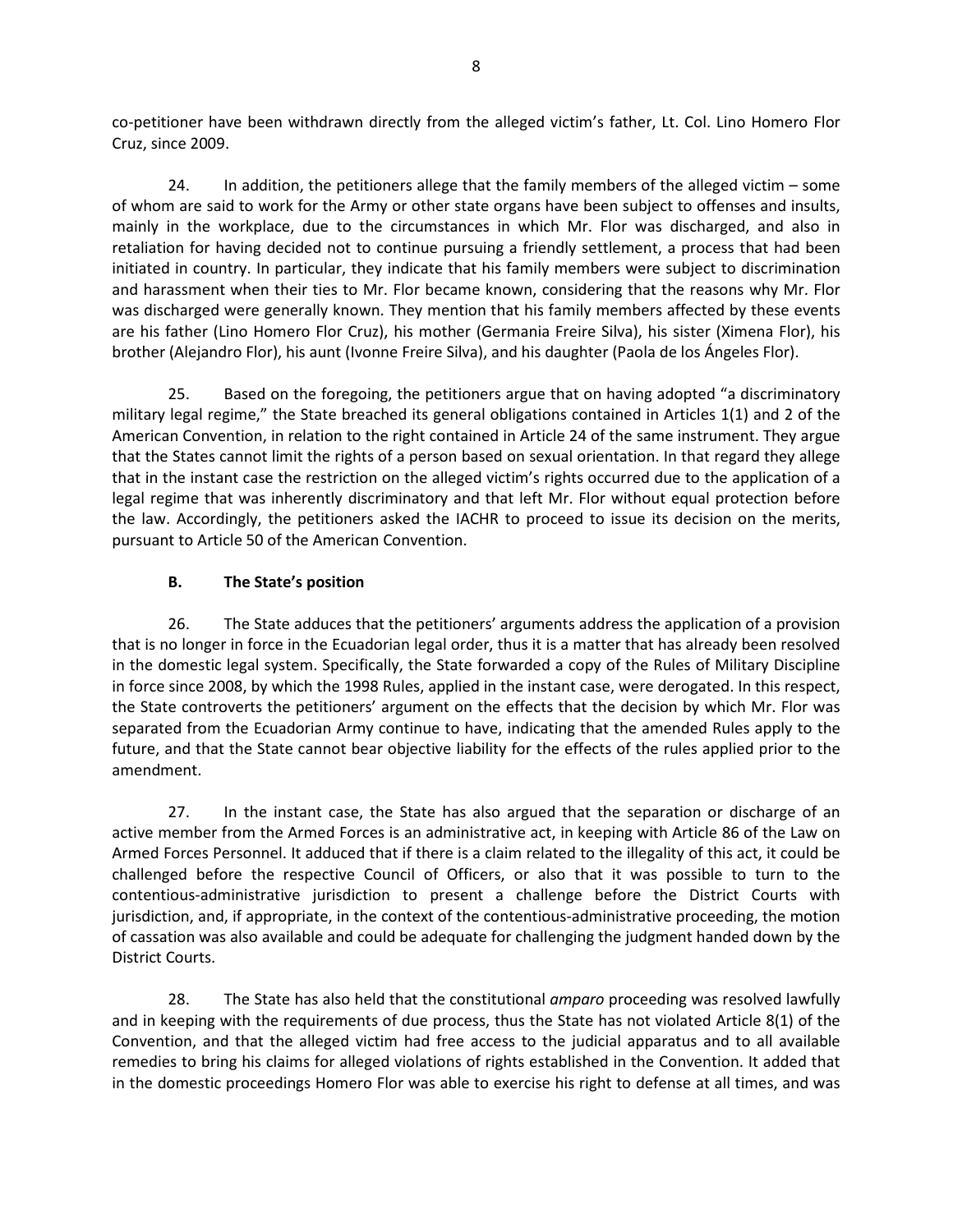heard in equal conditions by the competent organs. Finally, the State holds that it has not accepted the truth of the facts, contrary to what the petitioners argue.

29. Finally, the State holds that in a show of good faith it has pursued a friendly settlement in respect of this petition. As the negotiation with a view to reaching a friendly settlement was not fruitful, the State asked the IACHR to proceed to issue the report provided for in Article 50 of the American Convention.

### <span id="page-8-0"></span>**IV. ANALYSIS ON THE MERITS**

# <span id="page-8-1"></span>**A. Facts proven**

# <span id="page-8-2"></span>**1. Association of Homero Flor Freire with the Ecuadorian Army and the events of November 19, 2000**

30. Homero Flor Freire entered the Ecuadorian Army with the rank of Second Calvary Lieutenant on August [7](#page-8-4), 1992.<sup>7</sup> In January 2001, he was on active duty with the Army, with the rank of lieutenant; he had been a member of the military institution for approximately 12 years. $8$ 

31. Bearing in mind that the parties' arguments and the documentary evidence produced address a proceeding brought by the military authorities by which the discharge of Homero Flor from the Ecuadorian Army was ordered, the Commission observes first that there is no debate among the parties —and this is deduced from the decisions adopted domestically— that the events of November 19, 2000, at the Amazonas Military Fort, situated in the city of Shell, province of Pastaza, gave rise to the proceeding in the military disciplinary jurisdiction.

32. Second, it observes that the dispute between the parties domestically revolved around the existence of two versions as to what happened that day. Accordingly, on the one hand several military officers stated they had seen Lieutenant Homero Flor and a male soldier having sexual relations in the lieutenant's room at the Military Fort. Mr. Flor denied the accusation and argued that the soldier had stayed in his room due to his drunken state, there having been no interaction between them.

33. In this respect, the Commission wishes to clarify that it is not a purpose of this report to issue a pronouncement on the truth of these facts as a matter of domestic law. It is up to the IACHR to elucidate whether there was discrimination against the alleged victim in the process of his separation from the armed forces, and to examine whether the summary information proceeding and the subsequent judicial decisions of the domestic authorities triggered the international responsibility of the Ecuadorian State for having applied standards incompatible with the American Convention. Based on these considerations, the Commission proceeds to summarize the relevant judicial decisions, as well as the relevant aspects of the domestic laws and regulations.

# <span id="page-8-3"></span>**2. Summary Information Proceeding brought on November 22, 2000**

<span id="page-8-4"></span> $<sup>7</sup>$  Annex 1. Certificate issued by the Director of Personnel of the Army, February 5, 2001. Annex to the initial petition</sup> of August 30, 2002.

<span id="page-8-5"></span> $8$  Annex 2. Resolution of the Court of Law of the Fourth Military Zone, January 17, 2001. Annex to the initial petition of August 30, 2002.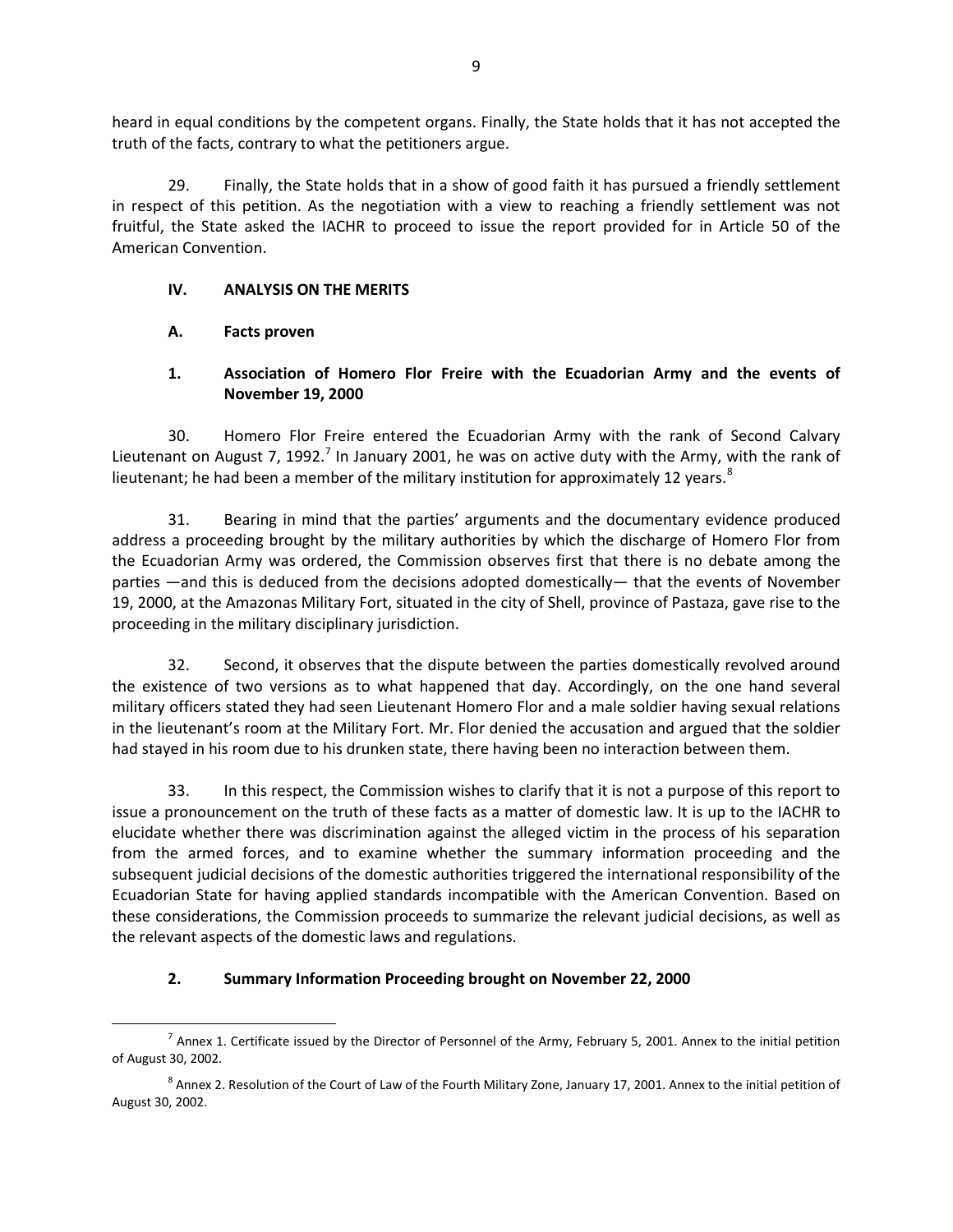34. The information available indicates that on November 20, 2000 Homero Flor was separated from his duties in the Ecuadorian Army and brought before the First Court of Investigation of the Fourth Military Zone (Amazonas Division) (hereinafter "First Court of Investigation"); notice of this decision was given to Homero Flor the same day by Memorandum No. 20015[9](#page-9-0)-IV-DE-1.<sup>9</sup> On November 22, 2000, the First Court of Investigation ordered that the summary information proceeding begin and issued the Initial Order in that proceeding.<sup>[10](#page-9-1)</sup> The proceeding was conducted in keeping with the provisions of the Rules of Procedure for Summary Information Proceedings of the Armed Forces for the purpose of establishing the existence of infractions as well as the liability of those investigated.<sup>[11](#page-9-2)</sup>

35. On December 13, 2000, Homero Flor was required by the Commander of the Fourth Military Zone (Amazonas Division), Brigadier General Víctor Zabala, to "hand over responsibilities in your charge and report to HD-IV to render services," and also to relinquish "the room … of the Residence of unmarried officers" that he occupied.<sup>[12](#page-9-3)</sup>

36. Once the investigative phase of the proceeding was concluded, the Military Prosecutor of the Zone issued his report on January 17, 2001, and the Court of Law of the Fourth Military Zone, under Brigadier General Víctor Zabala, took cognizance of the matter.<sup>[13](#page-9-4)</sup>

# **a. Resolution of the Court of Law of the Fourth Military Zone in the Summary Information Proceeding**

37. By decision of January 17, 2001, the Court of Law (Judge Víctor Zabala) endorsed the report of the Military Public Prosecutor and established that "there is disciplinary liability" in the case of Lt. Homero Flor and the other soldier.<sup>[14](#page-9-5)</sup>

38. In its text, the decision details the evidence produced during the proceeding, including: (i) statements made by several military officers about what they had observed in the room where Lt. Homero Flor and other soldier were on November 19, 2000<sup>[15](#page-9-6)</sup>; (ii) the statement by Homero Flor in which he gave his version of the facts and referring to the activity of the officials who went to his room

<span id="page-9-0"></span> $9$  Cited in the decisions of the Sixth Court for Civil Matters of July 18, 2001, and the Constitutional Court of February 4, 2002 (see *infra*).

<span id="page-9-1"></span> $^{10}$  Initial order in proceeding No. 20-2000-IV-DE-JM-1 of November 22, 2000. Cited in Annex 2. Resolution of the Court of Law of the Fourth Military Zone of January 17, 2001. See also: Annex 3. Constitutional *amparo* motion filed by Homero Flor Freire with the Judge for Civil Matters, January 23, 2001. Annexes to the initial petition of August 30, 2002.

<span id="page-9-2"></span> $11$  Annex 2. Resolution of the Court of Law of the Fourth Military Zone of January 17, 2001. Annex to the initial petition of August 20, 2002.

<span id="page-9-3"></span> $12$  Annex 4. Memorandum 2000187-IV-DE-1 from the Commander of the Fourth Zone "Amazonas," December 13, 2000. Annex to the initial petition of August 20, 2002.

<span id="page-9-4"></span><sup>&</sup>lt;sup>13</sup> Annex 2. Resolution of the Court of Law of the Fourth Military Zone, January 17, 2001. Annex to the initial petition of August 20, 2002.

<span id="page-9-5"></span><sup>&</sup>lt;sup>14</sup> Annex 2. Resolution of the Court of Law of the Fourth Military Zone of January 17, 2001. Annex to the initial petition of August 20, 2002.

<span id="page-9-6"></span><sup>&</sup>lt;sup>15</sup> According to the decision, the following officers gave testimony on what happened on November 19, 2000: Second Lieutenant Ronny Jativa (Officer of Guard Force at the Amazonas Military Fort on November 18, 2000), Captain Colonel Néstor Maldonado, Lieutenant César Bracero, and the Chief Commanding Officer (Jefe de Plaza Mayor) Jaime Suasnavas. In addition, it was indicated that a lieutenant and an infantry sergeant gave testimony asserting that they had not "found homosexual tendencies" in Mr. Flor.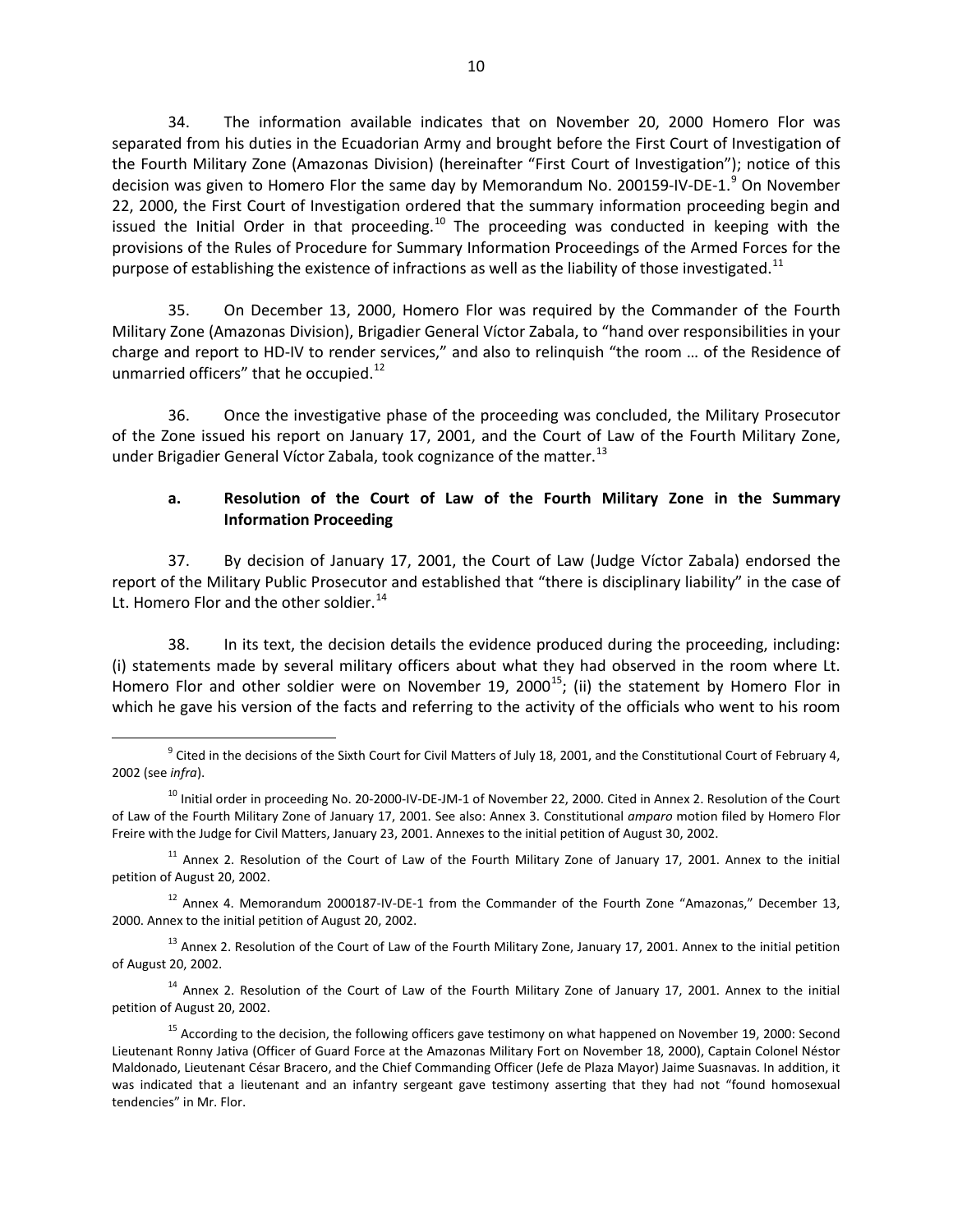to verify what had happened; and (iii) the documentary and physical evidence produced during the investigation carried out in the context of the proceeding. As regards the evidence produced during the investigative stage, the decision refers, among other things, to: (i) a Report from the Psychology Department of the 17-BS "PASTAZA" by which an analysis of the other soldier's psychological profile was performed, and indicating that it was not possible to perform the psychological exam of Lt. Homero Flor given that he did not go to that department; (ii) certificates that attest to the "good conduct and honorability" of Lt. Homero Flor and the other soldier, as well as the résumés of both; and (iii) the report of the judicial inspection of the place where the events allegedly unfolded.

39. Based on that evidence, the decision of January 17, 2001 by the Court of Law established that on November 19, 2000, in the early morning hours, the other soldier and Lt. Homero Flor entered the latter's sleeping quarters, located in the Villa for Unmarried Officers of the Amazonas Military Fort, and that they were seen "practicing oral sex" ("*practicando sexo oral*") in that room.[16](#page-10-0)

40. The Court went on to determine whether the infraction referred to in Article 117 of the Rules of Military Discipline —in force at the time of the facts— i.e. "committing acts of homosexuality" had actually taken place. The Court held that after having "investigated the acts of homosexuality committed," it was shown that they were committed based on the testimonial evidence produced. In its analysis, the Court decided that such provision was not incompatible with the right enshrined in the Constitution of Ecuador of every person to make free and responsible decisions about his or her sexual life, highlighting the "special nature" of the military legislation, and appealing to military values such as honor, dignity, and extolling civic-mindedness. In its own words, the Court notes:

The Constitution of Ecuador at Article 23(25), on the civil rights of citizens, guarantees the right to make free and responsible decisions about their sexual life. Nonetheless, in the armed forces, Article 117 of the Rules of Military Discipline is in force; it punishes acts of homosexuality, precisely because of the special nature of the military legislation, its philosophy and constitutional mission, to cultivate and keep intact and unified values such as honor, dignity, discipline … extolling civic-mindedness, exalting respect for the national symbols and the Ecuadorian nation, in view of the ethical and moral values it practices, and which are the essential elements of the integral training of the soldier, all of which is not compatible [with the] conduct and behavior adopted by the persons investigated since they are contrary to principles and norms of conduct that all members of the Armed Forces are obligated to observe, the Armed Forces being proud to be the moral reservoir of society, and to have in its ranks men of integrity, capable, responsible, and with unblemished moral authority that enables them to guide and lead their subordinates in operations [and] activities particular to the military career.<sup>[17](#page-10-1)</sup>

#### 41. In that context, the Court concluded:

It has been shown procedurally by testimonial evidence and in light of reasoned analysis that acts of homosexualism were committed, i.e. oral sex between [LIEUTENANT] HOMERO FABIÁN FLOR FREIRE and [the other soldier], active-duty members of the military, within a military facility, with which the Armed Institution as such as been subjectively offended, and its image and prestige

<span id="page-10-0"></span><sup>&</sup>lt;sup>16</sup> The Court notes that it was established that this act had been committed with the testimony of Captain Colonel Néstor Maldonado, Lieutenant César Bracero, and Second Lieutenant Ronny Jativa, who gave "statements … that were unanimous and consistent with one another." Annex 2. Resolution of the Court of Law of the Fourth Military Zone of January 17, 2001. Annex to the initial petition of August 20, 2002.

<span id="page-10-1"></span><sup>&</sup>lt;sup>17</sup> Annex 2. Resolution of the Court of Law of the Fourth Military Zone of January 17, 2001. Annex to the initial petition, August 20, 2002.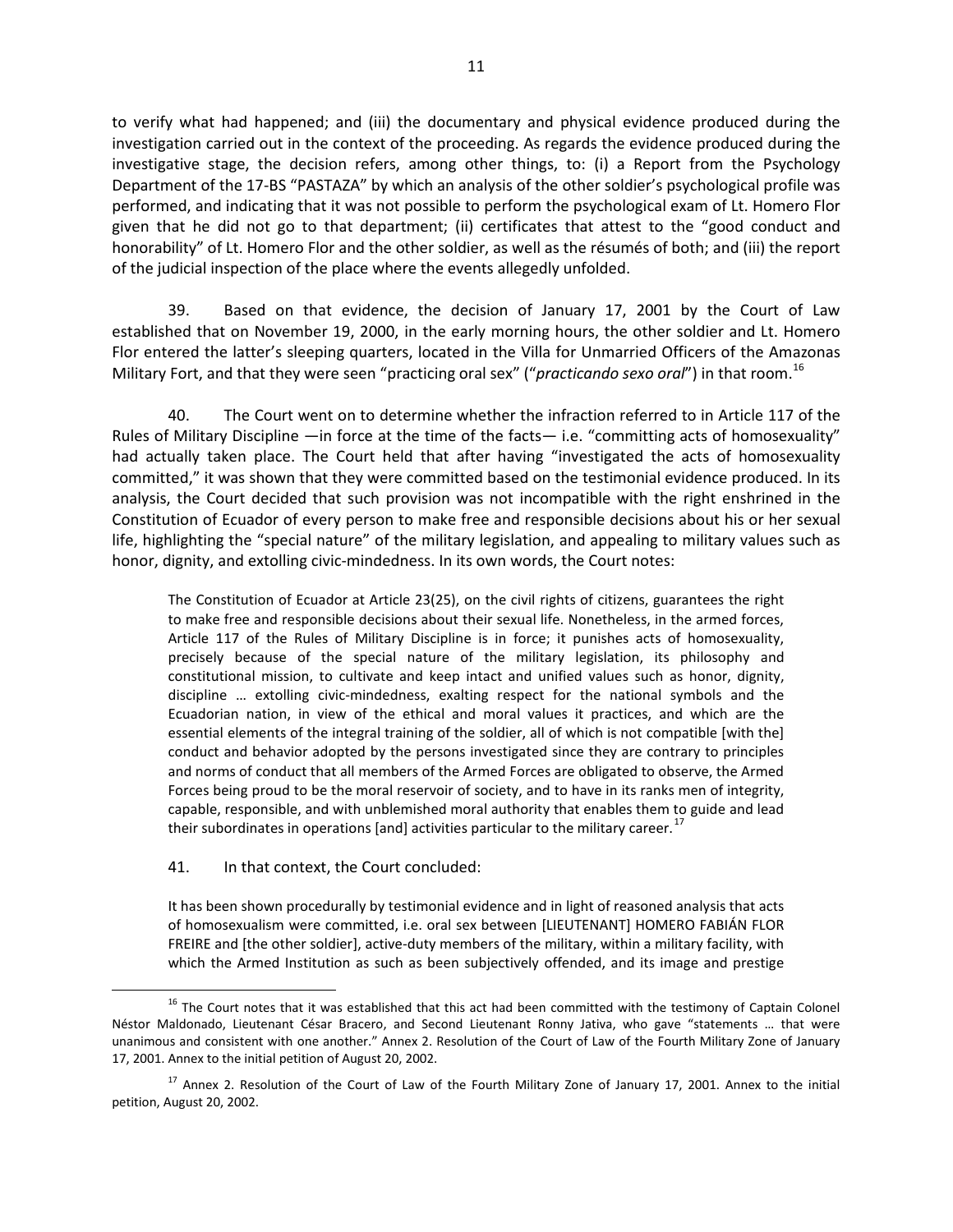have been detrimentally affected, a scandal and a bad example have been caused both in the Military Fort and in the civilian population. $^{18}$  $^{18}$  $^{18}$ 

42. Accordingly it was ordered that in keeping with the Rules of Procedure for Summary Information Proceedings, the record should be forwarded for its consideration to the General Command of the Army so that the Councils of Subaltern Officers and of Troops could proceed to characterize the acts of "misconduct" established, and to impose the sanction established at Article 117 of the Rules of Military Discipline, in keeping with Articles 87(i) and 76(j) of the Law on Armed Forces Personnel, namely that Lt. Homero Flor be placed on leave prior to being discharged, and that the other soldier be discharged.<sup>[19](#page-11-1)</sup>

### **b. Resolutions of the Council of Subaltern Officers of May 7, 2001 and of the Council of Superior Officers of the Army of July 18, 2001**

43. In a session held May 3, 2001, the Council of Subaltern Officers of the Army agreed to accept the request by the Court of Law of the Fourth Military Zone, and ordered that Homero Flor be placed on leave prior to his discharge from active service in the Army, in keeping with Article 76(j) of the Law on Armed Forces Personnel.<sup>[20](#page-11-2)</sup> Homero Flor was notified of the decision on May 7, 2001.<sup>[21](#page-11-3)</sup>

44. On May 8, 2001, Homero Flor presented a request to the Commander of the Army to have declared the "nullity of the entire procedure before the Council of Officers [and] instead … the reconsideration and reversal of [its] decisions."<sup>[22](#page-11-4)</sup> In his request he noted that after receiving notice on May 7, 2001, his defense counsel addressed the Ministry of National Defense to review the record of the summary information proceeding and verified that his brief of January 25, 2001, filed with that authority, by which he had requested that investigative steps be taken to clarify the facts that were investigated in that procedure, was not there.<sup>[23](#page-11-5)</sup> He argued that accordingly, he had not been able to exercise his right to defense before the Council of Subaltern Officers.<sup>[24](#page-11-6)</sup> He also asked that an investigation be initiated into the irregularity alleged, and that his defense counsel be heard personally.<sup>[25](#page-11-7)</sup> There is no information in the record before the IACHR that would allow it to determine whether the brief said to have been filed on January 25, 2001, was actually included in the domestic

<span id="page-11-0"></span><sup>&</sup>lt;sup>18</sup> Annex 2. Resolution of the Court of Law of the Fourth Military Zone of January 17, 2001. Annex to the initial petition, August 20, 2002.

<span id="page-11-1"></span> $19$  Annex 2. Resolution of the Court of Law of the Fourth Military Zone, January 17, 2001. Annex to the initial petition of August 20, 2002.

<span id="page-11-2"></span> $^{20}$  Annex 5. Memorandum No. 2001-06-COSB of the Council of Subaltern Officers of the Army, May 7, 2001. Annex to the initial petition of August 20, 2002.

<span id="page-11-3"></span> $^{21}$  Annex 5. Memorandum No. 2001-06-COSB of the Council of Subaltern Officers of the Army, May 7, 2001. Annex to the initial petition of August 20, 2002.

<span id="page-11-4"></span> $22$  Annex 6. Request for reconsideration filed by Homero Flor with the Commander of the Army, May 8, 2001. Annex to the initial petition of August 20, 2002.

<span id="page-11-5"></span><sup>&</sup>lt;sup>23</sup> Annex 6. Request for reconsideration filed by Homero Flor with the Commander of the Army, May 8, 2001. Annex to the initial petition of August 20, 2002.

<span id="page-11-6"></span> $24$  Annex 6. Request for reconsideration filed by Homero Flor with the Commander of the Army, May 8, 2001. Annex to the initial petition of August 20, 2002.

<span id="page-11-7"></span><sup>&</sup>lt;sup>25</sup> Annex 6. Request for reconsideration filed by Homero Flor with the Commander of the Army, May 8, 2001. Annex to the initial petition of August 20, 2002.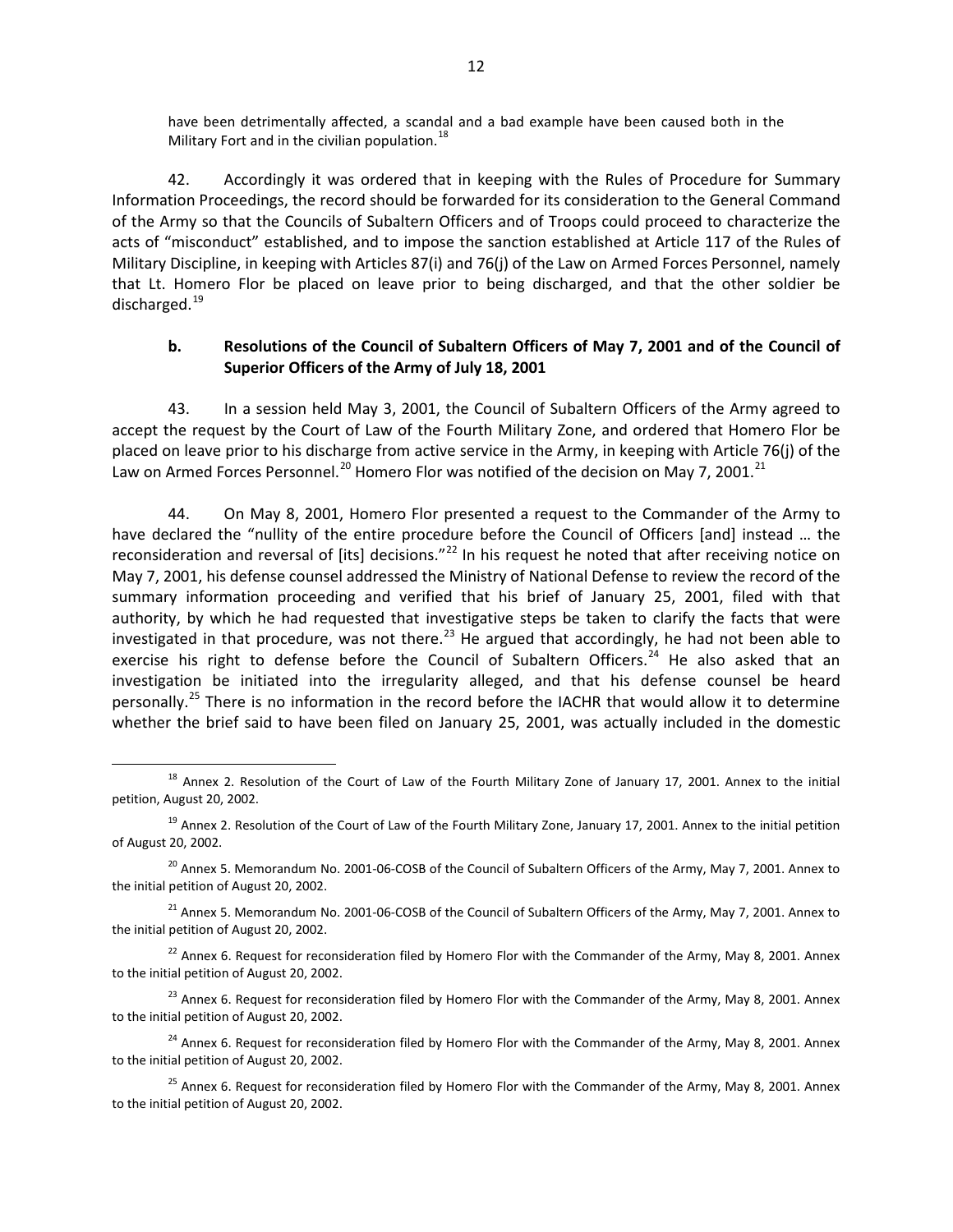record, as Mr. Flor alleges. Nonetheless, the IACHR notes that these allegations on due process were aired within the mechanisms pursued by the alleged victim to claim his right to defense and due process at the stage of the proceeding where it was decided to discharge him from the Armed Forces.

45. In a session held June 4, 2001, the Council of Subaltern Officers denied the motion for reconsideration, considering that the "factual and legal grounds that motivated [the resolution whose reconsideration was sought] were still in place."<sup>[26](#page-12-1)</sup> Notice of the decision was given to Homero Flor on June 5, 2001.<sup>[27](#page-12-2)</sup> The information available indicates that Homero Flor filed a motion for appeal with the Council of Superior Officers of the Armed Forces to challenge the decision by the Council of Subaltern Officers.<sup>[28](#page-12-3)</sup>

46. In a session held July 18, 2001, the Council of Superior Officers of the Army decided to dismiss the appeal and affirmed in all its terms the resolution adopted by the Council of Subaltern Officers.<sup>[29](#page-12-4)</sup> Homero Flor was notified of that decision the same day.<sup>[30](#page-12-5)</sup>

# **3. Constitutional** *amparo* **action No. 74-2001**

<span id="page-12-0"></span>47. After the Resolution by the Court of Law of January 17, 2001, that decided to support the report of the prosecutor indicating that there was disciplinary liability, Mr. Homero Flor filed a constitutional *amparo* action before the Superior Court of Justice of Quito on January 23, 2001. [31](#page-12-6) On January 24, 2001, the case was assigned to the Sixth Court for Civil Matters of Pichincha under case No. 74-2001. [32](#page-12-7)

48. The action was brought against the President of the Republic in his capacity as Chief of the Armed Forces of Ecuador; the Minister of National Defense, the Commanding General of the Army, and the General Prosecutor of the State (*Procurador General del Estado*). In addition, Homero Flor's representative requested suspension of the summary information proceeding, which at that time was before the Commander of the Army, as well as suspension of the effects of the ruling by the Court of Law of January 17, 2001.<sup>[33](#page-12-8)</sup>

<span id="page-12-4"></span><sup>29</sup> Annex 8. Resolution of the Council of Superior Officers. Memorandum No. 210090-COSFT, July 18, 2001. Annex to the petitioners' brief of April 12, 2004.

<span id="page-12-5"></span> $30$  Annex 8. Resolution of the Council of Superior Officers. Memorandum No. 210090-COSFT, July 18, 2001. Annex to the petitioners' brief of April 12, 2004.

<span id="page-12-6"></span><sup>31</sup> Annex 3. Constitutional *amparo* action filed by Homero Flor Freire before the Judge for Civil Matters, January 23, 2001. Annex to the initial petition of August 20, 2002.

<span id="page-12-7"></span><sup>32</sup> Annex 9. Official note from the Superior Court of Justice of Quito, Office of Assignments and of Drawings and Judicial Mailboxes, January 24, 2001. Annex to the initial petition of August 20, 2002.

<span id="page-12-8"></span><sup>33</sup> Annex 3. Constitutional *amparo* action filed by Homero Flor Freire before the Judge for Civil Matters, January 23, 2001. Annex to the initial petition of August 20, 2002.

<span id="page-12-1"></span><sup>&</sup>lt;sup>26</sup> Annex 7. Memorandum No. 2001-10-COSB of the Council of Subaltern Officers of the Army, June 5, 2001. Annex to the initial petition of August 20, 2002.

<span id="page-12-2"></span><sup>&</sup>lt;sup>27</sup> Annex 7. Memorandum No. 2001-10-COSB of the Council of Subaltern Officers of the Army, June 5, 2001. Annex to the initial petition of August 20, 2002.

<span id="page-12-3"></span><sup>&</sup>lt;sup>28</sup> The Commission does not have a copy of this document. Nonetheless, the record before the IACHR does include the decision that resolved that appeal. In this respect, see: Annex 8. Resolution of the Council of Superior Officers. Memorandum No. 210090-COSFT, July 18, 2001. Annex to the petitioners' brief of April 12, 2004.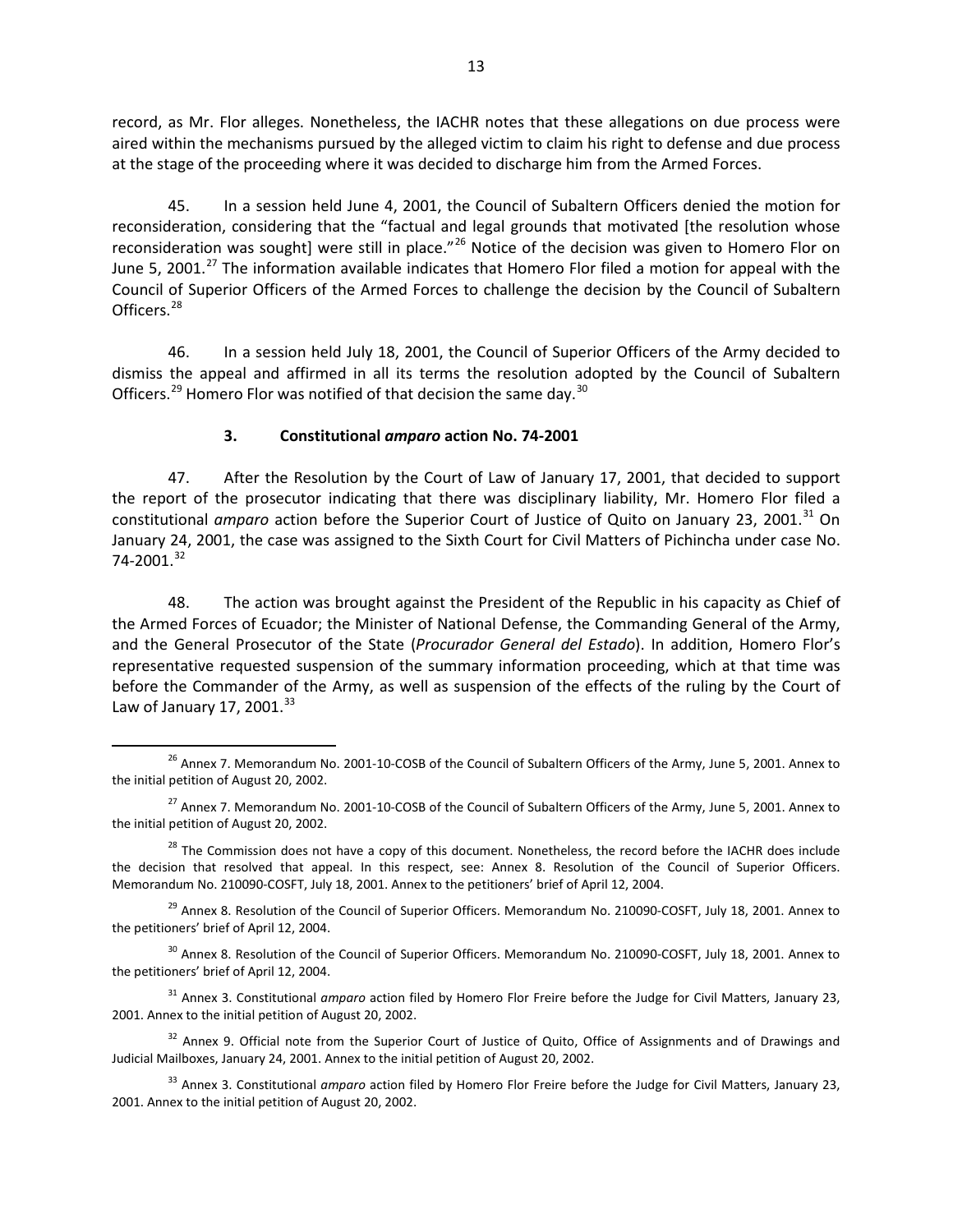49. In his action Homero Flor alleged that the proceeding before the First Court of Investigation of the Fourth Military Zone had been brought for "alleged homosexualism" based on Article 117 of the Rules of Military Discipline. In this respect, it held that this provision should be understood as derogated, since the "crime of homosexualism" had been declared unconstitutional by resolution 106-1-97 of the Constitutional Court of November 27, 1997, thus he could not be punished for conduct which, according to the legal order in place, was not criminalized.

50. In his *amparo* action Mr. Flor also argued that a series of irregularities were committed during the summary information proceeding that violated his right to defense and due process. He noted in particular that in receiving testimonial evidence, one day before the hearing was held, "an auxiliary of the Division's personnel transmitted the order from [his] General Zabala, Commander of the Division," for certain activities to be carried out in the city of Ambato. Mr. Flor argued in this regard that "the day [of the hearing he had] to go through a great deal to have that order rectified" to be able to be present with his defense counsel at the hearing.

51. Similarly, he adduced that his defense had presented a recusal against the prosecutor of the Military Zone for having acted in a "biased manner and against his professional obligations," it having been by petition of the prosecutor that Mr. Flor was not allowed to be present at the statements of the witnesses who testified against him.<sup>[34](#page-13-0)</sup> Mr. Flor argues that said recusal had been rejected by the First Court of Investigation, which had limited itself to "publicly admonishing" the representative of the prosecution.<sup>[35](#page-13-1)</sup> He also argued that when he went to the GIM-4 to give a report about what had happened, he did not have "the advice of legal counsel."<sup>[36](#page-13-2)</sup>

52. By decision of January 29, 2001<sup>[37](#page-13-3)</sup>, the Sixth Court for Civil Matters of Pichincha admitted the constitutional *amparo* action and called the parties to a hearing on February 5, 2001. [38](#page-13-4)

53. As appears in the record of the hearing held on February 5, 2001<sup>[39](#page-13-5)</sup> and the briefs filed by the parties with the Sixth Court for Civil Matters of Pichincha<sup>[40](#page-13-6)</sup>, the representative of the respondents raised different arguments related to the *amparo* action being inadmissible, including that: (i) the

<span id="page-13-2"></span> $36$  Annex 10. Brief filed by Homero Flor with the Sixth Court for Civil Matters of Pichincha, February 6, 2001. Annex to the initial petition of August 20, 2002.

<span id="page-13-3"></span> $37$  Annex 11. Ruling by the Sixth Court for Civil Matters of Pichincha, January 29, 2001. Annex to the initial petition of August 20, 2002.

<span id="page-13-4"></span> $38$  Annex 12. Record of Hearing before the Sixth Court of Pichincha, February 5, 2001. Annex to the initial petition of August 20, 2002.

<span id="page-13-5"></span><sup>39</sup> Annex 12. Record of Hearing before the Sixth Court for Civil Matters of Pichincha, February 5, 2001. Annex to the initial petition of August 20, 2002.

<span id="page-13-0"></span><sup>34</sup> Annex 3. Constitutional *amparo* action filed by Homero Flor Freire before the Judge for Civil Matters, January 23, 2001. Annex to the initial petition of August 20, 2002.

<span id="page-13-1"></span><sup>35</sup> Annex 3. Constitutional *amparo* action filed by Homero Flor Freire before the Judge for Civil Matters, January 23, 2001. Annex to the initial petition of August 20, 2002.

<span id="page-13-6"></span><sup>40</sup> Annex 13. Briefs filed with the Sixth Court for Civil Matters of Pichincha within constitutional *amparo* action No. 74- 2001, by the Ministry of National Defense, February 8, 2001; by the General Commander of the Army and his legal counsel, February 5, 2001; by the Legal Representative of the Presidency of the Republic, February 6, 2001; and the Director of Legal Representation, delegate of the Chief Defense Counsel of the State, February 6, 2001. Annexes to the initial petition of August 30, 2001.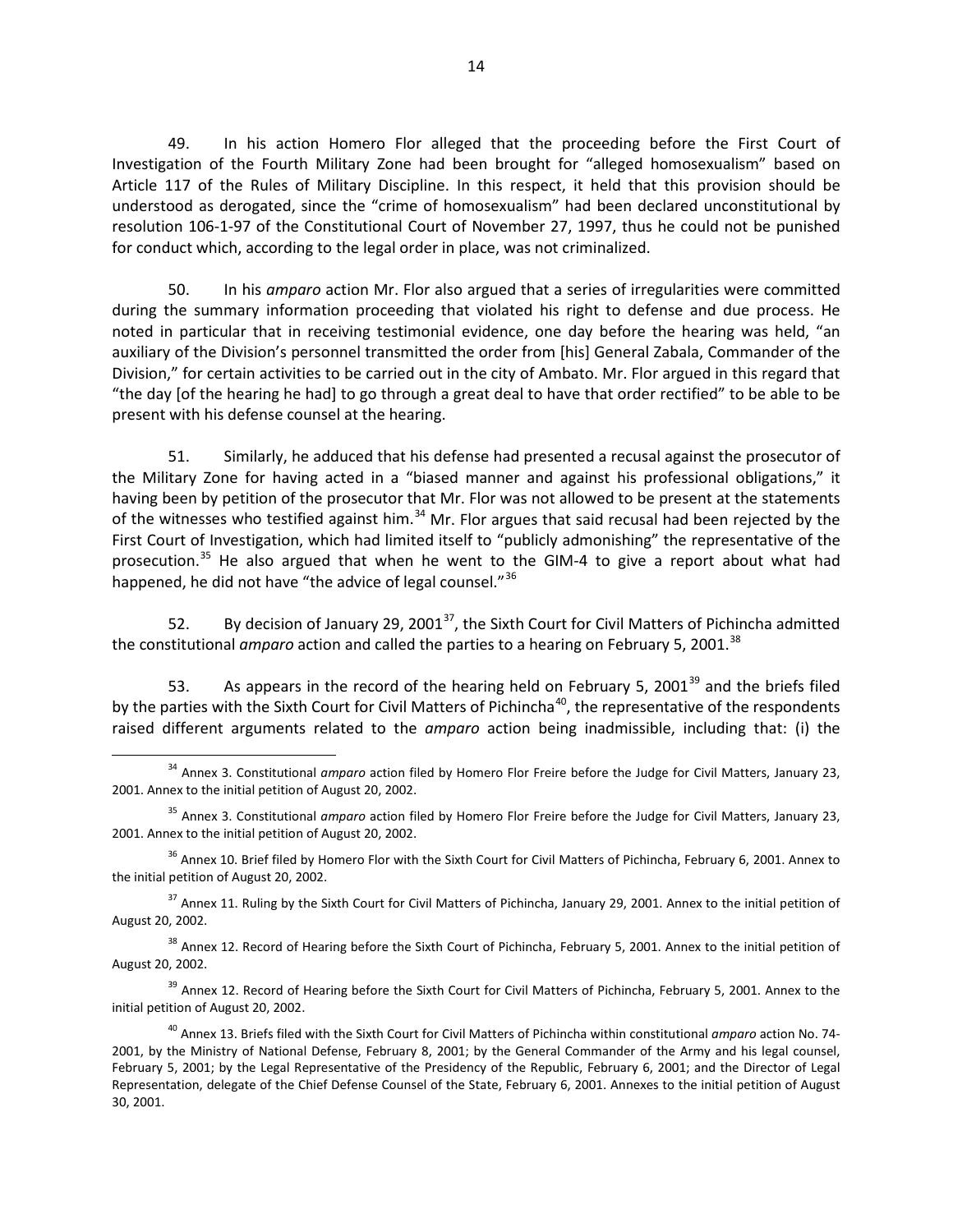requirements of established in the Constitution and in the Law on Constitutional Review were not met; (ii) the procedure being challenged was not susceptible to an *amparo* action; and (iii) that procedure had not concluded, as it was pending before the Council of Subaltern Officers of the Army, which was to issue a pronouncement on the ruling by the Court of Law of January 17, 2001, a decision that Homero Flor would still be able to appeal before the Council of Superior Officers of the Army and, if necessary, to the contentious-administrative jurisdiction.<sup>[41](#page-14-0)</sup> The respondents' representative also put forth arguments related to the nature of the summary information proceeding and whether it could be used to address the facts at issue.

54. Next the Commission summarizes the pertinent parts of the position presented by the Office of the General Prosecutor of the State (*Procuraduría General del Estado*), the Commanding General of the Army, the Minister of National Defense, and the Presidency of the Republic, regarding the justification for bringing the summary information proceeding against Lt. Homero Flor. In a subsequent section the Commission will refer to the arguments invoked regarding the nature of that proceeding.

55. In briefs directed to the Sixth Court for Civil Matters of Pichincha, the representative of the Office of the Chief Defense Counsel of the State argued that the summary information proceeding brought against Homero Flor was not aimed at punishing him for a crime that had already been struck from the books, the crime of "*homosexualism*," but rather that the sanction was applicable since said sexual conduct was said to have taken place within the military facility, thereby affecting order and good customs within the Institution.<sup>[42](#page-14-1)</sup> The Legal Representative of the Presidency of the Republic argued that Article 76(i) of the Law on Armed Forces Personnel provided that one of the grounds for placing one of its members on leave was misconduct, and that in the case of Mr. Flor it was applicable due to having engaged in "immoral and scandalous conduct" that represented an attack on morality and good customs.<sup>[43](#page-14-2)</sup> The Minister of National Defense stated that he stuck to the arguments put forth by the Commander in Chief of the Armed Forces, the Commanding General of the Army, and the Office of the Chief Defense Counsel of the State.<sup>[44](#page-14-3)</sup>

56. For his part, the Office of the Legal Adviser of the General Command of the Army indicated that the misconduct by Mr. Flor consisted of having been seen having oral sex with a soldier after having attended a social gathering, not accompanied by his wife, and in general having interacted showing "excessive informality with the subaltern personnel" ("*excesiva confianza con el personal* 

<span id="page-14-0"></span><sup>&</sup>lt;sup>41</sup> In particular, the Legal Representative of the Presidency of the Republic also alleged that the situation of leave in which Homero Flor found himself at that moment, according to Article 86 of the Law on Armed Forces Personnel, "[did] not deprive him of rank or salary, [but that it] put him in a transitory situation until the matter [was] resolved." See in Annex 13. Brief filed with the Sixth Court for Civil Matters of Pichincha within constitutional *amparo* action No. 74-2001 by the Legal Representative of the Presidency of the Republic, February 6, 2001. Annex to the initial petition of August 20, 2002.

<span id="page-14-1"></span><sup>42</sup> See in Annex 13. Brief filed with the Sixth Court for Civil Matters of Pichincha in constitutional *amparo* action No. 74-2001, by the Director of Legal Representation, delegate of the Chief Defense Counsel of the State, February 6, 2001, and of the Legal Representative of the Presidency of the Republic), February 6, 2001. Annexes to the initial petition of August 30, 2002.

<span id="page-14-2"></span><sup>43</sup> See in Annex 13. Brief filed with the Sixth Court for Civil Matters of Pichincha in constitutional *amparo* action No. 74-2001, by the Legal Representative of the Presidency of the Republic, February 6, 2001). Annex to the initial petition of August 20, 2002.

<span id="page-14-3"></span><sup>44</sup> See in Annex 13. Brief filed with the Sixth Court for Civil Matters of Pichincha in constitutional *amparo* action No. 74-2001, from the Minister of National Defense, February 8, 2001. Annex to the initial petition of August 20, 2002.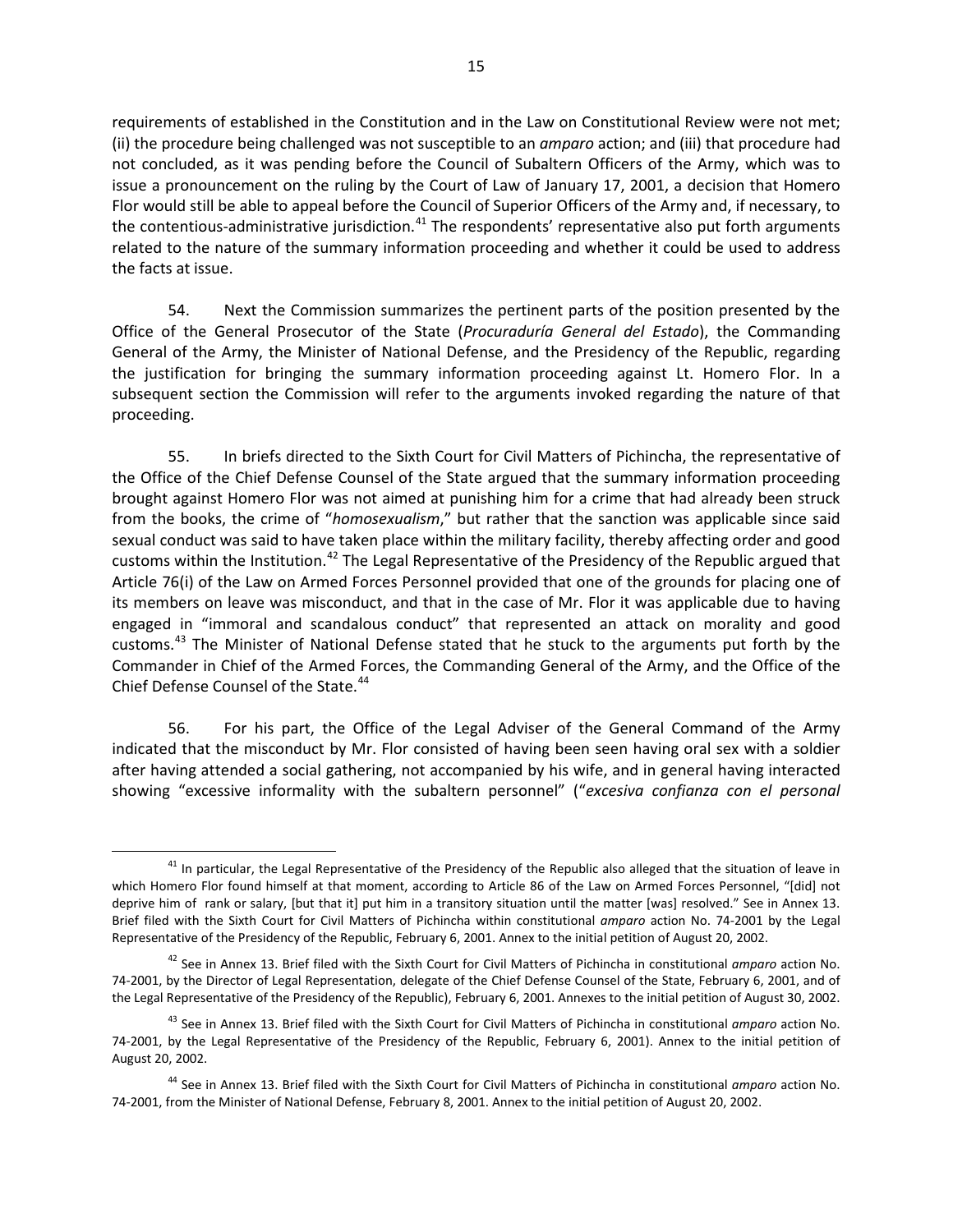*subalterno*"), which corroborated his poor behavior and was also in violation of the military disciplinary regime. $45$ 

57. By brief of February 6, 2001, filed with the Sixth Court for Civil Matters, Homero Flor ratified in all its terms the *amparo* action filed and asked that the Sixth Court order the Commander of the Army to forward a certified copy of the record containing the summary information proceeding brought against him.<sup>[46](#page-15-1)</sup> On February 15, 2001, Homero Flor reiterated that request and sent a copy of memorandum No. 200187-IV-DE-1 of December 13, 2000, referred to *supra*, according to which he alleged that he was switched in terms of his "functions and consequently ... [stripped of his] duties."<sup>[47](#page-15-2)</sup>

58. By decision of February 23, 2001, the Sixth Court for Civil Matters of Pichincha accepted the presentations made in the hearing of February 5, 2001, and ordered that the case be filed in "the files to be resolved."<sup>[48](#page-15-3)</sup> On March 1, 2001, Homero Flor filed a motion for reconsideration with the Sixth Court for Civil Matters against this measure, primarily based on the fact that the Court should have been apprised of the record in the summary information proceeding in order to be able to decide, thus he reiterated his request for the Commander of the Army to be ordered to submit a certified copy of the record in that proceeding.<sup>[49](#page-15-4)</sup>

59. On March 25, 2001, the Sixth Court for Civil Matters denied the reconsideration requested, finding it to be out of order and "left intact the right of [Homero Flor and his defense] to submit to the court all the documents [referred to] in their petition of March 1. $^{50}$  $^{50}$  $^{50}$ 

60. On May 15 and June 12, 2001, Homero Flor informed the Sixth Court for Civil Matters, of the decisions adopted by the Council of Subaltern Officers and the Council of Superior Officers that placed him on leave prior to the discharge. In both cases he asked that "urgent measures" be taken to order the suspension of the legal effects of these resolutions, in keeping with Article 46 of the Law on Constitutional Review.[51](#page-15-6)

### a. **Decision of the Sixth Court for Civil Matters of Pichincha**

<span id="page-15-0"></span><sup>&</sup>lt;sup>45</sup> Annex 13. Brief presented by the attorney from the Office of Legal Counsel of the General Command of the Army before the Sixth Court for Civil Matters of Pichincha, in *amparo* action No. 74-2001. Annex to the initial petition of August 20, 2002.

<span id="page-15-1"></span><sup>&</sup>lt;sup>46</sup> Annex 10. Brief filed by Homero Flor with the Sixth Court for Civil Matters of Pichincha, February 6, 2001. Annex to the initial petition of August 20, 2002. This request was also made in the hearing held before the Sixth Court for Civil Matters, as appears in Annex 12. Record of Hearing before the Sixth Court for Civil Matters of Pichincha, February 5, 2001. Annex to the initial petition of August 20, 2002.

<span id="page-15-2"></span> $^{47}$  Annex 14. Brief filed by Homero Flor with the Sixth Court for Civil Matters of Pichincha, February 15, 2001. Annex to the initial petition of August 20, 2002.

<span id="page-15-3"></span><sup>&</sup>lt;sup>48</sup> Annex 15. Ruling of the Sixth Court for Civil Matters of Pichincha, February 23, 2001. Annex to the initial petition of August 20, 2002.

<span id="page-15-4"></span> $49$  Annex 16. Request to overturn the ruling of February 23, 2001, of the Sixth Court for Civil Matters of Pichincha, filed by Homero Flor on March 1, 2001. Annex to the initial petition of August 20, 2002.

<span id="page-15-5"></span> $50$  Annex 17. Ruling by the Sixth Court for Civil Matters of Pichincha, March 25, 2001. Annex to the initial petition of August 20, 2002.

<span id="page-15-6"></span><sup>51</sup> Annex 18. Request for urgent measures in the constitutional *amparo* action before the Sixth Court for Civil Matters of Pichincha, May 15, 2001. See also: Annex 19. Request by Homero Flor before the Sixth Court for Civil Matters of Pichincha, June 12, 2001. Annexes to the initial petition of August 30, 2002.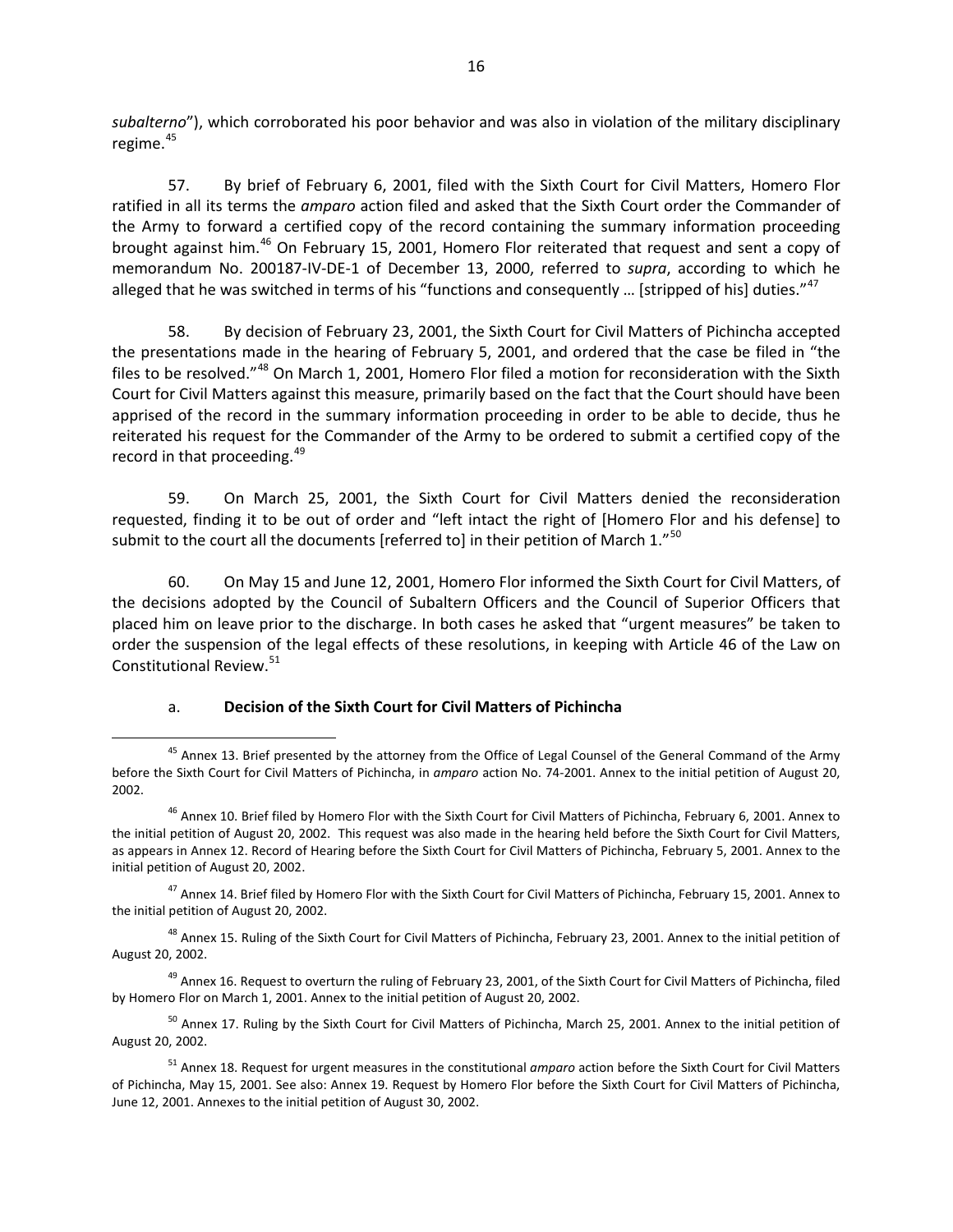61. On July 18, 2001, the Sixth Court for Civil Matters of Pichincha denied the *amparo* action brought by Homero Flor. [52](#page-16-0) In its analysis of why it denied the *amparo* sought, the Sixth Court for Civil Matters noted that in the matter suspension of the summary information proceeding was sought, and that as this is an investigative process, the *amparo* action is out of order, because it was not directed against an act itself with respect to which the Court could make a finding of its illegitimacy.<sup>[53](#page-16-1)</sup>

62. As for the January 17, 2001 resolution of the Court of Law by which it endorsed the report of the military prosecutor and established the disciplinary liability of Mr. Flor and the other soldier, the Court considered that as it was a decision emanating from the military criminal judicial authority it could be challenged at higher levels in keeping with the provisions of the Organic Law of the Judicial Service of the Armed Forces. Accordingly, it established that the resolution challenged "ha[d] not become final and binding," thus in light of the subsidiary nature of the *amparo* action, it was out of order.<sup>[54](#page-16-2)</sup> The Court also noted that according to the Constitution, "judicial decisions adopted in a proceeding are not susceptible to an *amparo* action." [55](#page-16-3)

63. The decision also took into account that Homero Flor "ha[d] been at that time placed on leave, but not by the will … of his superiors, but by statutory and regulatory mandate, without [having] been stripped of his rank, his salary, because the resolution [was] not yet final, which remove[d] the requirement of grave and imminent harm that is required for filing this action."<sup>[56](#page-16-4)</sup>

# **b. Appeal of the decision of the Sixth Court for Civil Matters of Pichincha**

64. On July 20, 2001, Homero Flor filed a motion to appeal the decision of July 18, 2001 of the Sixth Court for Civil Matters of Pichincha.<sup>[57](#page-16-5)</sup> In his appellate brief he argued that the court had not ruled on some of the grounds set forth in support of the constitutional *amparo* action. For example, he argued that no consideration was offered on the decriminalization of the "crime of homosexualism" in Ecuador, and whether "the decriminalization of the infraction in question [was] equally applicable to civilians and members of the military."[58](#page-16-6) He also argued that during the time the case was before the Sixth Court for Civil Matters and when its decision was issued, the "administrative-military" remedy had

<span id="page-16-0"></span> $52$  Annex 20. Decision of the Sixth Court for Civil Matters of Pichincha, July 18, 2001. Annex to the initial petition of August 20, 2002.

<span id="page-16-1"></span><sup>53</sup> Annex 20. Decision of the Sixth Court for Civil Matters of Pichincha, July 18, 2001. Annex to the initial petition of August 20, 2002.

<span id="page-16-2"></span><sup>&</sup>lt;sup>54</sup> Annex 20. Decision of the Sixth Court for Civil Matters of Pichincha, July 18, 2001. Annex to the initial petition of August 20, 2002.

<span id="page-16-3"></span><sup>&</sup>lt;sup>55</sup> Annex 20. Decision of the Sixth Court for Civil Matters of Pichincha, July 18, 2001. Annex to the initial petition of August 20, 2002.

<span id="page-16-4"></span><sup>&</sup>lt;sup>56</sup> Annex 20. Decision of the Sixth Court for Civil Matters of Pichincha, July 18, 2001. Annex to the initial petition of August 20, 2002.

<span id="page-16-5"></span><sup>&</sup>lt;sup>57</sup> Annex 21. Motion of appeal against the decision of July 18, 2001 of the Sixth Court for Civil Matters of Pichincha in constitutional *amparo* action No. 74-2001, of July 20, 2001. Annex to the initial petition of August 20, 2002.

<span id="page-16-6"></span><sup>&</sup>lt;sup>58</sup> Annex 21. Motion of appeal against the decision of July 18, 2001 of the Sixth Court for Civil Matters of Pichincha in constitutional *amparo* action No. 74-2001, of July 20, 2001. Annex to the initial petition of August 20, 2002.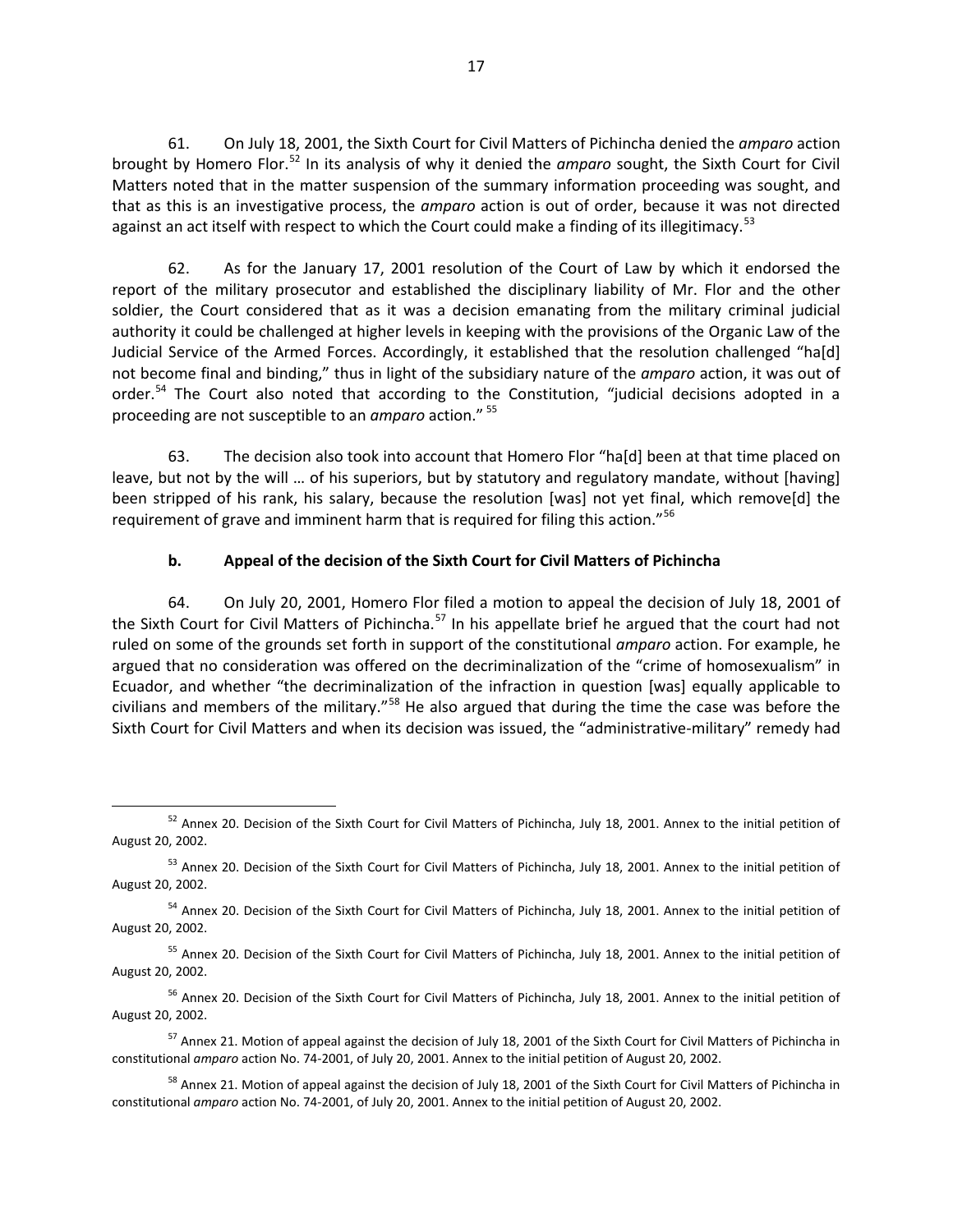been exhausted, and by then he was "definitively separated from the Army." The appeal was admitted on August 30, 2001, and the matter went before the Constitutional Court.<sup>[59](#page-17-1)</sup>

#### **c. Decision of the Constitutional Court**

65. On February 4, 2002, the Second Chamber of the Constitutional Court found the constitutional *amparo* action inadmissible.<sup>[60](#page-17-2)</sup> In its analysis the Court took into account the arguments raised by the parties when the motion was before the Sixth Court for Civil Matters. In that respect, it considered that the decision of the Court of Law within the summary information proceeding was based on the principle of legality established in Article 119 of the Ecuadorian Constitution, in conjunction with Article 187, on the special jurisdiction provided for "judging infractions [by members of the Armed Forces] in the performance of their professional duties."<sup>[61](#page-17-3)</sup> Moreover, it indicated that these constitutional provisions supplemented Article 1 of the Organic Law of the Armed Forces Justice Service on the jurisdiction of military courts; and Article 60(g) of the Organic Law of the Armed Forces, on the power attributed to the Military Criminal Courts to determine "leave prior to discharge from active duty in the Army, in the interest of good service, due to misconduct." $62$ 

66. In this way the Constitutional Court concluded that the Court of Law did not act unlawfully in issuing its decision of January 17, 2001, and that as it was this "administrative act" that was challenged, one had not shown a constitutional violation to the detriment of Homero Flor that would make it possible to rule favorably on the *amparo* action filed. The Court noted that "additionally the requirements noted by the Law on Constitutional Review were not [satisfied]."<sup>[63](#page-17-5)</sup>

### <span id="page-17-0"></span>**4. Nature of the summary information proceeding**

67. This procedure is regulated in the Rules of Procedure for Summary Information Proceedings in the Armed Forces. $64$  According to the information available at the time when the summary information proceeding that involved Homero Flor was conducted, it appears that the instrument applied in the instant case was the Rules of Procedure issued by Ministerial Decree 1046, published in General Ministerial Order 240 of December 22, 1993.<sup>[65](#page-17-7)</sup> Article 2 of those Rules of Procedure indicates that:

<span id="page-17-1"></span><sup>&</sup>lt;sup>59</sup> Annex 22. Resolution of the Sixth Court for Civil Matters of Pichincha, August 30, 2000. Annex to the initial petition of August 20, 2002.

<span id="page-17-2"></span> $60$  Annex 23. Decision of the Constitutional Court, Second Chamber, February 4, 2002. Published in Official Registry No. 546, April 2, 2002. Annex to the initial petition of August 30, 2002, and annex to the petitioners' brief of March 17, 2008.

<span id="page-17-3"></span> $61$  Annex 23. Decision of the Constitutional Court, Second Chamber, February 4, 2002. Published in Official Registry No. 546, April 2, 2002. Annex to the initial petition of August 30, 2002, and annex to the petitioners' brief of March 17, 2008.

<span id="page-17-4"></span> $62$  Annex 23. Decision of the Constitutional Court, Second Chamber, February 4, 2002. Published in Official Registry No. 546, April 2, 2002. Annex to the initial petition of August 30, 2002, and annex to the petitioners' brief of March 17, 2008.

<span id="page-17-5"></span> $63$  Annex 23. Decision of the Constitutional Court, Second Chamber, February 4, 2002. Published in Official Registry No. 546, April 2, 2002. Annex to the initial petition of August 30, 2002, and annex to the petitioners' brief of March 17, 2008.

<span id="page-17-6"></span> $64$  In this respect see: Annex 2. Resolution of the Court of Law of the Fourth Military Zone of January 17, 2001. Annex to the initial petition of August 20, 2002.

<span id="page-17-7"></span><sup>&</sup>lt;sup>65</sup> These Rules of Procedure were subsequently replaced by new Rules of Procedure for summary information proceedings approved by Decision No. 1088 of the Ministry of National Defense, and published in General Ministerial Order No. 200 of October 30, 2002.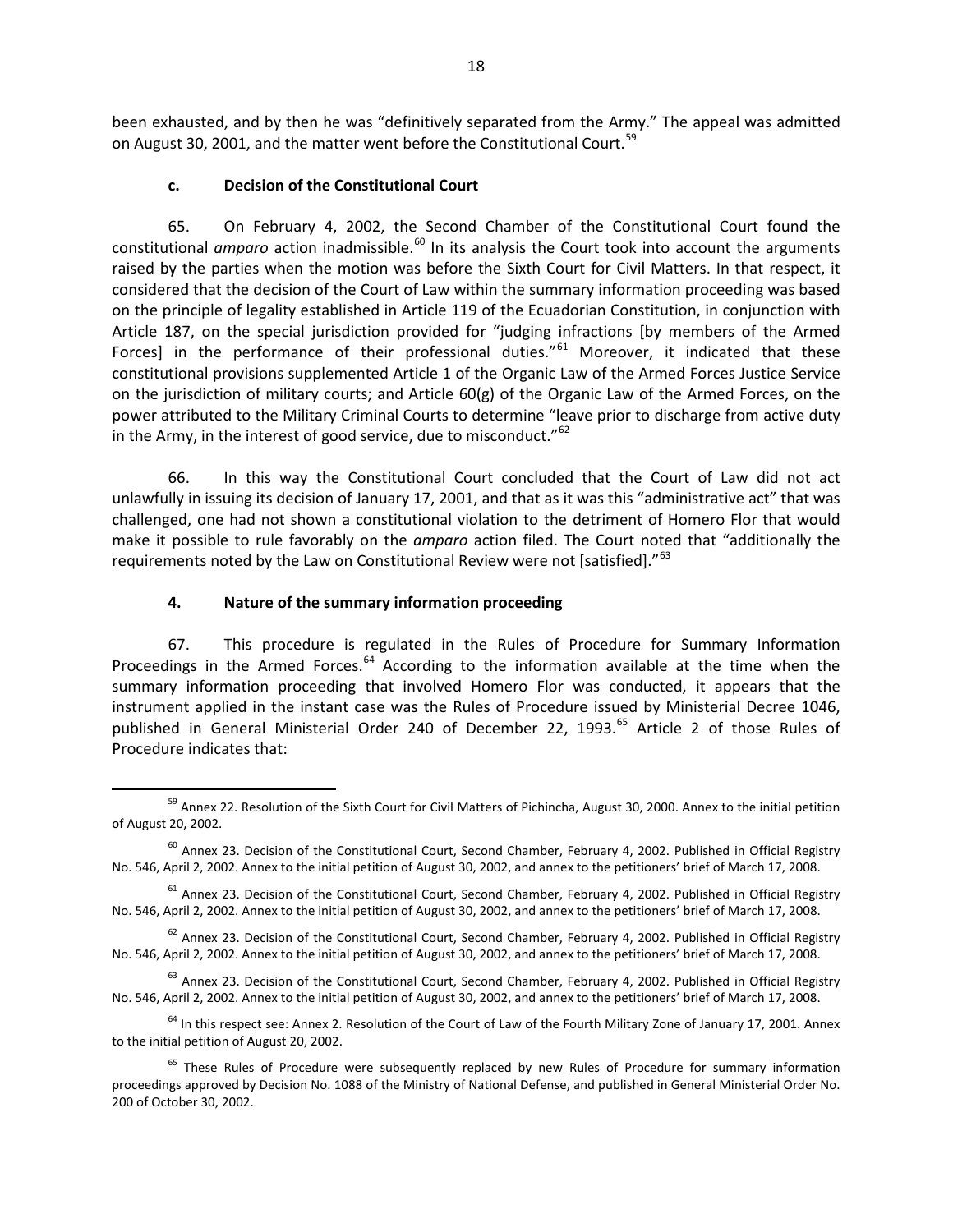**Art. 2.- Purpose of the summary information proceeding.-** The summary information proceeding is an administrative procedure aimed at establishing the truth of a given occurrence and to determine its legal consequences, whether that involves establishing the circumstances and responsibilities of a harm, loss, or cessation of activity of government property, professional or disciplinary conduct of Armed Forces personnel, or in general justifying acts whose results may have effects of interest to the Armed institution. The justification for the acts shall be made by the evidentiary means indicated in the law.<sup>[66](#page-18-1)</sup>

68. One must note that the Sixth Court for Civil Matters held that "the summary information proceeding is not a mere administrative act, but a whole investigative proceeding; and being a proceeding, there are parties, third persons, and an authority."<sup>[67](#page-18-2)</sup> It was thus adduced that the procedure provided for in the Rules of Military Discipline was invoked "to determine the degree of liability in the commission of disciplinary infractions that [would] merit the imposition of the sanctions provided for in the Law on Armed Forces Personnel,"<sup>[68](#page-18-3)</sup> and that this was an "investigative proceeding analogous to the preliminary investigative phase (*etapa sumarial*) of a criminal trial, after which a resolution [would be] adopted" which in turn could be reviewed at two levels: the Council of Subaltern Officers of the Army, which should characterize the act of professional misconduct based on the facts proven by the Court of Law; and then before the Council of Superior Officers of the Army, which has jurisdiction to hear a challenge against a resolution handed down by the Council of Subaltern Officers.<sup>[69](#page-18-4)</sup>

#### **5. The provisions of Ecuadorian domestic law applicable to the case**

<span id="page-18-0"></span>69. The Commission now offers some considerations on the legal regime applicable at the time of the facts in the instant case.

70. Article 23 of the Constitution of Ecuador in force at the time of the facts under consideration provided for the recognition and guarantee by the State of the civil rights of persons, including the right to equality before the law, in the following terms:

Art. 23(3). Equality before the law. All persons shall be considered equal and shall enjoy the same rights, freedom, and opportunities without any discrimination on grounds of birth, age, sex, ethnicity, color, social origin, language; religion, political affiliation, economic position, sexual orientation; health condition, disability, or different of any kind.<sup>[70](#page-18-5)</sup>

<span id="page-18-1"></span><sup>&</sup>lt;sup>66</sup> Annex 23. Rules of Procedure for Summary Information Proceedings in the Armed Forces. Ministerial Decree 1046, published in General Ministerial Order 240 of December 22, 1993. Brief by petitioners filed September 24, 2012.

<span id="page-18-2"></span> $67$  Annex 20. Decision of the Sixth Court for Civil Matters of Pichincha, July 18, 2001. Annex to the initial petition of August 20, 2002.

<span id="page-18-3"></span><sup>68</sup> See in Annex 13. Brief filed with Sixth Court for Civil Matters of Pichincha in constitutional *amparo* action No. 74- 2001, by the Legal Representative of the Presidency of the Republic, February 6, 2001. Annex to the initial petition of August 30, 2001.

<span id="page-18-5"></span><span id="page-18-4"></span><sup>69</sup> See Annex 13. Briefs filed with the Sixth Court for Civil Matters of Pichincha in constitutional *amparo* action No. 74- 2001, by the General Commander of the Army and his legal counsel, February 5, 2001. Annexes to the initial petition of August 30, 2001. See also Annex 13. Brief filed with Sixth Court for Civil Matters of Pichincha within constitutional *amparo* action No. 74-2001, by the Legal Representative of the Presidency of the Republic, February 6, 2001. Annex to the initial petition of August 30, 2001.

<sup>&</sup>lt;sup>70</sup> Constitution of Ecuador of 1998.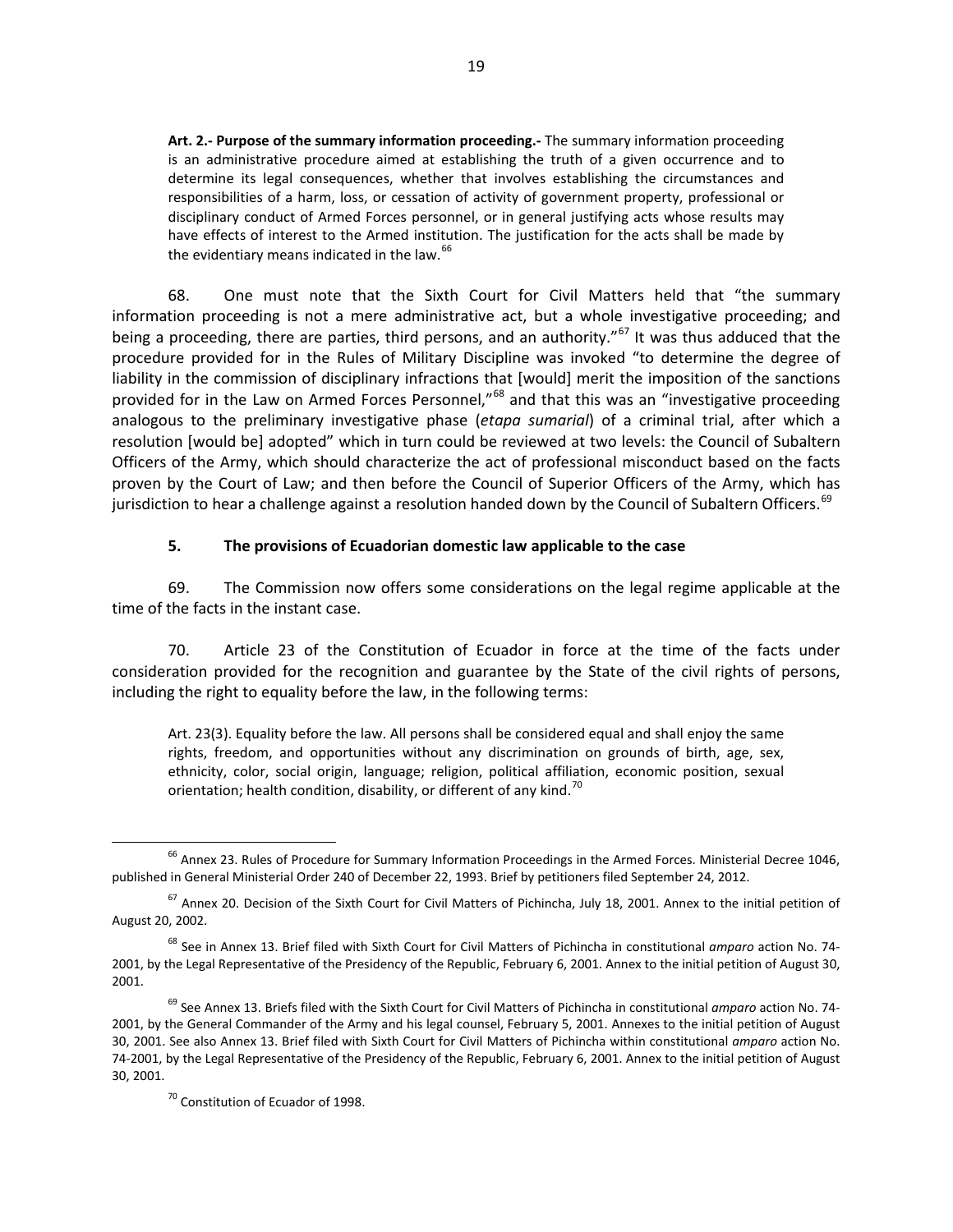71. Article 24 established as follows:

…

Article 24.- To ensure due process, the following basic guarantees must be observed, without detriment to others that are established in the Constitution, international instruments, the laws, or the case-law:

13. The resolutions of the governmental authorities that affect persons must state their grounds. Such grounds shall not be found to exist if the resolution does not state the legal provisions or principles on which it is based, or if the application thereof to the facts is not explained. On ruling on a challenge to a sanction, one may not leave the appellant in a worse situation.<sup>[71](#page-19-0)</sup>

72. In addition, by virtue of the principle of constitutional supremacy, Articles 273 and 274 of the Constitution established:

Article 273.- The courts, tribunals, judges, and administrative authorities shall have the obligation to apply the provisions of the Constitution as relevant, even if the interested party does not expressly invoke them.

Article 274.- Any judge or court, in the cases he, she, or it takes cognizance of, may declare inapplicable, *sua sponte* or upon petition by a party, a rule of law contrary to the provisions of the Constitution or international treaties and agreements without detriment to ruling on the matter controverted. This declaration will not be binding for any case other than that in which it is issued. The judge, court, or chamber shall present a report on the declaration of unconstitutionality so that the Constitutional Court may rule with general and binding effect.<sup>[72](#page-19-1)</sup>

73. In addition, as appears from the information contained in the record, the Rules of Military Discipline of 1998<sup>[73](#page-19-2)</sup> were replaced by the Rules of Military Discipline issued by General Ministerial Order No. 243 of December 15, 2008.<sup>[74](#page-19-3)</sup> The Commission observes that it was the 1998 Rules that were applied in the instant case. Accordingly, in this section the IACHR will take into account the provisions in force at the time of the events under study, and in the analysis section it will set forth the relevant considerations on the entry into force of the new Rules.

74. The 1998 Rules of Military Discipline established that infractions could be moderate (*leves*), serious (*graves*), and severe (*atentatorias*). Included under infractions "against morality" was:

Art. 67.- Severe infractions:

(a) Perform illegitimate sexual acts inside the confines of military facilities…..

75. According to Article 72, a severe infraction committed by an officer is to be met with a sanction of arrest for 10 to 15 days; strict arrest (*arresto de rigor*) at another military facility for 3 to 10 days; and suspension from duties of 10 to 30 days.

 $71$  Constitution of Ecuador of 1998.

 $72$  Constitution of Ecuador of 1998.

<sup>&</sup>lt;sup>73</sup> Rules of Military Discipline. Ministerial Decree 831 Authentic Registry 1998 of August 7, 1998.

<span id="page-19-3"></span><span id="page-19-2"></span><span id="page-19-1"></span><span id="page-19-0"></span> $74$  A copy of the new Rules of Military Discipline was produced by the State as an annex to its brief of observations on the merits, received June 7, 2012.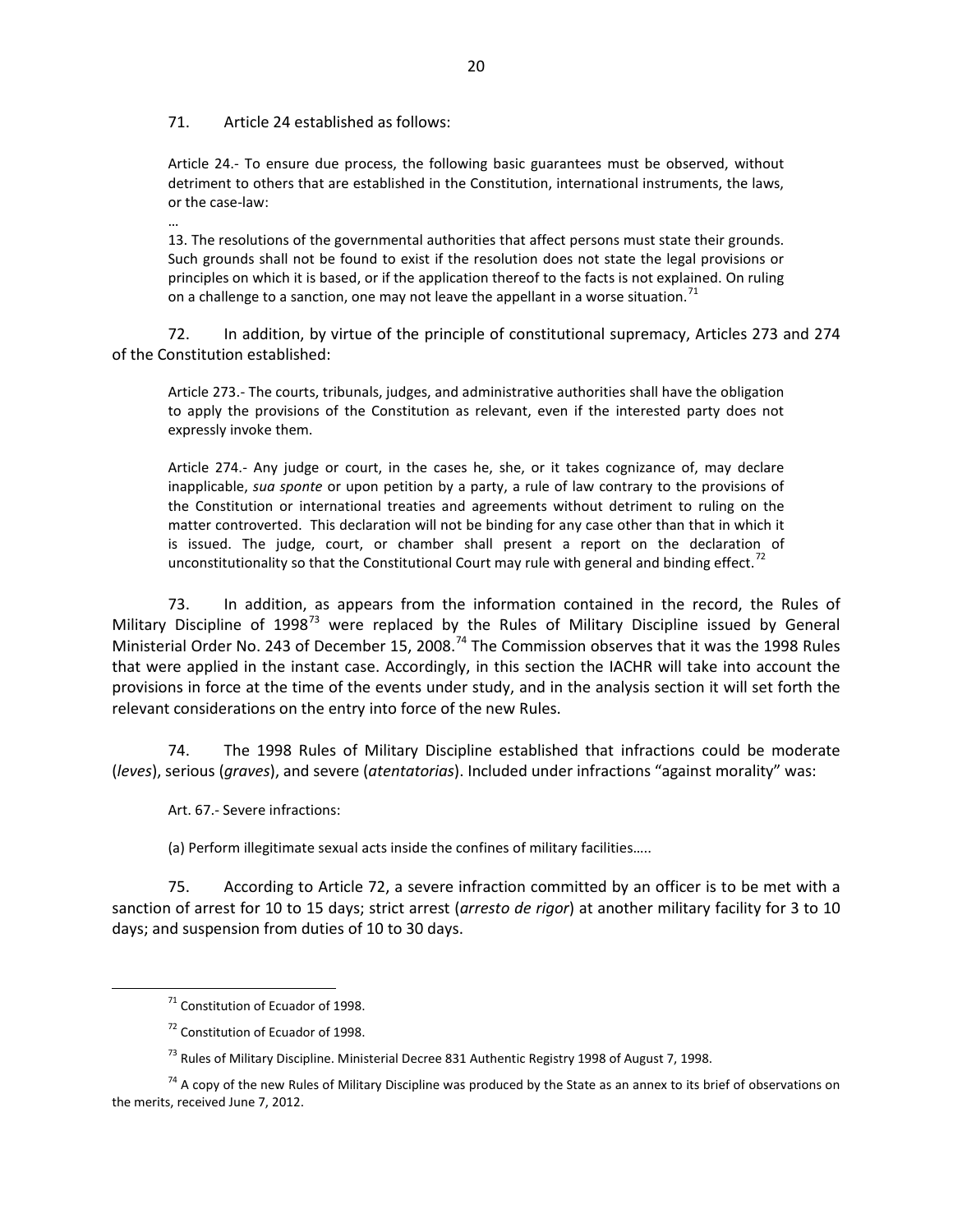76. Title XI of the same Rules (general provisions) established that:

Art. 117.- The members of the Armed Forces who are **surprised in acts or homosexuality** or in acts related to the possession, illicit use, trafficking, and sale of drugs or narcotics within or outside of the service shall be subject to the provisions of Article 87(i) of the Law on Armed Forces Personnel, without prejudice to being brought before the regular judges to be tried in keeping with the relevant statute.

Citizens who are doing Compulsory Military Service in the Armed Forces and who engage in the acts indicated in the previous paragraph shall be separated from active duty. If the degree of participation of the member of the Armed Forces in said acts is not fully shown, the competent authorities shall order a Summary Information Proceeding. [Emphasis added.]

77. As for the situations in which an active member of the Armed Forces could be discharged, the Law on Armed Forces Personnel (Law 118 of 1991)<sup>[75](#page-20-2)</sup> established that:

Art. 87.- A member of the military shall be discharged on one of the following grounds:

…

(i) When in the interest of good service, whether due to the misconduct or professional incompetence of the member of the military, so characterized by the respective Council, in keeping with what was established in the corresponding Rules, when he does not have the right to leave.

# <span id="page-20-0"></span>**B. Legal analysis**

# <span id="page-20-1"></span>**1. Preliminary Considerations**

# **a. On the modification of the Rules of Military Discipline**

78. The State argues that the provisions of the Rules of Military Discipline that justified the discharge of Mr. Homero Flor from the Ecuadorian Army have already been derogated. The petitioners allege that the effects of the decision that led to Mr. Homero Flor's discharge have not been overcome for there has been no pronouncement annulling the discharge, and it has resulted in several violations of the human rights of Mr. Flor.

79. Mindful of the foregoing, the Commission clarifies that what was raised by the State refers to a subsequent modification to the provisions in force at the time of the facts. In similar circumstances, the Inter-American Court has established that

… the international responsibility of the State arises immediately when the internationally illegal act attributed to it is committed…. Possible subsequent reparation under domestic legal venue does not inhibit the Commission or the Court from hearing the case that has already begun under the American Convention.<sup>[76](#page-20-3)</sup>

<span id="page-20-3"></span><span id="page-20-2"></span>80. Accordingly, the IACHR recognizes the gains made by the State in the legislative arena. Without prejudice to that, the IACHR will analyze the legal instrument in question in relation to its applicability to the facts of the case, and if appropriate it will take into account the subsequent change.

<sup>&</sup>lt;sup>75</sup> Law of Armed Forces Personnel. Law 118. Published in the Official Registry Supplement 660, April 10, 1991.

<sup>76</sup> I/A Court H.R. *Case of the Gómez Paquiyauri Brothers v. Peru*. Judgment of July 8, 2004. Series C No. 110, para. 75.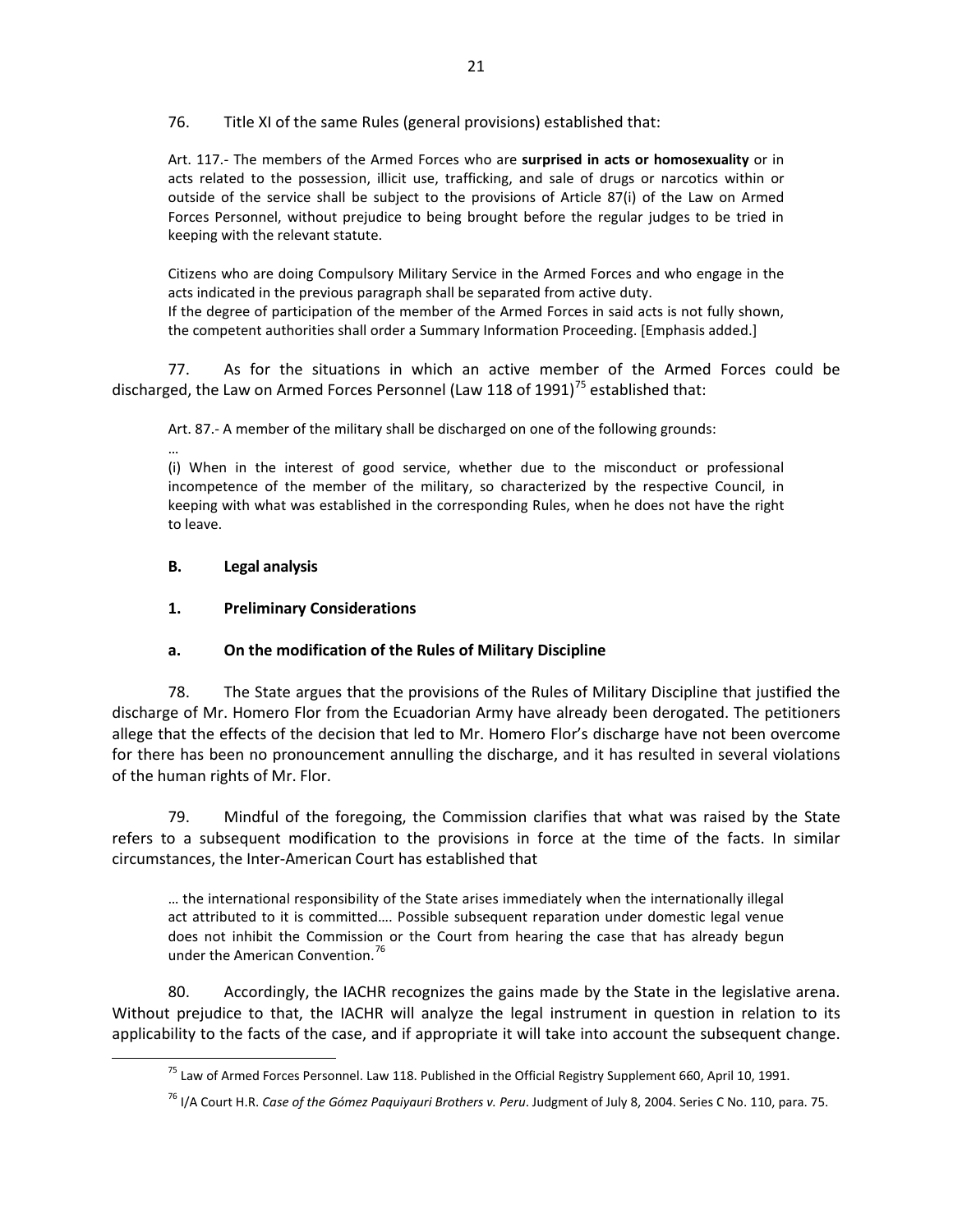In this way, in the instant case the Commission will analyze whether the decisions that led to the discharge of Mr. Homero Flor triggered the international responsibility of the State, determining whether standards were applied that are incompatible with the American Convention.

### **b. On perceived sexual orientation**

81. The Commission observes that in the instant case the petitioners have argued that the alleged victim was separated from his activities as a military officer because he was accused of engaging in a sexual act with another man. In that regard, they argue that Mr. Flor has no information about the occurrence of such facts and that he does not self-identify as homosexual.<sup>[77](#page-21-0)</sup>

82. In this respect, the Commission emphasizes what was noted by the Inter-American Court when it said: "It is possible for a person to feel discriminated by the way other people think about its relation to a group or social sector, independently of whether such perception corresponds to reality or to the victim's self-identification."[78](#page-21-1) In that regard, it has been indicated that "homosexuals can be within the ambit of a social group category, either as a group sharing a common characteristic or because they are perceived as a cognizable group in the society."<sup>[79](#page-21-2)</sup> Accordingly, in certain contexts not so much whether a person recognizes himself or herself as homosexual, but rather whether he or she is "perceived" as such by third persons or is identified as a member of a given social group may take on special importance.<sup>[80](#page-21-3)</sup> This has been noted by the United Nations High Commissioner on Human Rights on referring to situations of discrimination based on actual sexual orientation and "perceived" sexual orientation.<sup>[81](#page-21-4)</sup>

83. In this respect, the Commission understands that the fact that a person may be perceived as having a sexual orientation other than heterosexual does not necessarily mean that this person identifies with that orientation; yet it does not rule out the possibility of being exposed to the discrimination to which persons have historically been subjected due to their sexual orientation or their

<span id="page-21-0"></span> $77$  Sexual orientation has been defined as "each person's capacity for profound emotional, affectional and sexual attraction to, and intimate and sexual relations with, individuals of a different gender or the same gender or more than one gender." Yogyakarta Principles. Principles on the Application of International Human Rights Law in relation to Sexual Orientation and Gender Identity, 2006, p. 6, footnote 1.

<span id="page-21-1"></span><sup>78</sup> I/A Court H.R. *Case of Perozo et al. v. Venezuela*. Preliminary Objections, Merits, Reparations and Costs. Judgment of January 28, 2009. Series C No. 195, para. 380.

<span id="page-21-2"></span><sup>79</sup> UNHCR, *Guidance Note on Refugee Claims Relating to Sexual Orientation and Gender Identity*, 21 November 2008, para. 3; *Advisory opinion on claims for sexual orientation (Tokyo Bar Association)*, September 3, 2004, para. 8.

<span id="page-21-3"></span> $80$  Such has been established for example by the Asylum and Immigration Tribunal of the United Kingdom in a matter regarding an asylum application from Jamaica. See: *DW (Homosexual Men - Persecution - Sufficiency of Protection) Jamaica v. Secretary of State for the Home Department*, CG [2005] UKAIT 00168, United Kingdom: Asylum and Immigration Tribunal/ Immigration Appellate Authority, 28 November 2005. Along the same lines, the Commission has also ruled on matters in which certain persons were exposed to acts of violence for being perceived as homosexuals. See: IACHR *Condemns Attack and Murder Based on Perceived Sexual Orientation in Brazil*. Washington D.C.**,** July 11, 2012. In addition, the UN Rapporteur against Torture has noted, for example, the situation of vulnerability in which persons deprived of liberty who are perceived as LGTBI may find themselves, as they are exposed to acts of violence and victimization by police or prison authorities. See: United Nations, General Assembly, *Question of torture and other cruel, inhuman or degrading treatment or punishment*, A/56/156, 3 July 2001, para. 21.

<span id="page-21-4"></span><sup>81</sup> United Nations, *General Assembly, Report of the High Commissioner for Human Rights*: *Discriminatory laws and practices and acts of violence against individuals based on their sexual orientation and gender identity,* A/HRC/19/41, November 17, 2011, paras. 1, 25, 31, 40, 67.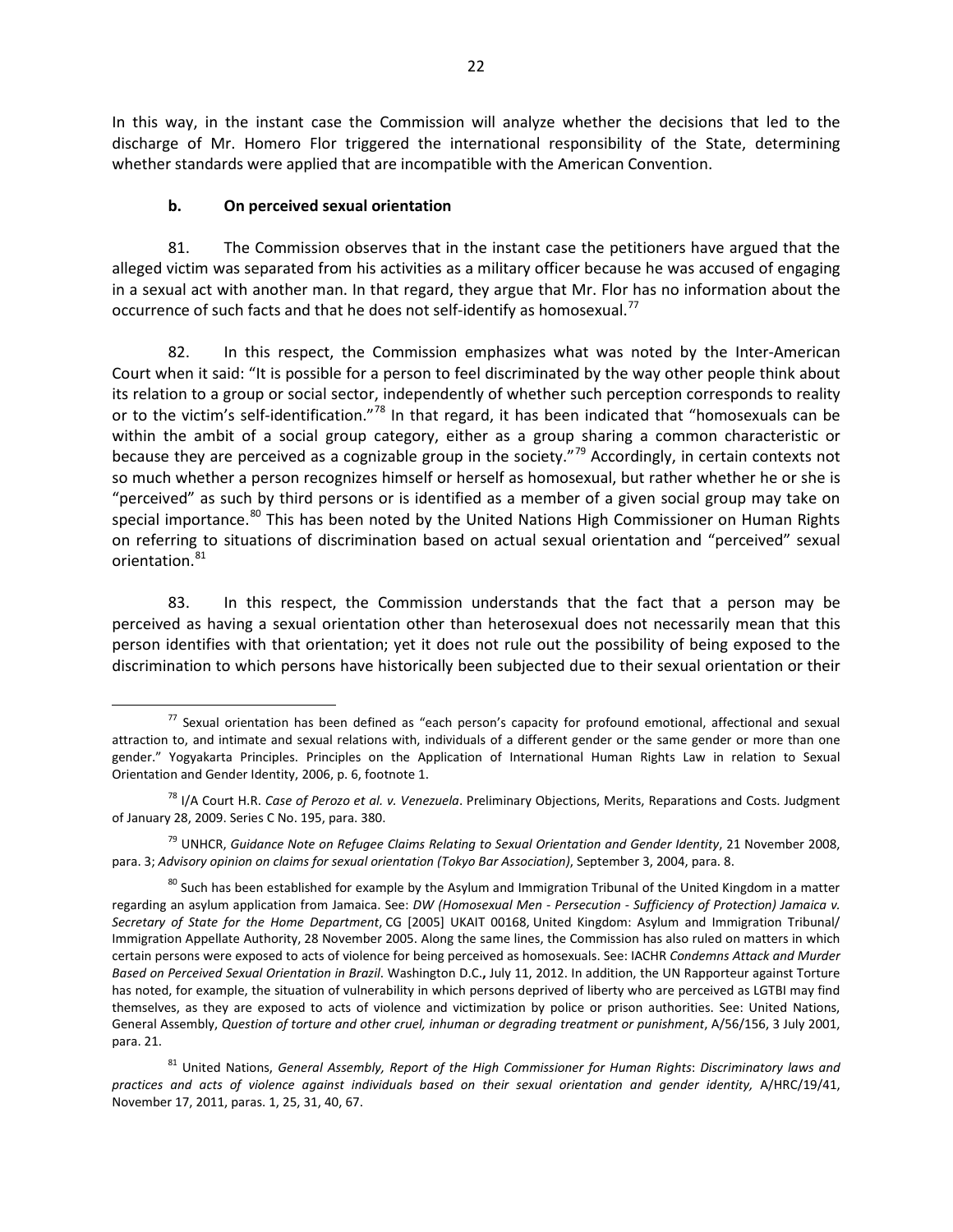gender identity or expression. Based on these considerations the Commission understands that the prohibition of discrimination on grounds of sexual orientation implies that the protection offered with this prohibition seeks to impede any discriminatory difference in treatment based on this aspect, understanding that its scope is independent of whether a person's sexual orientation corresponds to how the person self-identifies, that is, his or her actual sexual orientation, or whether it has to do only with the perception of his or her sexual orientation (*perceived* sexual orientation).

84. In any event, the IACHR understands that this case does not address the sexual orientation of the alleged victim, but rather the application of a military disciplinary provision that punished sexual acts between persons of the same sex.

# <span id="page-22-0"></span>**2. The right to equality before the law and non-discrimination (Articles 24, 1(1) and 2 of the American Convention)**

# **a. Preliminary considerations on these provisions of the Convention**

85. Article 24 of the American Convention establishes: "All persons are equal before the law. Consequently, they are entitled, without discrimination, to equal protection of the law."

### 86. Article 1(1) of the American Convention establishes:

The States Parties to this Convention undertake to respect the rights and freedoms recognized herein and to ensure to all persons subject to their jurisdiction the free and full exercise of those rights and freedoms, without any discrimination for reasons of race, color, sex, language, religion, political or other opinion, national or social origin, economic status, birth, or any other social condition.

### 87. Article 2 of the American Convention establishes that:

Where the exercise of any of the rights or freedoms referred to in Article 1 is not already ensured by legislative or other provisions, the States Parties undertake to adopt, in accordance with their constitutional processes and the provisions of this Convention, such legislative or other measures as may be necessary to give effect to those rights or freedoms.

88. The case-law of the Inter-American Court and the decisions of the Commission have indicated time and again that the right to equality and non-discrimination "is the central, basic axis of the inter-American human rights system,"[82](#page-22-1) and that it entails "obligations *erga omnes* of protection that bind all States....<sup>"[83](#page-22-2)</sup> Similarly, the Court has indicated that any discriminatory treatment outside of the general obligation to respect and ensure human rights gives rise to the international responsibility of

<span id="page-22-1"></span><sup>&</sup>lt;sup>82</sup> IACHR, Application to the Inter-American Court of Human Rights, Karen Atala and daughters, September 17, 2000, para. 74; I/A Court H.R. *Legal Status and Rights of Undocumented Migrants.* Advisory Opinion OC-18/03, September 17, 2003. Series A No. 18, para. 173.5.

<span id="page-22-2"></span><sup>83</sup> IACHR, *Access to Justice for Women Victims of Violence in the Americas*, OEA/Ser. L/V/II. doc. 68, January 20, 2007; I/A Court H.R. *Legal Status and Rights of Undocumented Migrants. Advisory Opinion OC-18/03, September 17, 2003. Series A No. 18, para.* 173.5; IACHR, Application to the Inter-American Court of Human Rights, Karen Atala and daughters, September 17, 2010, para. 74.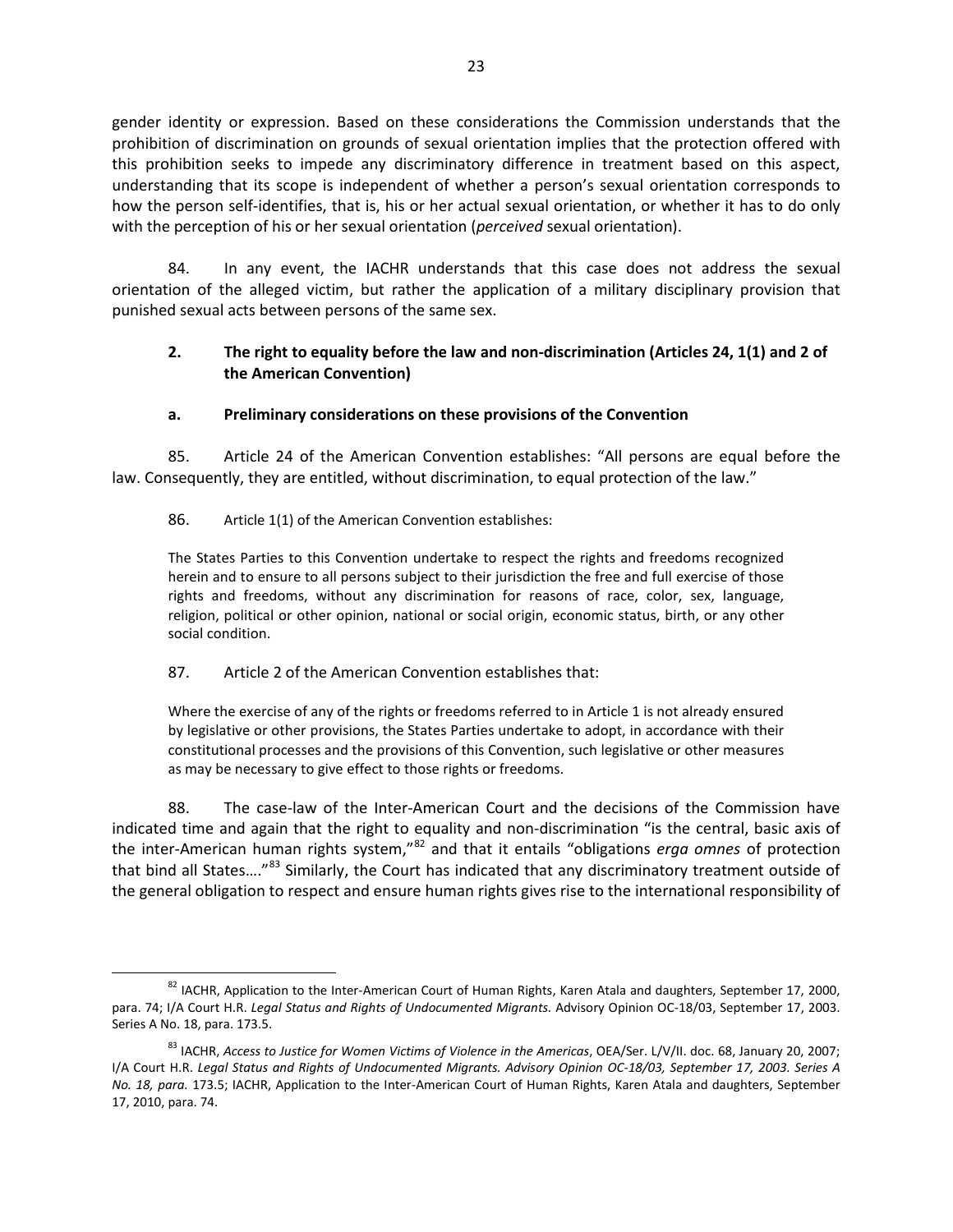the State<sup>[84](#page-23-0)</sup> for there is an "inseparable connection" between that obligation and the principle of equality and non-discrimination.<sup>[85](#page-23-1)</sup>

89. On the principle of equality, the Inter-American Court has noted:

The notion of equality springs directly from the oneness of the human family and is linked to the essential dignity of the individual. That principle cannot be reconciled with the notion that a given group has the right to privileged treatment because of its perceived superiority. It is equally irreconcilable with that notion to characterize a group as inferior and treat it with hostility or otherwise subject it to discrimination in the enjoyment of rights which are accorded to others not so classified. It is impermissible to subject human beings to differences in treatment that are inconsistent with their unique and congenerous character. <sup>[86](#page-23-2)</sup>

90. On the concept of discrimination, the Court has held that it constitutes:

… any distinction, exclusion, restriction or preference which is based on any ground such as race, colour, sex, language, religion, political or other opinion, national or social origin, property, birth or other status, and which has the purpose or effect of nullifying or impairing the recognition, enjoyment or exercise by all persons, on an equal footing, of all rights and freedoms.<sup>[87](#page-23-3)</sup>

91. As regards the scope of the principle of non-discrimination in the inter-American system, the Court has distinguished between autonomous and subordinate clauses of the American Convention, establishing from its early case-law that Article 1(1) incorporates a prohibition on discrimination in the exercise and application of the rights enshrined in that instrument, whereas Article 24 prohibits such discrimination as regards not only the rights established in the Convention, but "all the laws approved by the State and their application.<sup>"[88](#page-23-4)</sup> This distinction has been reiterated by the Inter-American Court in the case *Apitz Barbera et al. v. Venezuela,* in the following terms:

The difference between the two articles lies in that the general obligation contained in Article 1(1) refers to the State's duty to respect and guarantee "non-discrimination" in the enjoyment of the rights enshrined in the American Convention, while Article 24 protects the right to "equal treatment before the law." In other words, if the State discriminates upon the enforcement of conventional rights containing no separate non-discrimination clause a violation of Article 1(1)

<span id="page-23-0"></span><sup>84</sup> I/A Court H.R. *Case of the Xákmok Kásek Indigenous Community v. Paraguay.* Merits, Reparations and Costs. Judgment of August 24, 2010 Series C No. 214, para. 268; I/A Court H.R. *Legal Status and Rights of Undocumented Migrants.* Advisory Opinion OC-18/03, September 17, 2003. Series A No. 18, para. 85.

<span id="page-23-1"></span><sup>85</sup> I/A Court H.R. *Legal Status and Rights of Undocumented Migrants.* Advisory Opinion OC-18/03, September 17, 2003. Series A No. 18, para. 85.

<span id="page-23-2"></span><sup>86</sup> I/A Court H.R. *Proposed Amendments to the Naturalization Provision of the Constitution of Costa Rica*. Advisory Opinion OC-4/84, January 19, 1984. Series A No. 4, para. 55.

<span id="page-23-3"></span><sup>87</sup> I/A Court H.R. *Legal Status and Rights of Undocumented Migrants.* Advisory Opinion OC-18/03, September 17, 2003. Series A No. 18, para. 92; *Fourth Progress Report of the Special Rapporteurship on Migrant Workers and their Families in the Hemisphere*, OEA/Ser.L/V/II.117, Doc. 1 rev. 1, Annual Report IACHR 2002, March 7, 2003, para. 87; IACHR, Report on the Merits No. 4/01, Case 11,626, *María Eugenia Morales de Sierra* (Guatemala), January 19, 2001. See also: United Nations, Human Rights Committee, General Comment 18, Non-discrimination, 10/11/89, CCPR/C/37, para. 7.

<span id="page-23-4"></span><sup>88</sup> I/A Court H.R. Proposed Amendments to the Naturalization Provision of the Constitution of Costa Rica. Advisory Opinion OC-4/84, January 19, 1984. Series A No. 4., para. 54. I/A Court H.R. *Yatama Case.* Judgment of June 23, 2005. Series C No. 127, para. 186.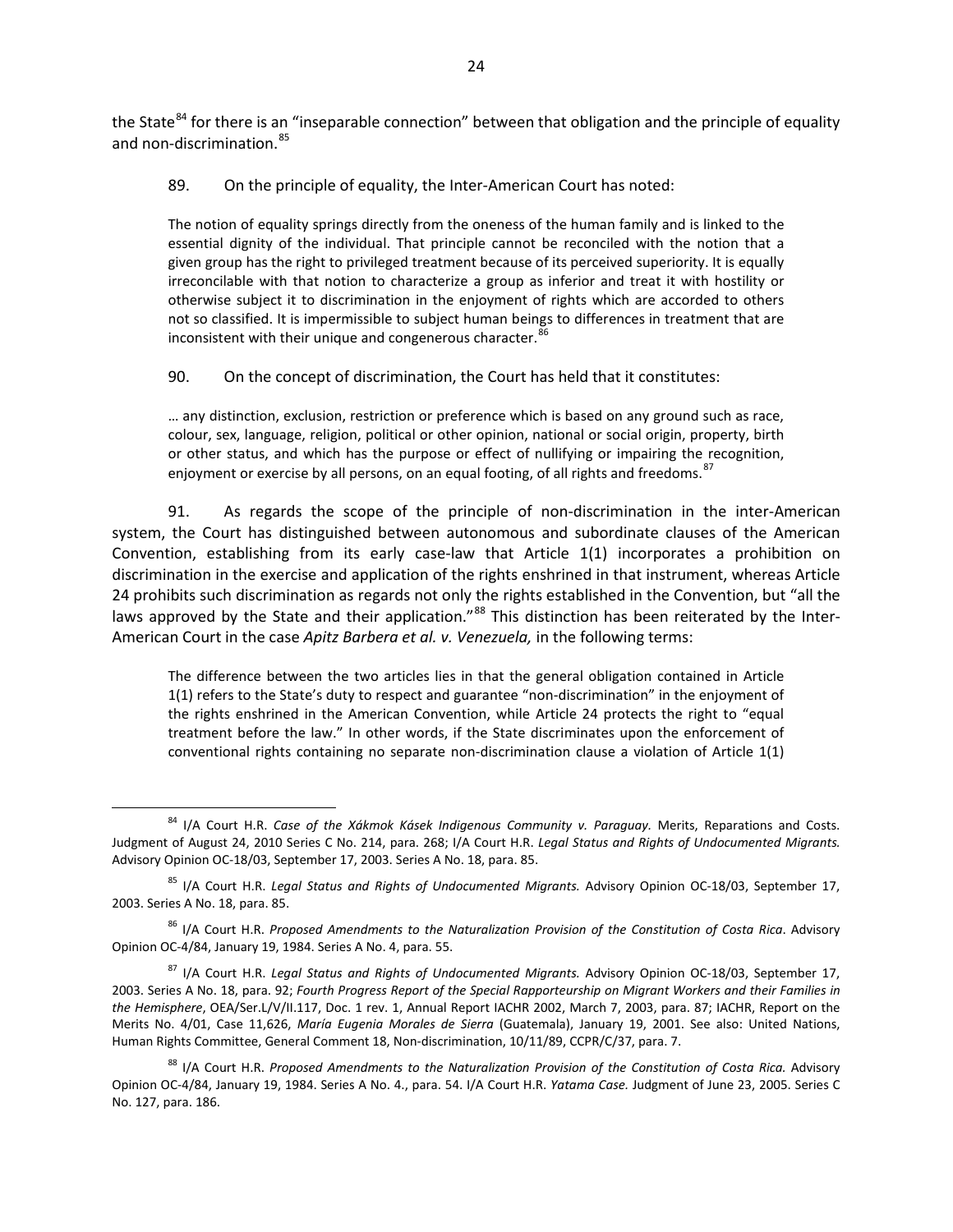and the substantial right involved would arise. If, on the contrary, discrimination refers to unequal protection by domestic law, a violation of Article 24 would occur.<sup>[89](#page-24-0)</sup>

92. Without prejudice to that, the development of the right to equality and nondiscrimination makes it possible to identify several conceptions of it. For example, one conception is related to the prohibition of an arbitrary difference in treatment —understanding difference of treatment to mean a distinction, exclusion, restriction, or preference $90 90-$  and another is that related to the obligation to create conditions of actual equality vis-à-vis groups that have historically been excluded and are at greater risk of suffering discrimination. Although in certain cases both perspectives may also be present, each merits a different state response and different treatment in light of the American Convention. To this is added that in the different conceptions of the right to equality the acts or omissions of the State may be related to rights enshrined in the American Convention or may refer to any state action that does not have effects on the exercise of the rights established in the Convention.<sup>[91](#page-24-2)</sup>

93. The various facets of the right to equality are reflected in what has been indicated by the Inter-American Court in several cases and advisory opinions, namely that in order to give useful effect to the right to equality and non-discrimination states must "abstain from producing regulations that are discriminatory or have discriminatory effects on certain groups of population when exercising their rights," to "combat discriminatory practices at all levels, particularly in public bodies," and, finally, "must adopt the affirmative measures needed to ensure the effective right to equal protection for all individuals."[92](#page-24-3) 

94. In that regard, even though one can take certain criteria as the basis, the determination as to which provisions of the Convention apply should be done in each specific case under an analysis that involves the person or group of persons affected, the reasons behind the alleged discrimination, the rights or interests involved, and the means or omissions by which it materialized, among other aspects.<sup>[93](#page-24-4)</sup>

95. Article 1(1) of the American Convention has been used to interpret the word "discrimination" contained in Article 24 of the same instrument. In particular, in the analysis of reasonableness that is generally used to evaluate whether a State is internationally responsible for

<span id="page-24-0"></span><sup>89</sup> I/A Court H.R. *Case of Apitz Barbera et al. ("First Court of Administrative Disputes") v. Venezuela*. Preliminary Objection, Merits, Reparations and Costs. Judgment of August 5, 2008. Series C No. 182, para. 209.

<span id="page-24-1"></span> $90$  United Nations, Human Rights Committee, General Comment 18, Non-discrimination, 10/11/89, CCPR/C/37, para. 7; I/A Court H.R. *Legal Status and Rights of Undocumented Migrants.* Advisory Opinion OC-18/03, September 17, 2003. Series A No. 18, para. 92; Fourth Progress Report of the Special Rapporteurship on Migrant Workers and their Families in the Hemisphere, OEA/Ser.L/V/II.117, Doc. 1 rev. 1, Annual Report IACHR 2002, March 7, 2003, para. 87.

<span id="page-24-2"></span><sup>&</sup>lt;sup>91</sup> IACHR, Application to the Inter-American Court of Human Rights, Karen Atala and daughters, September 17, 2010, para. 80.

<span id="page-24-3"></span><sup>92</sup> I/A Court H.R. *Case of the Girls Yean and Bosico v. República Dominicana.* Judgment of September 8, 2005*.* Series C No. 130, para. 141; I/A Court H.R. *Case of López Álvarez v. Honduras*. Judgment of February 1, 2006. Series C No. 141, para. 170; I/A Court H.R. *Yatama Case vs. Nicaragua.* Judgment of June 23, 2005. Series C No. 127, para. 185; I/A Court H.R. *Legal Status and Rights of Undocumented Migrants.* Advisory Opinion OC-18/03, September 17, 2003. Series A No. 18, para. 88; I/A Court H.R. *Juridical Condition and Human Rights of the Child*. Advisory Opinion OC-17/02, August 28, 2002. Series A No. 17, para. 44; I/A Court H.R. *Proposed Amendments to the Naturalization Provision of the Constitution of Costa Rica*. Advisory Opinion OC-4/84, January 19, 1984. Series A No. 4, para. 54.

<span id="page-24-4"></span><sup>93</sup> IACHR, Application to the Inter-American Court of Human Rights, Karen Atala and daughters, September 17, 2010, para. 82.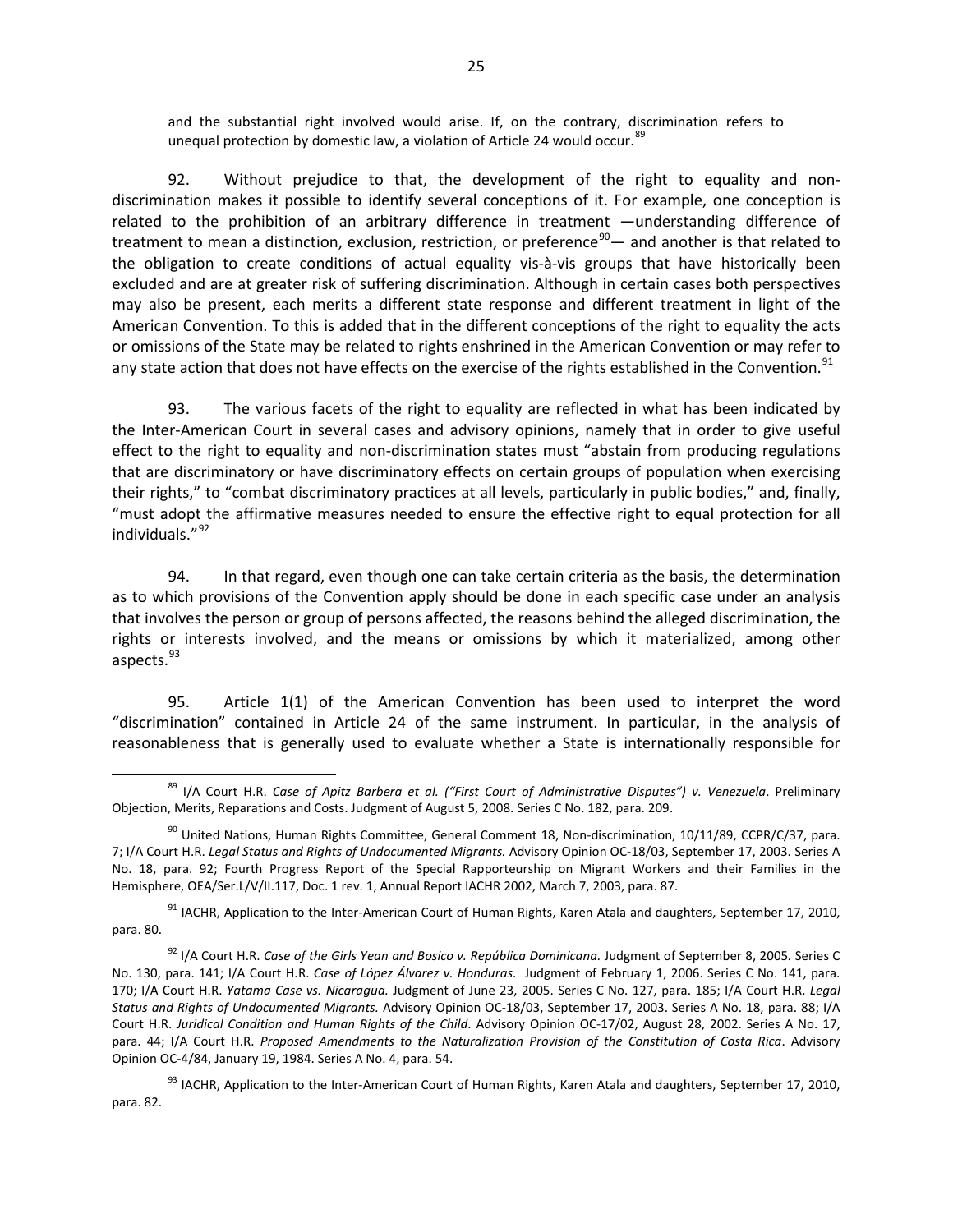violating Article 24 of the American Convention, invoking the categories expressly mentioned in Article 1(1) has certain effects.  $94$ 

96. Now, as the Inter-American Court has stated, not every difference in treatment is discriminatory. The Court has differentiated between "distinctions" and "discriminations" such that the first constitute differences compatible with the American Convention as they are "reasonable and objective," whereas the second constitute arbitrary differences that redound to the detriment of human rights.<sup>[95](#page-25-1)</sup>

97. Bearing in mind that the evaluation of whether a distinction is "reasonable and objective" is done on a case-by-case basis, the Commission, the Court, and other international tribunals and organs have turned to the use of a scaled proportionality test that includes the following elements of analysis: (i) the existence of a legitimate aim; (ii) its suitability, that is, the determination of whether there is a logical relationship of causality from means to end as between the distinction and the end pursued; (iii) the existence of less restrictive and equally suitable alternatives; and (iv) proportionality in the strict sense, that is, the balance of the interests at stake and the degree of sacrifice of one with respect to the other.<sup>[96](#page-25-2)</sup>

98. When distinctions are based on certain categories expressly mentioned in the nondiscrimination clauses of international human rights treaties there is a consensus that the analysis that is used to measure the reasonableness of the difference in treatment is especially strict. This is because, by their nature, such categories are considered "suspect" and therefore it is presumed that the distinction is incompatible with the American Convention. In that regard, only "overriding or urgent" considerations that must be analyzed in detail may be invoked as a justification.<sup>[97](#page-25-3)</sup> This strict analysis is precisely the guarantee that the distinction is not based on prejudices and/or stereotypes that generally surround suspect categories of distinctions.<sup>98</sup>

99. In practical terms this means that after having presented a distinction of this nature, the burden of proof is on the state and the general criteria referred to are evaluated carefully such that it is not sufficient for a state to argue the existence of a legitimate end, but the objective pursued with the

<span id="page-25-2"></span><sup>96</sup> IACHR, Application to the Inter-American Court of Human Rights, Karen Atala and daughters, September 17, 2010, para. 86.

<span id="page-25-0"></span> $94$  IACHR, Application to the Inter-American Court of Human Rights, Karen Atala and daughters, September 17, 2010, para. 78.

<span id="page-25-1"></span><sup>95</sup> I/A Court H.R. *Case of Castañeda Gutman v. Mexico*. Preliminary Objections, Merits, Reparations and Costs. Judgment of August 6, 2008. Series C No. 184, para. 211; I/A Court H.R. *Legal Status and Rights of Undocumented Migrants,*  Advisory Opinion OC-18/03, September 17, 2003, Series A. No. 18, para. 84.

<span id="page-25-3"></span><sup>97</sup> IACHR, *Access to Justice for Women Victims of Violence in the Americas*, OEA/Ser. L/V/II. doc. 68, January 20, 2007, paras. 80 and 83; IACHR, *Report on Terrorism and Human Rights*, OEA/Ser.L/V/ll.116 Doc. 5 rev. 1 corr., October 22, 2002, para. 338; IACHR, Report No. 4/01, Case 11.625, *María Eugenia Morales de Sierra* (Guatemala), January 19, 2001, para. 36; IACHR, *Annual Report 1999*, Considerations regarding the compatibility of affirmative action measures designed to promote the political participation of women with the principles of equality and non-discrimination, chapter VI; IACHR, Report No. 38/96, Case 10.056, X and Y (Argentina), October 15, 1996, paras. 73 and 74. In this report the Commission characterized the aim pursued as an "absolute necessity."

<span id="page-25-4"></span> $98$  IACHR, Application to the Inter-American Court of Human Rights, Karen Atala and daughters, September 17, 2010, para. 88.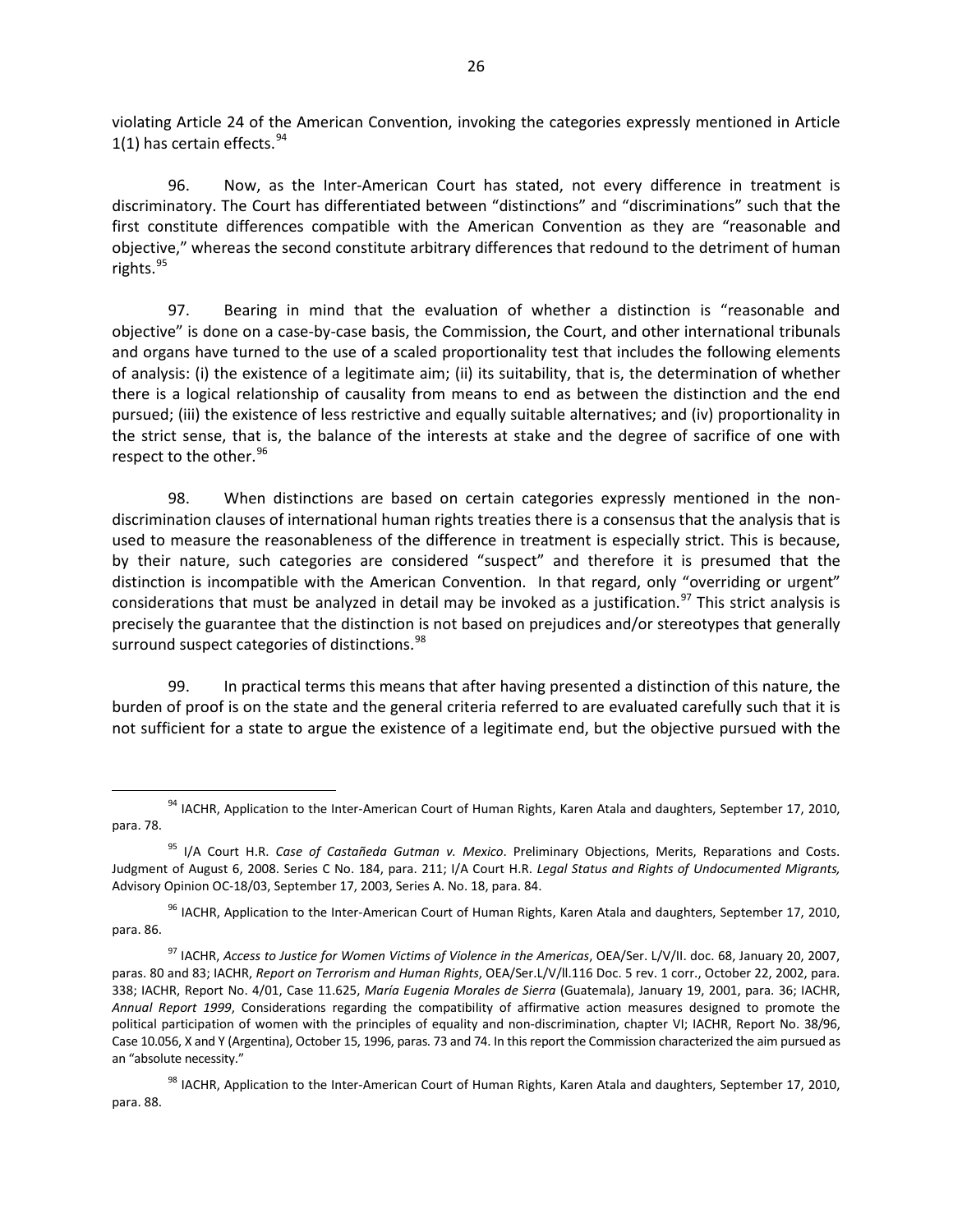distinction must be particularly important or an pressing social need.<sup>[99](#page-26-0)</sup> In addition, it is not enough for the measure to be suitable or for there to be a logical relationship of causality between it and the objective pursued, but rather it should be strictly necessary to achieve that aim, in that there is no other less harmful alternative.<sup>[100](#page-26-1)</sup> Finally, to meet the requirement of proportionality one must argue the existence of an adequate balance of interests in terms of the degree of sacrifice and the degree of benefit. $101$ 

100. Based on the evolutionary interpretation of treaties as "living instruments" whose interpretation has to accompany the evolution of the current times and living conditions<sup>102</sup>, and also considering international standards, case-law of the European Court of Human Rights and comparative law, the IACHR already established that sexual orientation is a suspect category of discrimination under the criteria of non-discrimination contained in Article 1(1) of the American Convention and as such any distinction based on it should be examined with strict scrutiny.<sup>[103](#page-26-4)</sup> In addition, the Inter-American Court has indicated that the expression "any other social condition" of Article 1(1) of the Convention should be interpreted in the manner most favorable to the person and to the evolution of the fundamental rights in contemporary international law.<sup>[104](#page-26-5)</sup> Accordingly, the Inter-American Court established in its recent judgment in the case of *Karen Atala Riffo and daughters v. Chile* that

the sexual orientation of persons is a category protected by the Convention. Therefore, any regulation, act, or practice considered discriminatory based on a person's sexual orientation is prohibited. Consequently, no domestic regulation, decision, or practice, whether by state

<span id="page-26-1"></span><sup>100</sup> IACHR, Report No. 38/96, X and Y (Argentina), October 15, 1996, para. 74; IACHR, *Access to Justice for Women Victims of Violence in the Americas*, OEA/Ser. L/V/II. doc. 68, January 20, 2007, para. 83. Along similar lines see: European Court of Human Rights, *Karner v. Austria*, Application no. 40016/98*,* Judgment of July 24, 2003, para. 41; European Court of Human Rights, *Salgueiro da Silva Mouta v. Portugal*, Application No. 33290/96, Judgment of December 21, 1999, para. 29; European Court of Human Rights, Belgian Linguistics Case (Merits), Judgment of July 23, 1968, p. 34.

<span id="page-26-2"></span><sup>101</sup> IACHR, Application to the Inter-American Court of Human Rights, Karen Atala and daughters, September 17, 2010, para. 89.

<span id="page-26-3"></span><sup>102</sup> I/A Court H.R. *Case of Karen Atala Riffo and daughters v. Chile.* Merits, Reparations and Costs. Judgment of February 24, 2012. Series C No. 239, para. 83; I/A Court H.R. *The Right to Information on Consular Assistance in the Framework of the Guarantees of the Due Process of Law.* Advisory Opinion OC-16/99, October 1, 1999. Series A No. 16, para. 114; I/A Court H.R. *Case of the "Mapiripán Massacre" v. Colombia.* Merits, Reparations and Costs. Judgment of September 15, 2005. Series C No. 134, para. 106; European Court of Human Rights, *Tyrer v. United Kingdom* (No. 5856/72), Judgment of April 25, 1978, para. 31.

<span id="page-26-4"></span><sup>103</sup> IACHR, Application to the Inter-American Court of Human Rights, Karen Atala and daughters, September 17, 2010,paras. 90-95.

<span id="page-26-5"></span><sup>104</sup> I/A Court H.R. *Case of Karen Atala Riffo and daughters v. Chile.* Merits, Reparations and Costs. Judgment of February 24, 2012. Series C No. 239, para. 85; I/A Court H.R. *The Right to Information on Consular Assistance in the Framework of the Due Process of Law.* Advisory Opinion OC-16/99, October 1, 1999. Series A No. 16, para. 115.

<span id="page-26-0"></span><sup>&</sup>lt;sup>99</sup> IACHR, *Access to Justice for Women Victims of Violence in the Americas, OEA/Ser. L/V/II. doc. 68, January 20, 2007,* paras. 80 and 83; IACHR, *Report on Terrorism and Human Rights*, OEA/Ser.L/V/ll.116 Doc. 5 rev. 1 corr., October 22, 2002, para. 338; IACHR, Report No. 4/01, Case 11.625, *María Eugenia Morales de Sierra* (Guatemala), January 19, 2001, para. 36; IACHR, *Annual Report 1999*, Considerations regarding the compatibility of affirmative action measures designed to promote the political participation of women with the principles of equality and non-discrimination, chapter VI; European Court of Human Rights, *Salgueiro da Silva Mouta v. Portugal*, Application No. 33290/96, December 21, 1999, para. 29; European Court of Human Rights, Belgian Linguistics Case (Merits), Judgment of July 23, 1968, p. 34; European Court of Human Rights, *Case of Lustig-Prean and Beckett v. United Kingdom*, Applications 31417/96 and 32377/96, Judgment of September 27, 1999, final decision of December 27, 1999; para. 80; European Court of Human Rights, *Case of Smith and Grady*, Applications Nos. 33985/96 and 33986/96, Judgment of September 27, 1999, para. 87.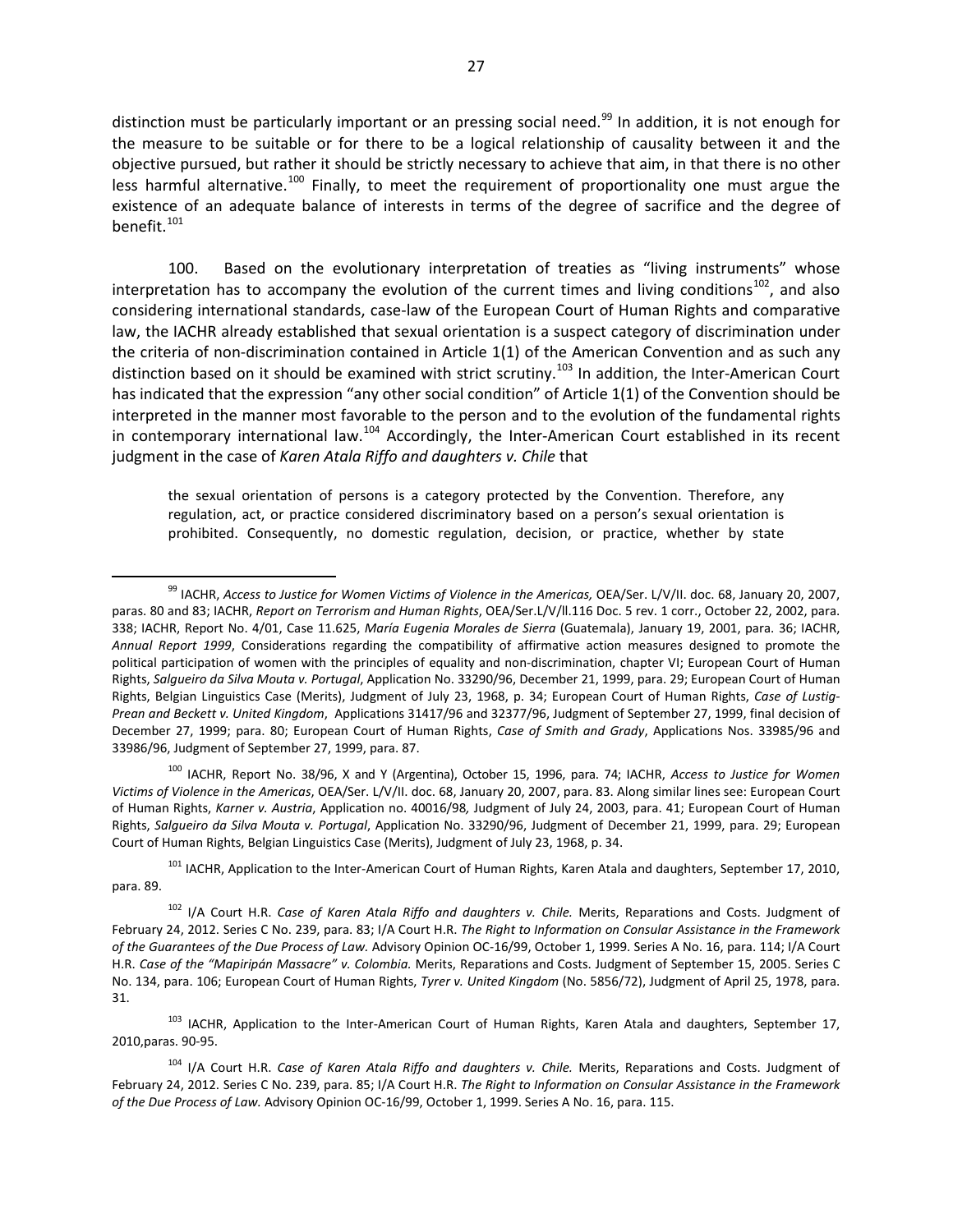authorities or individuals, may diminish or restrict, in any way whatsoever, the rights of a person based on his or her sexual orientation.

… A right granted to all persons cannot be denied or restricted under any circumstances based on their sexual orientation. This would violate Article 1.1 of the American Convention. This inter-American instrument proscribes discrimination, in general, including categories such as sexual orientation, which cannot be used as grounds for denying or restricting any of the rights established in the Convention.<sup>[105](#page-27-0)</sup>

# **b. Analysis of the facts of the instant case**

101. In the instant case the petitioners argued that the alleged victim was subject to a discriminatory difference in treatment on having been subjected to an investigation aimed at establishing the occurrence of an alleged sexual act with another man, which resulted in him being separated from his duties and discharged from the Ecuadorian Army, all of which is said to have caused a negative impact on his human rights. Similarly, the petitioners adduced that the facts fit in a context of discrimination against military officers due to their real or perceived sexual orientation, based on which an effort was made to punish that orientation and not to regulate their sexual conduct through the disciplinary regime imposed. Based on these considerations, the Commission considers that the matter under study involves aspects that are within the scope of both Article 1(1) of the American Convention and Article 24 of the same instrument, thus the respective analysis will be done in light of both provisions.

102. In the instant case, considering the parties' arguments, the IACHR will analyze first the right to equality before the law contained in Article 24 of the American Convention, to determine whether the existence of a sanction for sexual acts between persons of the same sex in the domestic military regulations —at the time of the facts— and the application of those provisions to Mr. Homero Flor, which lead to his discharge from military service, triggered the international responsibility of the State. The IACHR will then analyze whether the international responsibility of the State was triggered in relation to the guarantees of due process and judicial protection of Mr. Flor, in view of the obligations to respect and ensure the rights protected in the Convention without any discrimination set forth in Article  $1(1).$ 

# **i. The Rules of Military Discipline: Sanction for sexual conduct between persons of the same sex**

103. In this respect, the Commission notes first that in general terms, and in keeping with the provisions in force at the time, the conduct of the members of the Ecuadorian Army was subject to a special regulation that required verifying compliance with certain minimal requirements to maintain discipline and order in the institution. Accordingly, the Rules of Military Discipline then in force established that their objective was "to constitute a moral and legal instrument that covers the activities generally of the members of the Armed Forces, to achieve a coordinated multiplication of their energies and obtain, as a result, an institution truly apt for National Defense."<sup>[106](#page-27-1)</sup> Those Rules provided for applying the summary information procedure as a mechanism from which one could determine the

<span id="page-27-1"></span><span id="page-27-0"></span><sup>105</sup> I/A Court H.R. *Case of Karen Atala Riffo and daughters v. Chile.* Merits, Reparations and Costs. Judgment of February 24, 2012. Series C No. 239, paras. 91, 93.

<sup>&</sup>lt;sup>106</sup> Rules of Military Discipline of the Armed Forces of 1998, Prologue.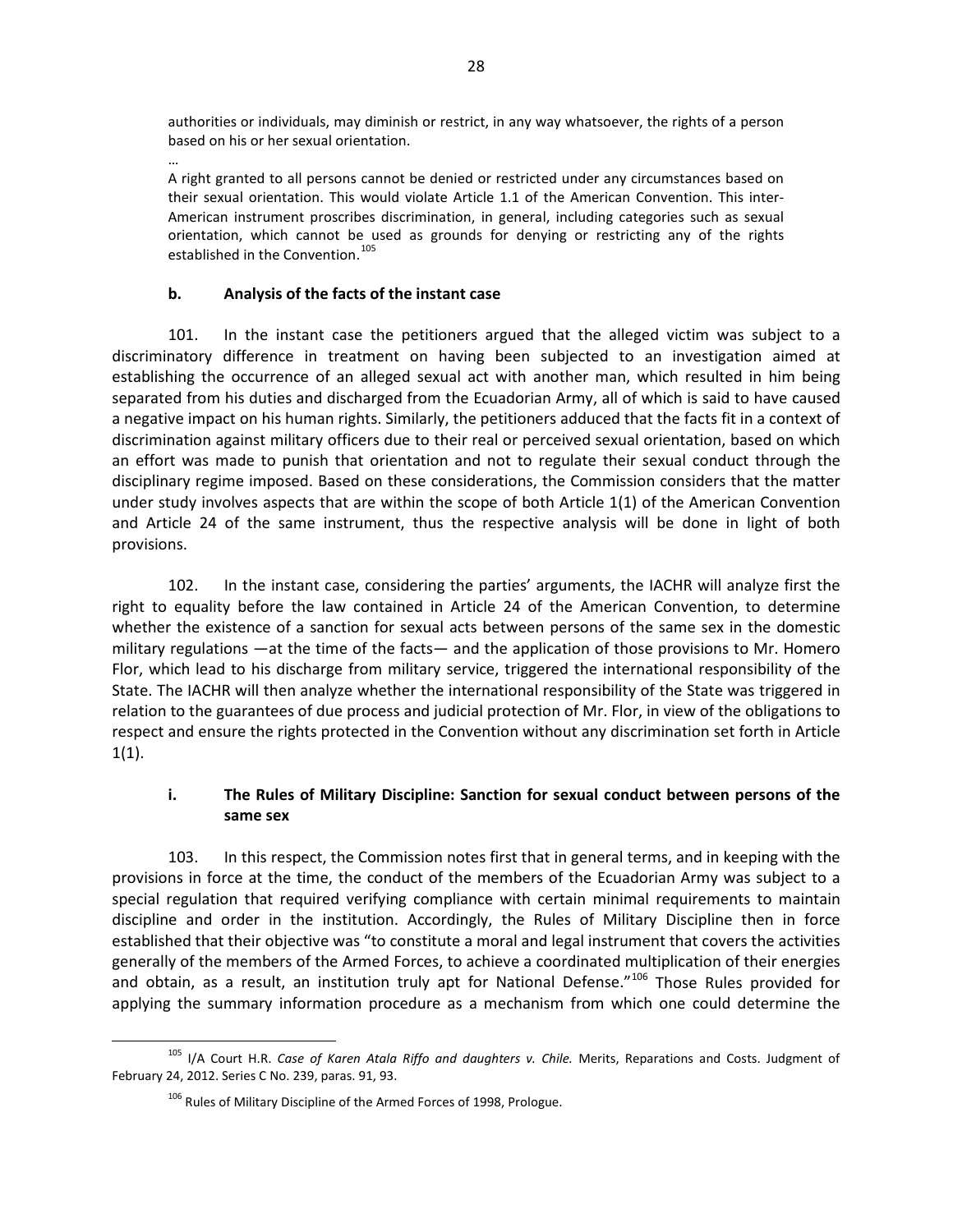application of the respective sanction, according to the result they yield in terms of to the conduct of the officer subject to the proceeding.

104. It is now up to the IACHR to determine whether the punishment of sexual acts between persons of the same sex in the military regime in force at the time of the events meets the tiered proportionality test referred to *supra*, and thereby to determine whether there is of state responsibility.

105. As regards the first element of the analysis, i.e. the existence of a legitimate end, which in terms of strict scrutiny implies that the objective pursued with the distinction should be a particularly important objective or an imperious social need, the IACHR observes that the Court of Law established that while the Constitution then in force recognized the right to make free decisions on sexual life, the provision of the Rules of Military Discipline that punished "acts of homosexualism" was justified by the "special nature" of the military legislation and the institution, which should be maintained and cultivate values such as honor, dignity, discipline, and extolling civic-mindedness.

106. In this respect, the European Court has reiterated that the restrictions imposed by the regime of military discipline may pursue a legitimate end to safeguard, for example, "national security interests" and "the defense of order," and that the action of the military authorities must be geared to in that regard to ensuring the operational capacity of the armed forces and "maintaining the morale of the service personnel."<sup>[107](#page-28-0)</sup>

107. The IACHR considers that the State has the power to take measures to preserve discipline and order within its armed forces and that maintaining discipline within an armed institution is a legitimate end of the state. The IACHR considers it legitimate, in general, to establish a disciplinary regime in the armed forces that avoids the commission of acts that are an affront to the values of the institution, such as sexual acts.

108. Next, the IACHR will analyze whether the next step of the proportionality test is satisfied, that is, the suitability of the measure to attain the end pursued. For this purpose, it must be examined whether the measure of establishing a sanction of discharge in the legislation and applying it to Mr. Flor for his alleged responsibility in committing "acts of homosexuality" was strictly necessary to attain the end of preserving the values of the armed forces. In this respect it must be observed first that the action of the military authorities was in keeping with the military legislation, which established a sexual act between persons of the same sex as a sufficient condition in itself to separate a member of the institution from his duties and his position.

109. In that regard, the Commission would like to highlight the reasons given by the decision of the Court of Law to assess the application of the Rules of Military Discipline, despite the provision of the National Constitution. The Commission notes as well that the sanction was imposed to Mr. Homero Flor for having "subjectively offended the Armed Institution as such" and having "caused detriment to its reputation and prestige," bearing in mind that it is made up of "integral, capable, responsible men vested with unblemished moral authority." Thus, the Court concluded that Mr. Flor had subjectively offended the Armed Institution, tarnishing its image and prestige, and causing a scandal and a bad example both in the military and in the civilian population.

<span id="page-28-0"></span><sup>107</sup> European Court of Human Rights, *Case of Perkins and R v. United Kingdom*, Applications Nos. 43208/98 and 44875/98, October 22, 2002, final decision of January 22, 2003, para. 67 (free translation by the IACHR).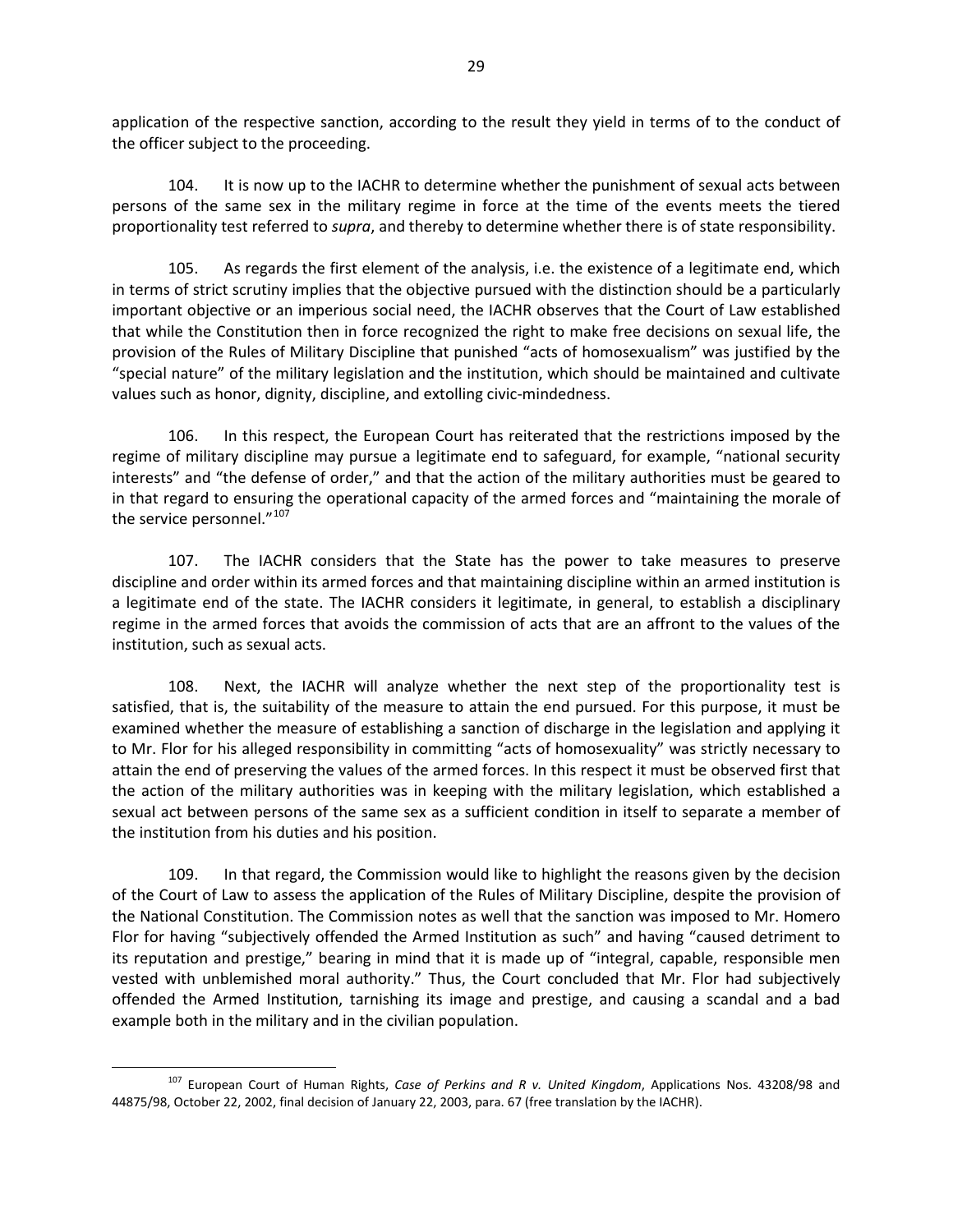110. In this respect, the IACHR notes the decisions of the European Court when it affirms that the risk or harm generated by the presence of homosexuals in the armed forces must be demonstrated convincingly.<sup>[108](#page-29-0)</sup> In this regard, the European Court has stated that the supposed threat to the institutional operational capacity of the armed forces is based on stereotyped conceptions against homosexual persons that far from justifying the restriction in question constitutes an attitude comparable to prejudicial treatment on grounds of color or origin of persons.<sup>[109](#page-29-1)</sup>

111. Thus the Commission considers that the criterion used by the military authorities was based on an apparent incompatibility between homosexuality and the regime of military discipline and the military institution itself, without providing reasonable and objective reasons to justify that distinction. The Commission does not find the relationship between means and ends, as between punishing "acts of homosexuality" in the armed forces and upholding the military values sought to be protected, such as honor, dignity, discipline, and extolling civic-mindedness. Stating otherwise would imply ascribing a negative moral value to the sexual act between persons of the same sex itself, in addition to promoting the stigmatization of gay, lesbian or bisexual persons, those perceived as such, or those who maintain relations with persons of the same sex inside and outside the armed forces.

112. Accordingly, that decision was translated into an act of the State that did not meet the requirement of suitability and, therefore, constituted an arbitrary distinction, incompatible with the Convention. Accordingly, the Commission can dispense with any reference to the other aspects of the analysis.

113. In relation to the subject matter of the instant case, the IACHR takes note of the various pronouncements of the European Court and the Human Rights Committee on the incompatibility of sanctions provisions —be they criminal or disciplinary— regarding sexual practices between persons of the same sex with international human rights law.<sup>[110](#page-29-2)</sup> In addition, the United Nations High Commissioner on Human Rights has noted that, in general, such laws are used to "to harass and prosecute individuals because of their actual or perceived sexuality or gender identity."<sup>[111](#page-29-3)</sup> In addition, in comparative law it has been noted that such provisions have "no other purpose than to criminalize conduct which fails to

<span id="page-29-0"></span>**<sup>108</sup>** See in general: European Court of Human Rights, *Case of Perkins and R v. United Kingdom*, Applications Nos. 43208/98 and 44875/98, October 22, 2002, final decision of January 22, 2003**;** European Court of Human Rights, *Case of Beck, Copp and Bazeley v. United Kingdom*, Applications Nos. 48535/99, 48536/99 and 48537/99, Judgment of October 22, 2002, final decision of January 22, 2003; European Court of Human Rights, *Case of Lustig-Prean and Beckett v. United Kingdom*, Applications 31417/96 and 32377/96, Judgment of September 27, 1999, final decision of December 27, 1999; European Court of Human Rights, *Case of Smith and Grady v. United Kingdom*, Applications Nos. 33985/96 and 33986/96, judgment of September 27, 1999, final decision of December 27, 1999.

<span id="page-29-1"></span><sup>109</sup> European Court of Human Rights, *Case of Perkins and R v. United Kingdom*, Applications Nos. 43208/98 and 44875/98, October 22, 2002, final decision of January 22, 2003, para. 90.

<span id="page-29-2"></span><sup>110</sup> European Court of Human Rights, *Case of Dudgeon v. United Kingdom*, Judgment of October 22, 1981, para. 60, European Court of Human Rights, *Case of Norris v. Ireland*, Application No. 10581/83, Judgment of October 26, 1988, para. 46; European Court of Human Rights, *Case of A.D.T. v. United Kingdom*, Application No. 35765/97, Judgment of July 31, 2000, paras. 37-38. United Nations, Human Rights Committee *Toonen v. Australia*, Communication No. 488/1992 (1994), paras. 8.5 and 8.6.

<span id="page-29-3"></span><sup>111</sup> United Nations, *General Assembly, Report of the High Commissioner for Human Rights*: *Discriminatory laws and practices and acts of violence against individuals based on their sexual orientation and gender identity,* A/HRC/19/41, November 17, 2011, para. 40.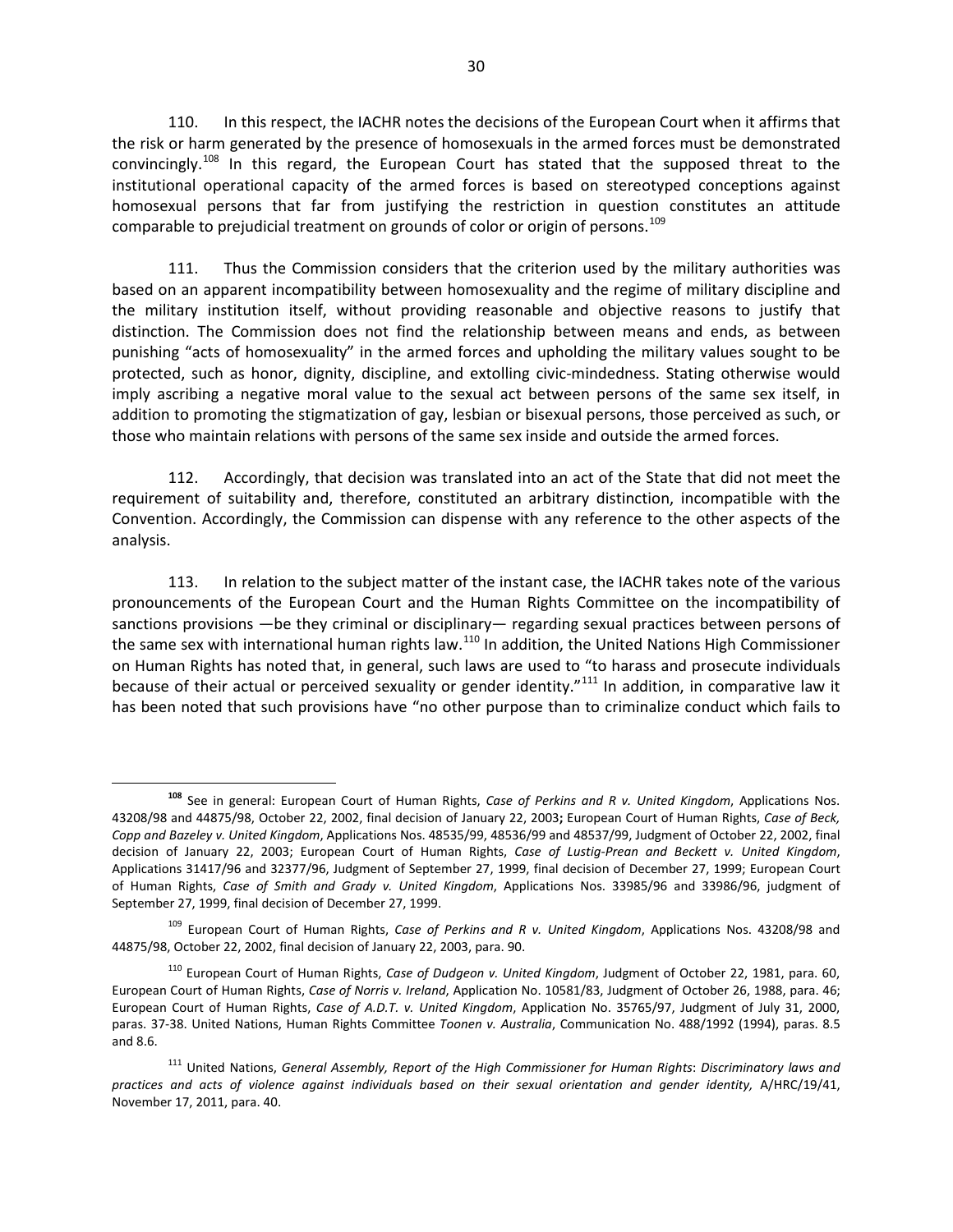conform with the moral or religious views of a section of society."<sup>[112](#page-30-0)</sup> It has also been established that sexual orientation cannot itself be considered a basis for punishment, thus the provisions that "punish solely and exclusively those with that status [homosexual]" entail clear discrimination that promotes the stigmatization of homosexual persons. [113](#page-30-1)

114. In summary, the Commission deems that the considerations set forth in the case-law indicated make it possible to establish that provisions that punish a given group of persons for engaging in a consensual sexual act or practice with another person of the same sex are not admissible, for this is directly at odds with the prohibition on discrimination based on sexual orientation. This prohibition should be understood as described above, i.e. that such provisions ought not be used to repress or sanction a person due to his or her actual or perceived sexual orientation.

115. In addition, the IACHR observes that the Rules establish a difference in treatment and punishment in cases of "illegitimate sexual acts" and "acts of homosexuality." The IACHR observes that the Rules do not define "illegitimate sexual acts." The petitioners note that the notion of "illegitimate sexual acts" apparently refers to sexual relations between persons of different sex in the absence of marriage or outside of marriage. The State does not refute this argument. Independent of the meaning ascribed to "illegitimate sexual acts," the IACHR notes that at the time of the facts that are the subject of the instant case, the internal military regulations included separate provisions with differentiated sanctions for "illegitimate sexual acts" on the one hand, and "acts of homosexuality" on the other.

116. The Rules of Military Discipline, at Article 117, established that if an officer of the Armed Forces engaged in "acts of homosexuality", Article 87(i) of the Law on Armed Forces Personnel would have been applicable, i.e. discharge in the interest of good service, whether due to "misconduct or professional incompetence." This sanction was differentiated from that applied in cases in which an officer committed "illegitimate sexual acts," as these were considered a "severe infraction".<sup>[114](#page-30-2)</sup>

117. The IACHR notes that the Rules established three distinct types of infractions with different sanctions depending on the seriousness of the infraction. Accordingly, moderate infractions (*faltas leves*) (such as "appearing in uniform with persons of ill repute or poor conduct") were sanctioned by simple censure or reprimand ("*llamado de atención*"), and simple arrest (*arresto simple*) of one to three days. Serious infractions (*faltas graves*) (such as "bringing women into military facilities with dishonorable aims") would be sanctioned by solemn censure (*censura solemne*); simple arrest for four to eight days, and "strict arrest" ("*arresto de rigor*") for one to nine days. Finally, severe infractions (*faltas atentatorias*) (such as committing "illegitimate sexual acts," "insistent sexual harassment of military or civilian personnel or family members" or working with and administering houses of prostitution), entailed as disciplinary measures strict arrest of 10 to 15 days, strict arrest at another facility for three to 10 days, and suspension of 10 to 30 days.  $115$ 

118. And so the Rules of Military Discipline, in addition to establishing a sanction for sexual acts by persons of the same sex, which the IACHR already concluded does not satisfy the requirement of

<span id="page-30-3"></span><span id="page-30-2"></span><span id="page-30-1"></span><span id="page-30-0"></span><sup>112</sup> Constitutional Court of South Africa, Case CCT 11/98, *The National Coalition for Gay and Lesbian Equality and Another v. Minister of Justice and Others*, October 9, 1998, para. 26.b.

 $113$  Constitutional Court of Colombia, Judgment C-507, July 14, 1999, para. 5.11.

<sup>&</sup>lt;sup>114</sup> Rules of Military Discipline of the Armed Forces of 1998, Article 67.

<sup>&</sup>lt;sup>115</sup> Rules of Military Discipline of the Armed Forces of 1998, Articles 65 and 73.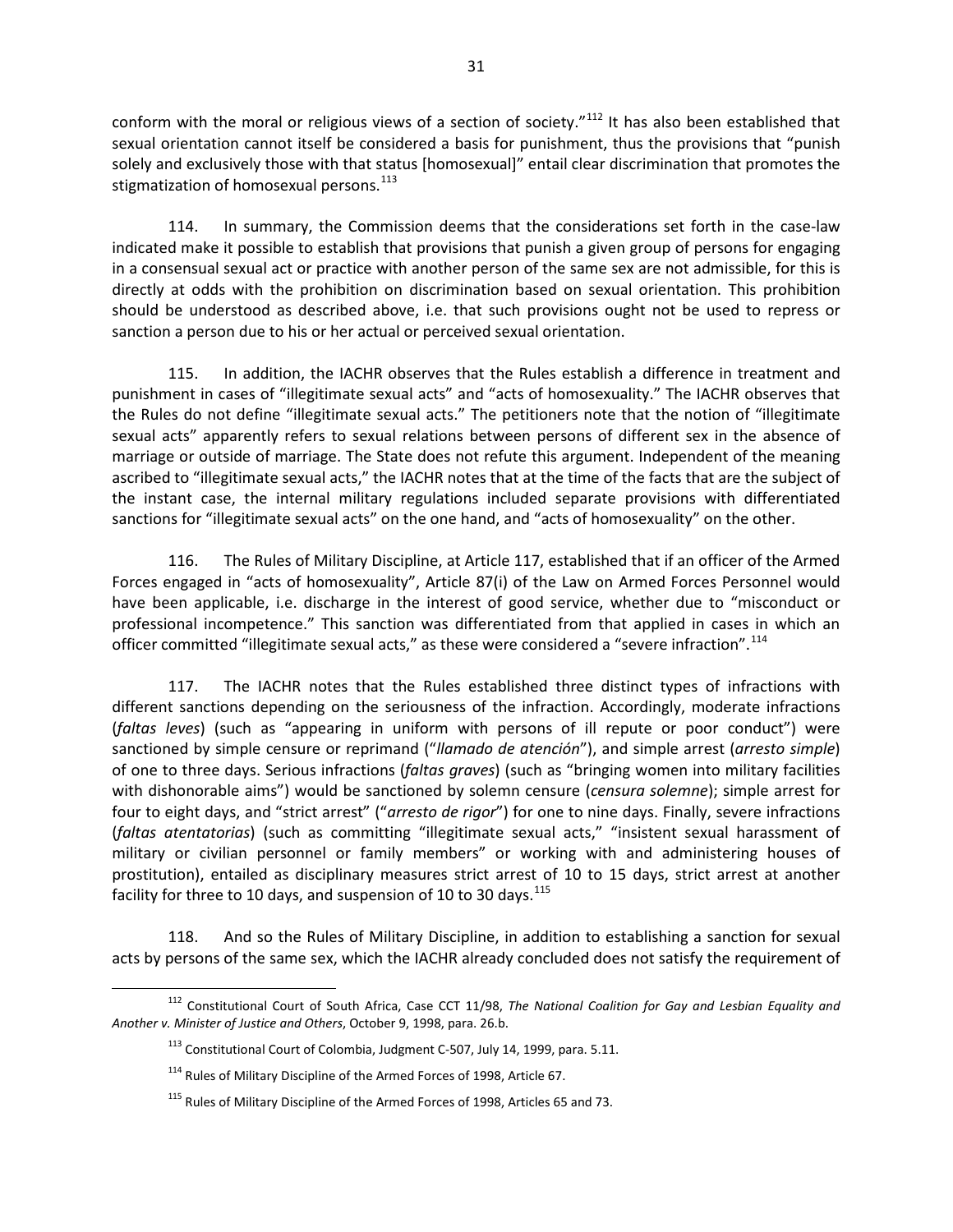suitability between the means (the sanction) and the end pursued (preserving order in the armed forces), established differentiated sanctions for sexual acts between persons of the same sex and other sexual acts, differences that the IACHR does not find justified or reasonable, and which are therefore discriminatory.

119. In addition, the Commission notes that the prohibition on discrimination based on actual or perceived sexual orientation requires that no one be discriminated against in accessing and keeping his or her employment based on this aspect.<sup>[116](#page-31-0)</sup> Along these lines, the Committee on Economic, Social and Cultural Rights has indicated that any discriminatory treatment based on a person's sexual orientation in "access to the labour market or to means and entitlements for obtaining employment" constitutes a violation of the international obligations of the State on these matters.<sup>[117](#page-31-1)</sup> In this respect, the international doctrine has established:

Every citizen has the right to take part in the conduct of public affairs, including the right to stand for elected office, to participate in the formulation of policies affecting their welfare, and to have equal access to all levels of public service and employment in public functions, including serving in the police and military, without discrimination on the basis of sexual orientation or gender identity.<sup>[118](#page-31-2)</sup>

#### **ii. Proceeding brought against Mr. Flor and the application of the penalty of discharge**

120. The IACHR also observes that the petitioners adduce that the decision that led to the discharge of Homero Flor was based on prejudices that reveal a discriminatory practice or policy enshrined in the military legislation and applied by the military authorities, based on the actual or perceived sexual orientation of its members.

121. The IACHR also notes that the sanction imposed was implemented in keeping with the military provisions regarding sexual acts between persons of the same sex. The Commission considers that said regulation was not only incompatible with the obligations of the State to respect and ensure the fundamental rights of persons without discrimination and to adapt its domestic legislation in this regard, but that through this regulation the military legal order institutionalized a discriminatory treatment that is of particular important in the realm of the armed institutions, for the deeply-rooted view that homosexuality has a negative impact on the very existence of the military institutions in a state<sup>[119](#page-31-3)</sup> is reinforced in such provisions, consolidating the stigma that attributes a supposed lack of

<span id="page-31-0"></span><sup>116</sup> United Nations, Committee on Economic, Social and Cultural Rights, *General Comment No. 18*: *Non-discrimination*, E/C.12/GC/18, February 6, 2006, para. 12(b)(i).

<span id="page-31-1"></span><sup>117</sup> United Nations, Committee on Economic, Social and Cultural Rights, *General Comment No. 18*: *Non-discrimination*, E/C.12/GC/18, February 6, 2006, para. 12(b)(i).

<span id="page-31-2"></span><sup>118</sup> *Yogyakarta Principles*. Principles on the Application of International Human Rights Law in relation to Sexual Orientation and Gender Identity, 2006, principle 25.

<span id="page-31-3"></span><sup>&</sup>lt;sup>119</sup> For example, in 1981 the United States Defense Department established a regulation that justified the expulsion of a member of the Army for being homosexual. Hence, Directive DOD 1332.14 on that policy was based on the argument: "*Homosexuality is incompatible with military service. The presence of such members adversely affects the ability of the Armed Forces to maintain discipline, good order, and morale; to foster mutual trust and confidence among the members; to ensure integrity of rank and command; to facilitate assignment and worldwide deployment of members who frequently must live and work in close conditions affording minimal privacy; to recruit and retain members of the military services; and in certain circumstances, to prevent breaches of security."* Subsequently, this directive gave way to the federal regulation approved by Congress in 1993 known as "*Don't ask, Don't tell,*" which prohibited any member of the armed forces from revealing his or her homosexual or bisexual orientation while serving in that institution.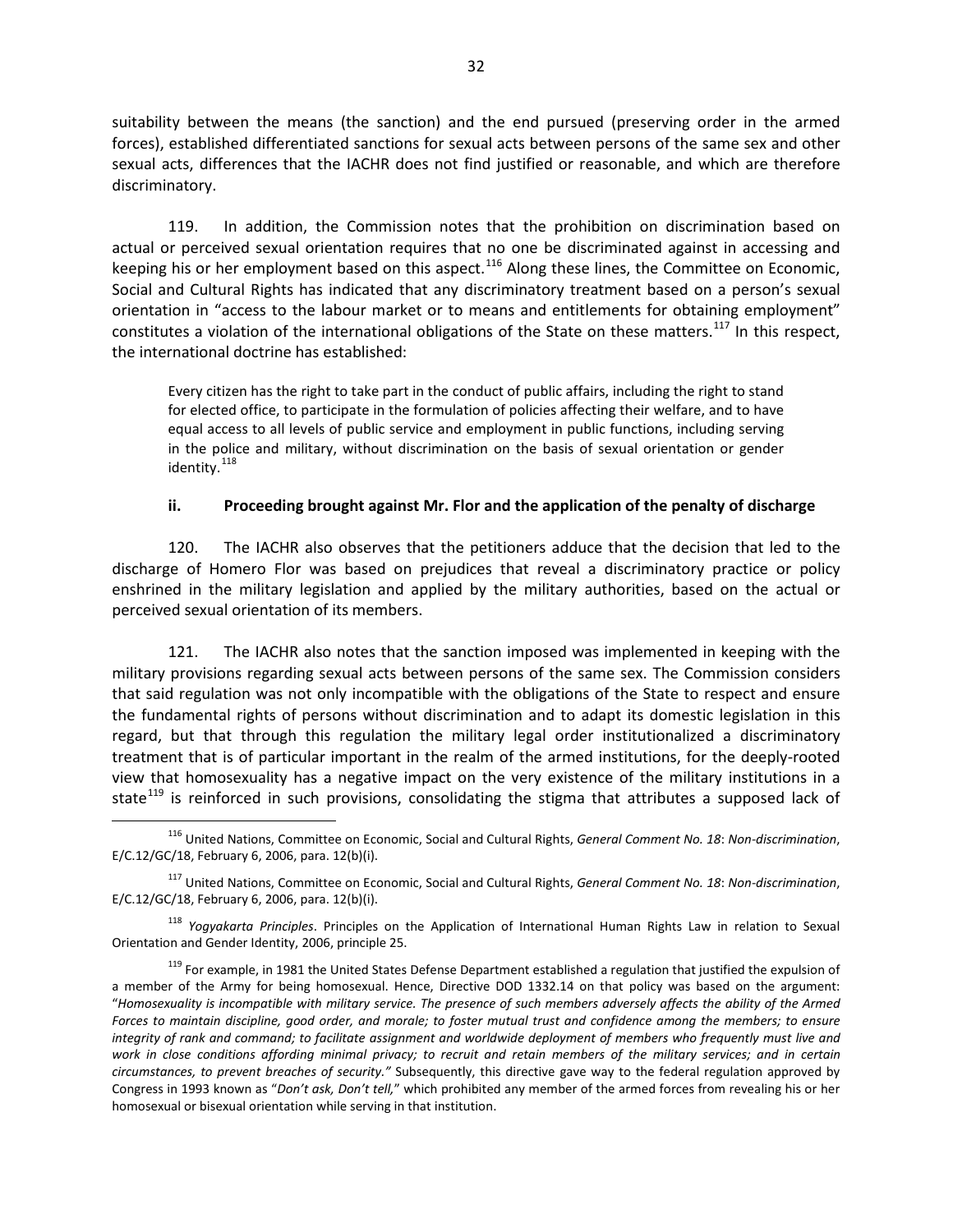capacity or aptitude of a person to belong to the Armed Forces due to the fact that he or she is gay, lesbian or bisexual or perceived as such. The IACHR notes in particular that the provision of the Rules of Military Discipline that provided for discharge as a sanction for engaging in "acts of homosexuality" equated that same sanction to other conduct that was considered punishable in the Ecuadorian legal order, such as narcotics trafficking, even though homosexuality had already been removed as an offense from Ecuador's criminal law.<sup>[120](#page-32-0)</sup>

122. The Commission notes the considerations made by said judicial authority on the nature of the Rules of Military Discipline that "sanction[ed] acts of homosexuality precisely due to the special nature of the military legislation," arguing that the conduct which it was established that Mr. Flor engaged in was incompatible with the "principles and norms of conduct" of the Armed Forces, on being an "institution that prides itself on being the moral reservoir of society and being constituted by men who are integral, capable, responsible, and with unblemished moral authority. $121$ 

123. In that sense, the IACHR considers that even though it was the Rules of Military Discipline which established a sanction with respect to sexual acts between persons of the same sex, the decision of the Court of Law evidences the existence of discriminatory prejudices by which the aptitude of a person to perform his or her functions within a military institution has traditionally been called into question, on the bases of his or her actual or perceived sexual orientation.

124. Additionally, the Commission considers it important to note that evidence was requested in the disciplinary proceeding to determine whether there was the infraction of the prohibition on engaging in an act of homosexuality, mainly certificates of good conduct of the members of the military involved. The Commission considers that it finds a discriminatory bias in the proceeding itself on attempting to deter a sexual act between persons of the same sex with a certification that appeals to the military officer's "good conduct" or "bad conduct."

125. The Commission already referred in the preceding sections to the reasons why it considers that this decision by the Court of Law was incompatible with the American Convention. It only remains to point out, at this stage of the analysis, the determinant effect that a decision had that was adopted without heeding due process guarantees and in a manner incompatible with the right to equality and non-discrimination in the proceeding before the military jurisdiction to order the definitive separation of the alleged victim from his labor activities and in the mechanisms used by him in this jurisdiction to controvert that decision. The Commission notes moreover the importance of the provision of the Rules of Military Discipline that was applied in the instant case, for once the facts were considered shown by the Court of Law, the disciplinary sanction was imposed practically by operation of law, particularly when one considers that it involved the definitive separation of the alleged victim from his functions in the Ecuadorian Air Force.

126. Finally, the IACHR wishes to note that on repeated occasions since 2006 the Inter-American Court has ruled on the *ex officio* obligation to review domestic judicial decisions for compliance with the obligations arising under the American Convention, often referred to as "control of conformity with the Convention" (*control de convencionalidad*). Accordingly, the Court has established:

<span id="page-32-0"></span><sup>&</sup>lt;sup>120</sup> By Judgment No. 111/97, November 27, 1997, the Constitutional Court of Ecuador found article 516 of the Criminal Code on the crime of "homosexualism" to be unconstitutional.

<span id="page-32-1"></span><sup>&</sup>lt;sup>121</sup> Annex 2. Resolution of the Court of Law of the Fourth Military Zone of January 17, 2001. Annex to the initial petition of August 20, 2002.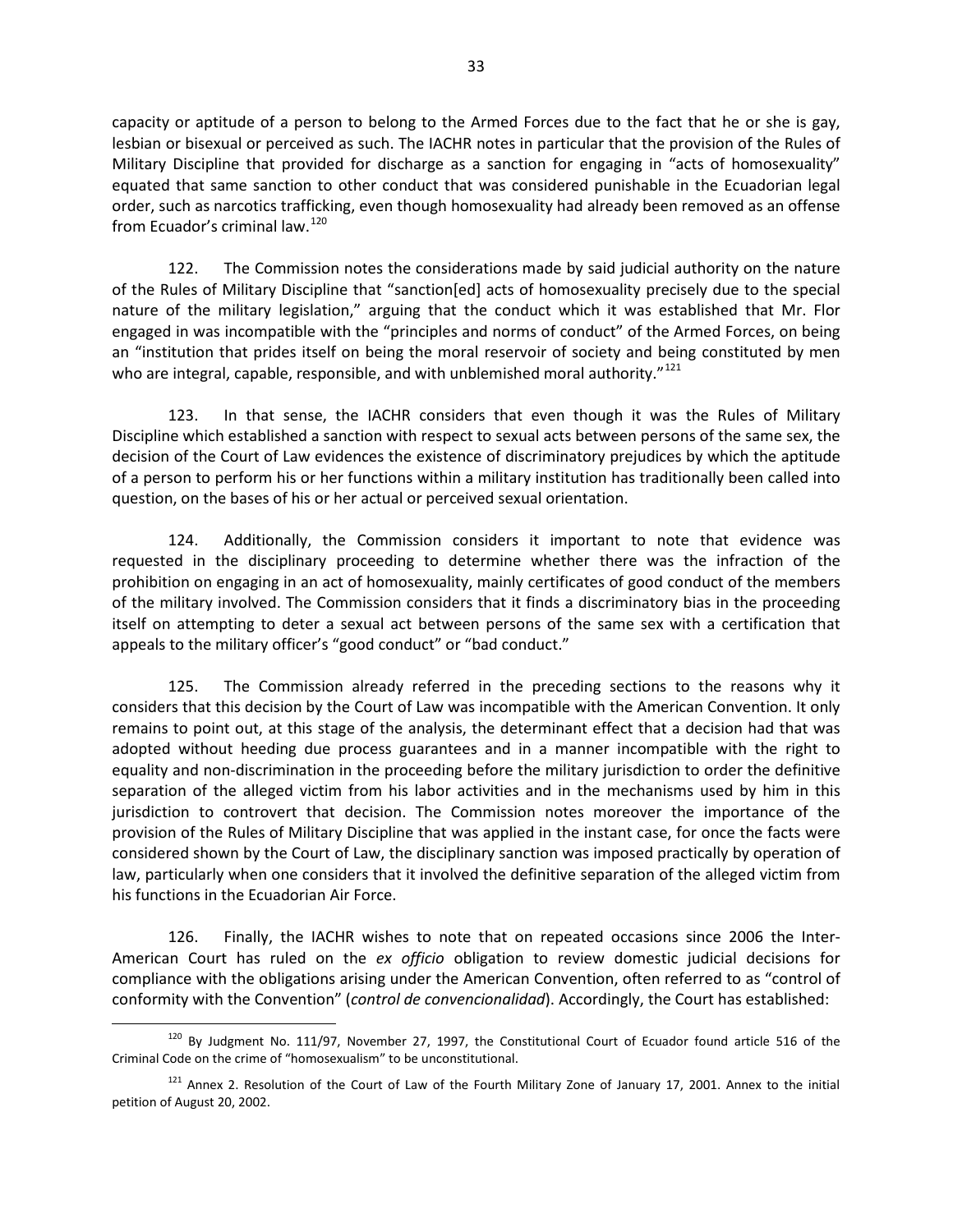When a State has ratified an international treaty such as the American Convention, all of its bodies, including its judges, are also subject to such a treaty, and this obligates them to ensure that the effects of the provisions of the Convention are not diminished by the application of norms contrary to its object and purpose. The Judicial Branch must exercise "control of conformity with the Convention" *ex officio* of the harmonization of the domestic norms with the American Convention, evidently within the framework of their respective jurisdictions and the corresponding procedural rules. In this task, the Judicial Branch should bear in mind not only the treaty, but also the corresponding interpretation made by the Inter-American Court, the final interpreter of the American Convention.<sup>[122](#page-33-1)</sup>

127. In this respect, the Inter-American Commission observes that in the instant case the domestic courts breached their obligation to bring the provisions of domestic law into line with the requirements of the American Convention, in particular in relation to the right to equality before the law, when they examined the domestic provisions related to the punishment of acts of homosexuality in the Ecuadorian Armed Forces.

128. In view of the foregoing considerations, the Commission concludes that the Ecuadorian State violated the right enshrined in Article 24 of the American Convention in relation to the general obligations established in Articles 1(1) and 2 of the same instrument to the detriment of Mr. Homero Flor.

### <span id="page-33-0"></span>**3. Right to a Fair Trial and Judicial Protection (Articles 8(1) and 25(1) of the American Convention)**

# **a. Preliminary considerations on the application of judicial guarantees to disciplinary proceedings against members of the military**

### 129. Article 8(1) of the American Convention establishes that:

Every person has the right to a hearing, with due guarantees and within a reasonable time, by a competent, independent, and impartial tribunal, previously established by law, in the substantiation of any accusation of a criminal nature made against him or for the determination of his rights and obligations of a civil, labor, fiscal, or any other nature.

#### 130. Article 25(1) of the American Convention provides:

Everyone has the right to simple and prompt recourse, or any other effective recourse, to a competent court or tribunal for protection against acts that violate his fundamental rights recognized by the constitution or laws of the state concerned or by this Convention, even though such violation may have been committed by persons acting in the course of their official duties.

131. The Inter-American Court has held:

<span id="page-33-1"></span><sup>122</sup> I/A Court H.R. *Case of Gelman v. Uruguay***.** Merits and Reparations. Judgment of February 24, 2011 Series C No. 221, para. 193; I/A Court H.R. *Case of Almonacid Arellano et al. v. Chile*. Judgment of September 26, 2006. Series C No. 154, para. 124; I/A Court H.R. *Case of Gomes Lund et al. (Araguaia guerrilla movement) v. Brazil.* Preliminary Objections, Merits, Reparations and Costs. Judgment of November 24, 2010. Series C No. 219, para. 176; I/A Court H.R. *Case of Cabrera García and Montiel Flores v. Mexico.* Preliminary Objections, Merits, Reparations and Costs. Judgment of November 26, 2010. Series C No. 220, para. 225.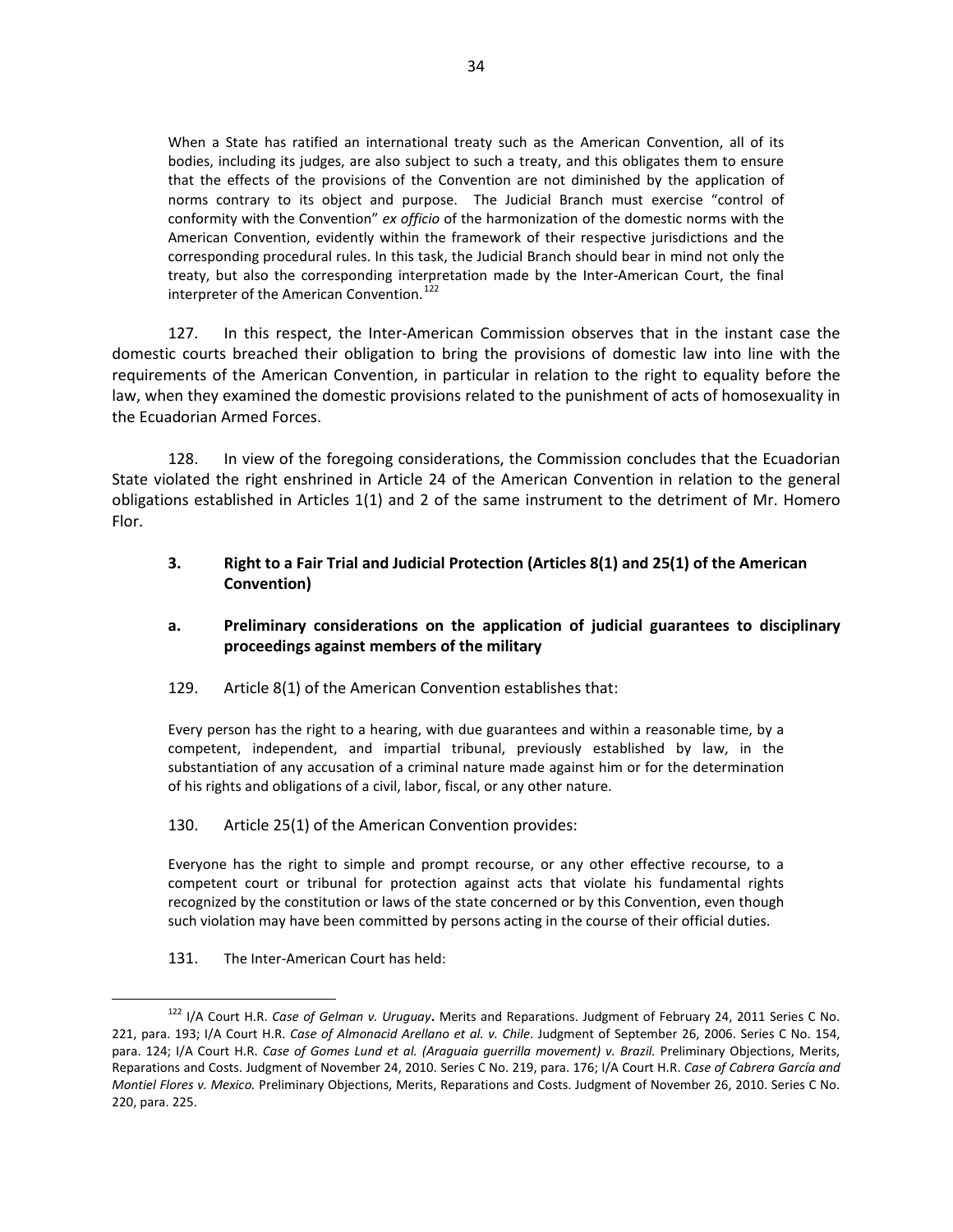The right to obtain all the guarantees through which it may be possible to arrive at fair decisions is a human right, and the administration is not exempt from its duty to comply with it. The minimum guarantees must be observed in the administrative process and in any other procedure whose decisions may affect the rights of persons.<sup>[123](#page-34-0)</sup>

132. In the instant case, and as established in the section on facts proven, the discharge of Mr. Flor from the Ecuadorian Army was the result of the sanction imposed by the military authorities based on the disciplinary responsibility shown in the context of the summary information proceeding.

133. In this respect, and in relation to the exercise of the punitive power of the State through its authorities, the Court has said that

any form of exercising public power that violates the rights recognized in the Convention is unlawful. This is even more important when the State exercises its power to sanction, because this not only presumes that the authorities act with total respect for the legal system, but it also involves granting the minimum guarantees of due process to all persons who are subject to its jurisdiction, as established in the Convention.  $^{124}$  $^{124}$  $^{124}$ 

134. Based on these considerations, certain precedents established in the inter-American system indicate that in those cases in which the military jurisdiction is competent, the proceedings conducted by those authorities must respect the guarantees of due process established in Article 8(1) of the American Convention.<sup>[125](#page-34-2)</sup> Article 8(2) is also understood to apply to such situations, mindful that as the Court has said:

… the range of minimum guarantees established in section 2 of Article 8 of the Convention is applied to the realms to which reference is made in section 1 of the same Article, that is, "the determination of his rights and obligations of a civil, labor, fiscal, or any other nature." This reveals the broad scope of the due process; the individual has the right to the due process as construed under the terms of Articles 8(1) and 8(2) in both, penal matters, as in all of these other domains.<sup>[126](#page-34-3)</sup>

135. The Inter-American Court has also stated that "any public authority, whether administrative, legislative or judicial, which, through its decisions determines individual rights and

<span id="page-34-3"></span><sup>126</sup> I/A Court H.R. *Case of Baena Ricardo et al. v. Panama.* Merits, Reparations and Costs. Judgment of February 2, 2001. Series C, No. 72, para. 125.

<sup>123</sup> I/A Court H.R. *Case of Baena Ricardo et al. v. Panama.* Judgment of February 2, 2001, paras. 126 and 127.

<span id="page-34-1"></span><span id="page-34-0"></span><sup>124</sup> I/A Court H.R. *Case of the Constitutional Court v. Peru*. Merits, Reparations and Costs. Judgment of January 31, 2001. Series C. No. 71, para. 68.

<span id="page-34-2"></span><sup>125</sup> See I/A Court H.R. *Case of Mejía Idrovo v. Ecuador*. Preliminary Objections, Merits, Reparations and Costs, Judgment of July 5, 2011, Series C, No. 228, para. 64. On the military criminal jurisdiction, the Court has noted that "its use should be minimal, as strictly necessary, and shall be inspired by the principles and guarantees governing modern criminal law." See: I/A Court H.R. *Case of Usón Ramírez v. Venezuela*. Preliminary Objections, Merits, Reparations and Costs. Judgment of November 20, 2009, para. 108; and *Case of Palamara Iribarne v. Chile.* Merits, Reparations and Costs. Judgment of November 22, 2005, para. 132. The Human Rights Committee has done likewise on noting that military justice is not *per se* incompatible with the International Covenant on Civil and Political Rights, but it must afford "the full guarantees stipulated in Article 14." See: United Nations. Human Rights Committee. General Comment No. 13 on Article 14 of the International Covenant on Civil and Political Rights, April 13, 1984. Equality before the courts and the right of every person to be heard in public by a competent court established by law, considering paragraph 4.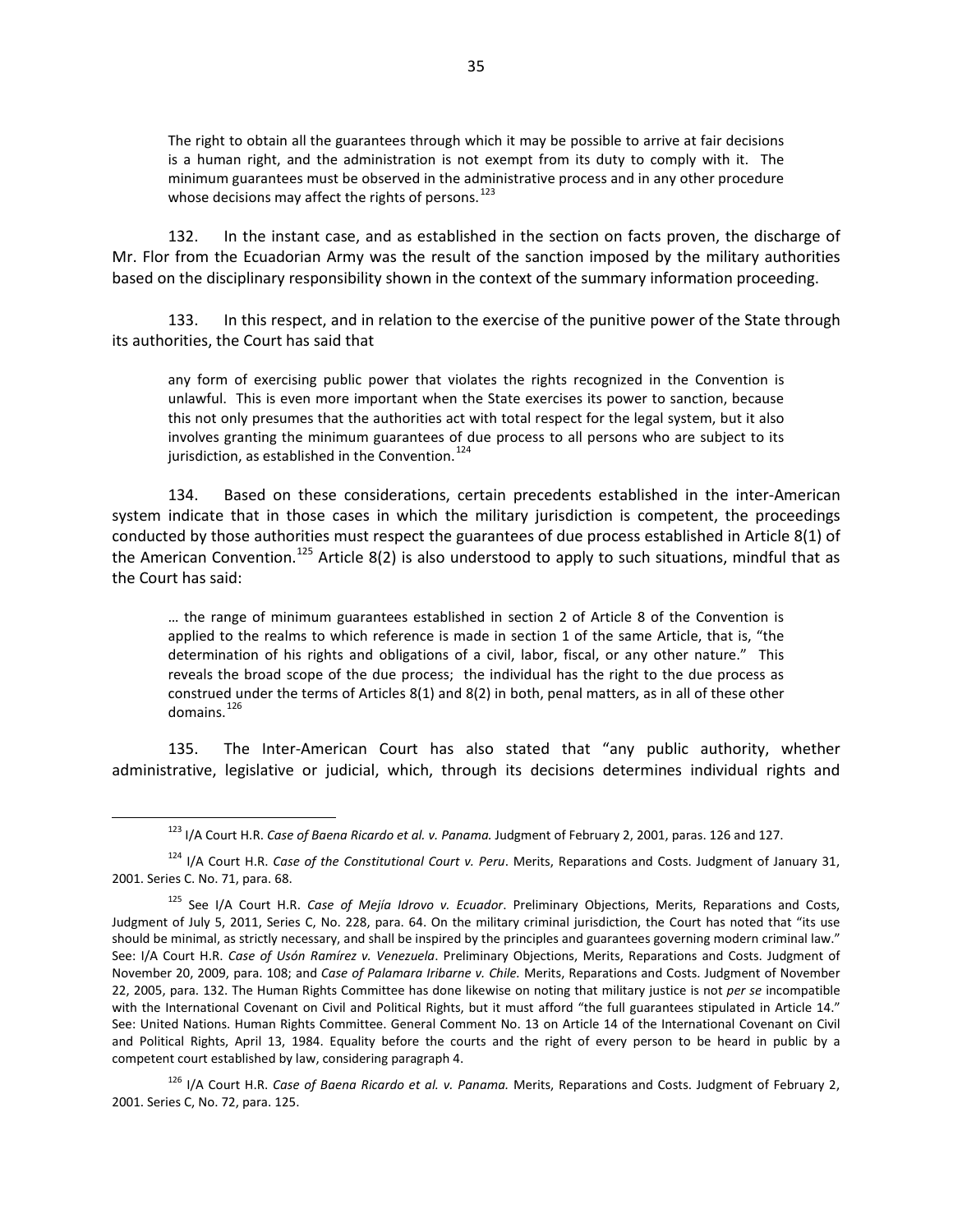obligations ... has the obligation to adopt decisions that are in consonance with the guarantees of due legal process in the terms of Article 8 of the American Convention."<sup>[127](#page-35-0)</sup>

136. The IACHR has ruled similarly in a case related to the administrative proceeding against a member of the Peruvian Army, indicating that all the judicial guarantees established in Article 8(2) of the American Convention applied to the case.<sup>[128](#page-35-1)</sup> Finally, the Inter-American Court and the IACHR have heard several cases in which it was established that the judicial guarantees set forth in Article 8 apply to proceedings in military courts against members of the military for criminal offenses or disciplinary infractions which by their very nature have constituted an attack on legal values particular to the military order.<sup>[129](#page-35-2)</sup>

137. In the instant case the IACHR observes that the petitioners make a series of arguments related to the alleged violations of due process in the case of Mr. Flor, which will be analyzed separately by this Commission. The State argues in general terms that the procedure was carried out with respect for Mr. Flor's due process guarantees.

# **b. Alleged impossibility of being present at witness statements**

138. In light of the foregoing considerations, the Commission observes that in the instant case the petitioners have argued that in the course of the summary information proceeding Mr. Flor's defense did not have an opportunity to be present during the delivery of the statements by the witnesses who declared against him, or to question them.

139. In this respect, and having already determined that the guarantees established at Article 8(2) of the American Convention apply to disciplinary proceedings such as that brought against Mr. Flor, the IACHR takes note of the guarantee established at Article 8(2)(f), which notes the "the right of the defense to examine witnesses present in the court and to obtain the appearance, as witnesses, of experts or other persons who may throw light on the facts." Thus, if this allegation is corroborated, the IACHR would find a violation of that guarantee set forth in the Convention.

140. Nonetheless, the IACHR notes that from the documentary evidence in the record it is not possible to show that in effect Mr. Flor did not have an opportunity to be present at the witness statements, which were the basis for determining his disciplinary liability and his discharge. Accordingly, the Commission does not have sufficient information to analyze a possible violation of Article 8(2)(f) of the Convention on this particular aspect of the arguments with respect to the summary information proceeding. The IACHR also observes that the Rules of Procedure for Summary Information Proceedings in force at the time of the facts, beyond containing a general provision to the effect that the judge shall receive the statements after witnesses have taken the oath, does not make any mention of the right to examine witnesses.

<sup>127</sup> I/A Court H.R. *Case of the Constitutional Tribunal v. Peru.* Judgment of January 31, 2001. Series C No. 71, para. 104.

<sup>&</sup>lt;sup>128</sup> IACHR, Report No. 20/99, Case 11.317, Rodolfo Robles Espinoza and Sons (Peru), February 23, 1999, para. 97.

<span id="page-35-2"></span><span id="page-35-1"></span><span id="page-35-0"></span><sup>129</sup> I/A Court H.R. *Case of Palamara Iribarne v. Chile*. Judgment of November 22, 2005. Series C No. 135; I/A Court H.R. *Case of Usón Ramírez v. Venezuela.* Preliminary Objection, Merits, Reparations and Costs. Judgment of November 20, 2009. Series C No. 207. See also, IACHR, Report No. 135/11, Case 12.167, Merits, Hugo Oscar Argüelles et al. (Argentina), October 31, 2011.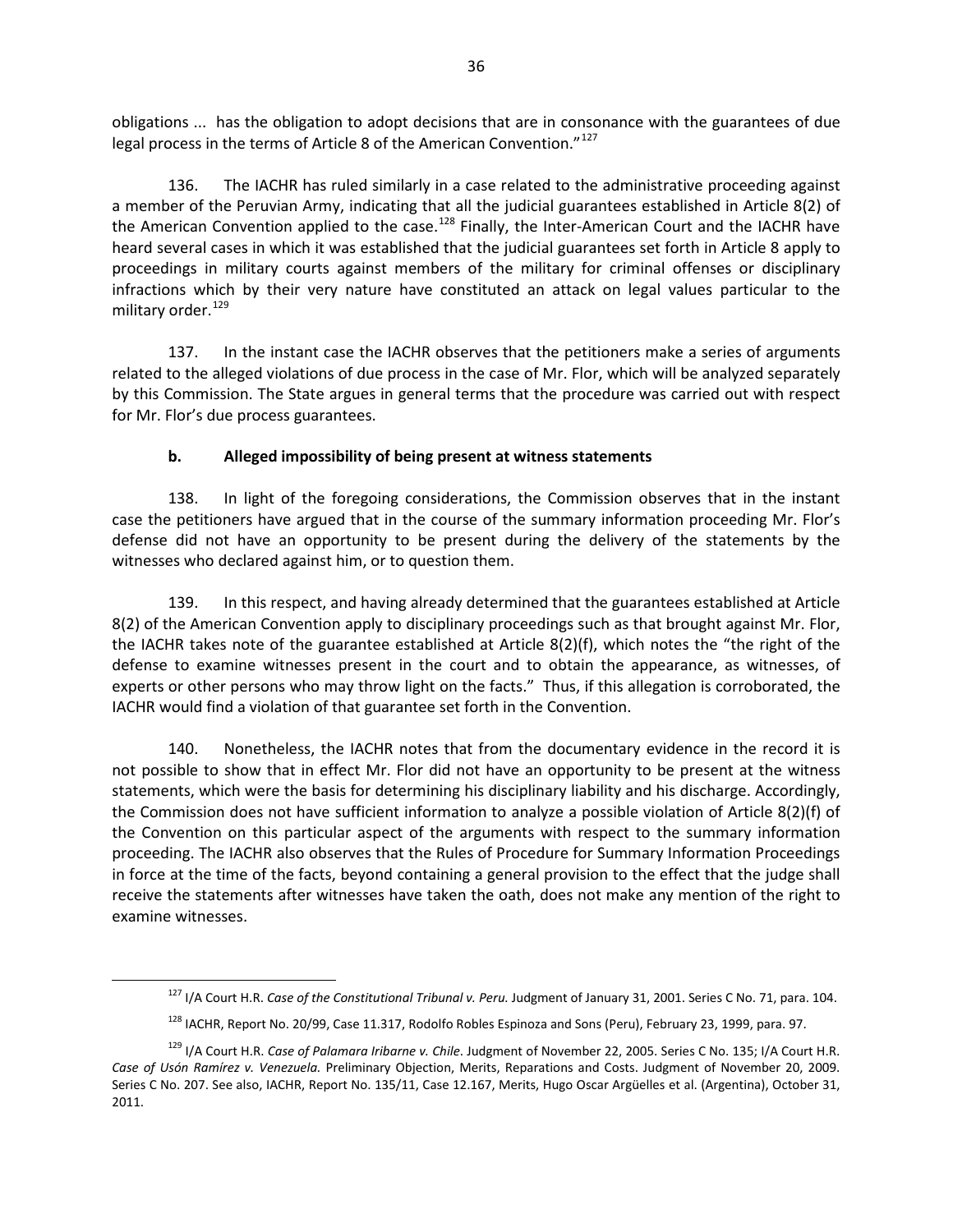141. Nonetheless, the Commission observes that this argument was raised in the *amparo* action brought by Mr. Homero Flor that was decided subsequently, thus this aspect will be taken into account in the analysis of respect for the Article 8 guarantees in connection with Article 25 of the Convention, with respect to that action.

### **c. Alleged lack of impartiality of the Judge of Law**

142. In relation to the right of every person to be tried by an impartial judge, the petitioners indicate that the judge of law who presided over the summary information proceeding in the case of Mr. Flor had also been his superior.

# **- The Judge of Law and Mr. Flor's superior were one and the same person**

143. The IACHR observes first that as was shown in the section on facts proven, the decision of the Court of Law in the summary information proceeding was made by the Brigadier General of the Fourth Military Zone, Víctor Zabala, who at the same time was the Commander of the Fourth Military Zone and the Judge of Law of the Fourth Military Zone.

144. The Rules of Procedure for Summary Information Proceedings in force at the time of the facts established that once the investigative phase had culminated, with the issuance of the report by the military prosecutor, the "investigative Judge shall draw up the proposed resolution and will forward the proceeding to the Zone or Brigade Commander to continue the process." Then, having "received the proceeding, the Zone or Brigade Commander shall take over the case and order that notice be given first for judgment…." Finally, it establishes that "the draft ruling does not … bind the Zone or Brigade Commander to abide by it, but it shall appear in the record that said authority will explain in his resolution the reasons for departing from the draft."<sup>[130](#page-36-0)</sup>

145. So while the Rules of Procedure for Summary Information Proceedings indicated that it was the investigative judge who drew up the draft ruling, it was not binding on the judge of law, Zone Commander Víctor Zabala, Mr. Flor's superior. At the end of the day, it was the Zone Commander and Judge of Law Víctor Zabala who issued the decision that declares the responsibility of Mr. Flor. The Commission observes that the considerations of this decision, as well as the assessment made therein on the facts investigated and the evidence produced during the substantiation of the summary information proceeding, determined that Homero Flor was subsequently removed from his functions within the Ecuadorian Army. The rulings of the Council of Subaltern Officers and the Council of Superior Officers that ordered that Mr. Flor be placed on leave prior to his discharge were adopted by referring to the decision of the Court of Law. In that regard, the Commission considers it appropriate to highlight at this point that this was the only decision that examined the evidence to determine the disciplinary liability of Mr. Flor.

146. The Inter-American Court has reiterated that the right to be tried by an impartial judge or court is a fundamental due process guarantee, and that to that end one should ensure that the trier

<span id="page-36-0"></span><sup>&</sup>lt;sup>130</sup> See Articles 23 and 24 of the Rules of Procedure for Summary Information Proceedings in the Armed Forces. Annex 23. Rules of Procedure for Summary Information Proceedings in the Armed Forces. Ministerial Decree 1046, published in General Ministerial Order 240 of December 22, 1993. Petitioners' brief filed September 24, 2012.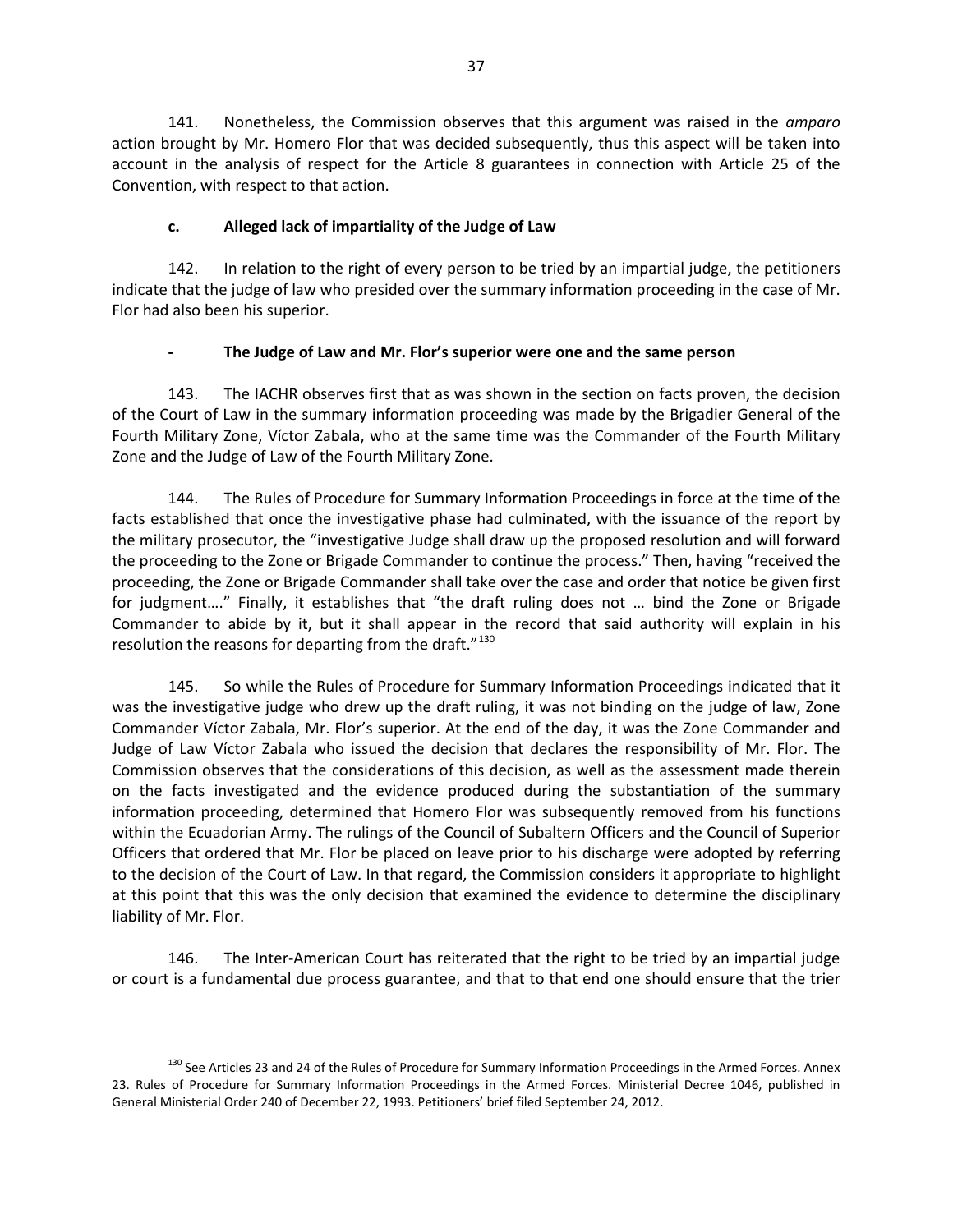have the utmost objectivity in the proceeding.<sup>[131](#page-37-0)</sup> In this respect, the Inter-American Court and the IACHR have established that the guarantee of impartiality has a subjective aspect and an objective aspect.<sup>[132](#page-37-1)</sup> The Human Rights Committee of the United Nations has issued decisions in similar terms.<sup>[133](#page-37-2)</sup> More specifically, the Inter-American Court has indicated:

impartiality demands that the judge acting in a specific dispute approach the facts of the case subjectively free of all prejudice and also offer sufficient objective guarantees to exclude any doubt the parties or the community might entertain as to his or her lack of impartiality.  $^{134}$  $^{134}$  $^{134}$ 

147. In more detail, the Inter-American Court has indicated that the impartiality of the court implies that its members not have a direct interest, a position taken, and that they not be involved in the dispute, among others.<sup>[135](#page-37-4)</sup> The Court has found that "In order to safeguard the administration of justice, it must be assured that a judge is free from any prejudice and there is no fear at all raising any doubts about the exercise of his jurisdictional functions."<sup>[136](#page-37-5)</sup>

148. In this regard, the European Court has ruled in particular cases related to the application of the system of military discipline, indicating that while the organization of that system corresponds to the internal order of each state<sup>137</sup>, the activity of the military authorities in the judicial function can trigger the international responsibility of the State to the extent that their decisions not satisfy the guarantee of impartiality. In the precedents established by the European Court, that guarantee was violated since the very structuring of the system established in the military jurisdiction allowed an officer to be vested with authority in the proceeding even when he was also the superior of the person subject to it. $^{138}$  $^{138}$  $^{138}$ 

<span id="page-37-0"></span><sup>131</sup> I/A Court H.R. *Case of Usón Ramírez v. Venezuela.* Preliminary Objection, Merits, Reparations and Costs. Judgment of November 20, 2009. Series C No. 207, para. 117; I/A Court H.R. *Case of Herrera Ulloa v. Costa Rica*. Judgment of July 2, 2004. Series C No. 107, para. 171; I/A Court H.R. *Case of Palamara Iribarne v. Chile*. Judgment of November 22, 2005. Series C No. 135, para. 145.

<span id="page-37-1"></span><sup>&</sup>lt;sup>132</sup> IACHR, Report No. 176/10, Case 12,576 and others, Segundo Aniceto Norin Catriman et al., Merits, Chile, November 5, 2010, para. 280; IACHR, Case 11,139, Report No. 57/96, William Andrews (United States), IACHR Annual Report 1997, paras. 159-161. See also European Court of Human Rights, case of Findlay v. United Kingdom, February 25, 1997, para. 73. IACHR, Report on Terrorism and Human Rights, OEA/SER.L/V/II.116, Doc. 5 rev. 1, corr., October 22, 2002, para. 229.

<sup>133</sup> United Nations, Human Rights Committee, Communication No. 387/1989, *Karttunen v. Finland*, para. 7.2.

<span id="page-37-3"></span><span id="page-37-2"></span><sup>134</sup> See: I/A Court H.R. *Case of Apitz Barbera et al. ("First Court of Administrative Disputes") v. Venezuela*. Preliminary Objection, Merits, Reparations and Costs. Judgment of August 5, 2008. Series C No. 182, para. 56, citing, European Court of Human Rights, *Case of Piersack v. Belgium,* Judgment of October 1, 1982, Series A no. 53; European Court of Human Rights, *Case of De Cubber v. Belgium*, Judgment of October 26, 1984, Series A no. 86*;* European Court of Human Rights, *Case of Pullar v. United Kingdom,* Judgment of June 10, 1996; European Court of Human Rights, *Case of Fey v. Austria*, Judgment of February 24, 1993, Series A no. 255-A p. 8, § 28.

<span id="page-37-4"></span><sup>135</sup> I/A Court H.R. *Case of Usón Ramírez v. Venezuela.* Preliminary Objection, Merits, Reparations and Costs. Judgment of November 20, 2009. Series C No. 207, para. 118; I/A Court H.R. *Case of Palamara Iribarne v. Chile*. Judgment of November 22, 2005. Series C No. 135, para. 147.

<span id="page-37-5"></span><sup>136</sup> I/A Court H.R. *Case of Usón Ramírez v. Venezuela.* Preliminary Objection, Merits, Reparations and Costs. Judgment of November 20, 2009. Series C No. 207, para. 118; I/A Court H.R. *Case of Palamara Iribarne v. Chile*. Judgment of November 22, 2005. Series C No. 135, para. 147.

<sup>137</sup> European Court of Human Rights, *Case of Engel et al. v. Netherlands*. Judgment of June 8, 1976, para. 59.

<span id="page-37-7"></span><span id="page-37-6"></span><sup>138</sup> European Court of Human Rights, *Case of Findlay v. United Kingdom*. Judgment of February 25, 1997, paras. 73-80; European Court of Human Rights, *Case of Thompson v. United Kingdom*. Judgment of June 15, 2004, paras. 46 to 48.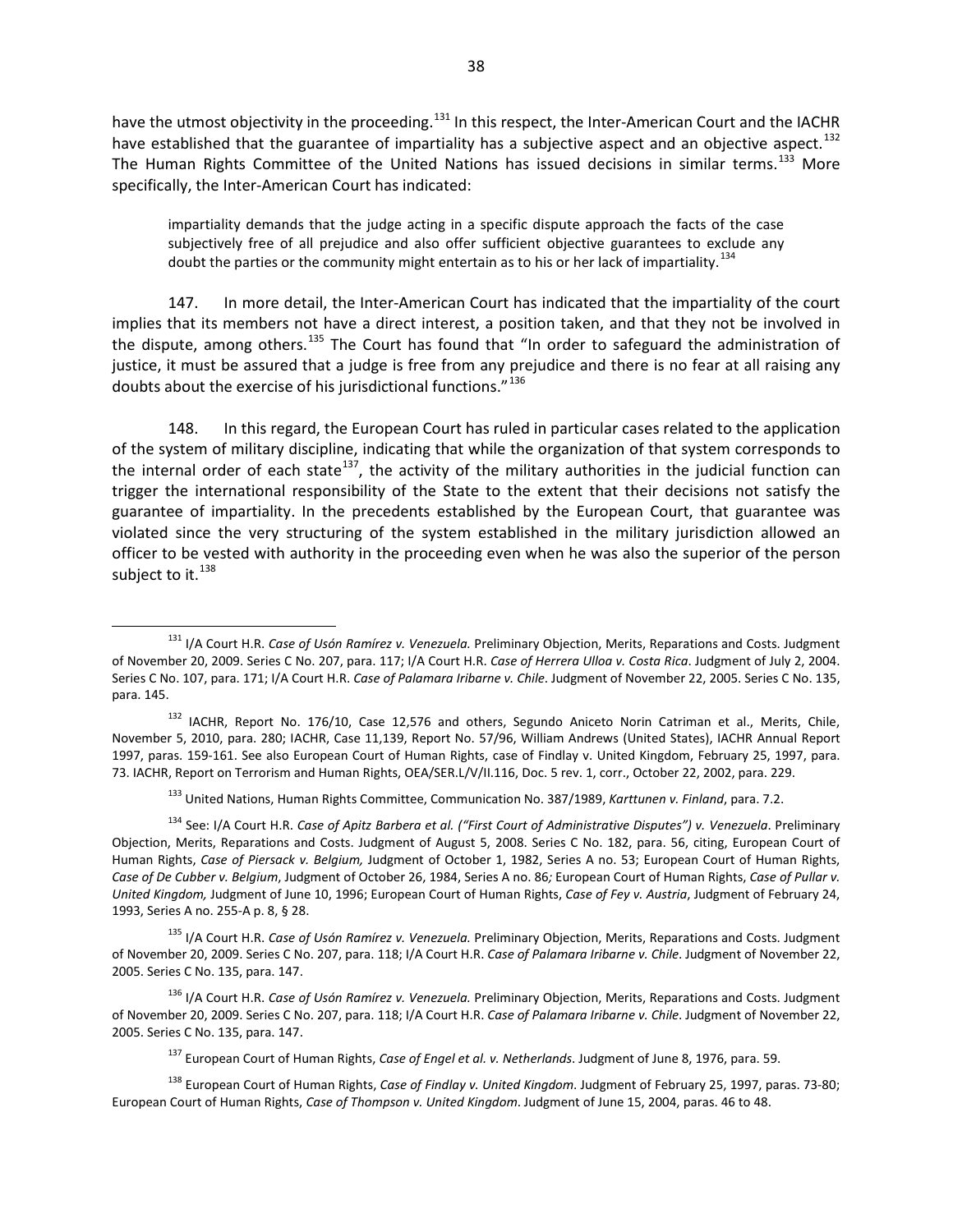149. In the instant case, from the facts proven it was shown that the Judge of Law who handed down the judgment against Mr. Flor had been involved in an initial phase of the investigation process, when in his capacity as Zone Commander, one month before he issued that decision, it was he who had required Mr. Flor to hand over his responsibilities and his room in light of the investigation that was being carried out concerning him. In this regard, the IACHR considers that the decision of the court of law was influenced by the judge having had a preconceived notion of the matter in relation to Mr. Flor's liability.

150. Based on the foregoing considerations, and mindful of the nature of the decision reached by the Court of Law and the importance of that decision on the imposition of the sanction of discharge to Homero Flor, the Commission considers that the guarantee of impartiality was violated and that accordingly there was a violation of Article 8(1) of the American Convention in relation to the right of every person to be heard by an impartial judge or court.

#### **d. Alleged failure to set forth the reasoning of the decision**

151. In this respect, the Commission takes into account that the duty to set forth the reasoning is included in the framework of the "due guarantees" established in Article 8(1) of the American Convention, and based on which it is demanded that the decisions reached by domestic organs must state their grounds as a guarantee that the parties involved have been duly heard and that if appealable, that they can have "such decision reviewed by an appellate body,"<sup>[139](#page-38-0)</sup> so that those decisions do not turn out to be arbitrary, especially when they result in the impairment of fundamental rights.<sup>[140](#page-38-1)</sup> The Inter-American Court has indicated that the grounds are "the exteriorization of the reasoned justification that allows a conclusion to be reached."<sup>[141](#page-38-2)</sup>

152. The Inter-American Court has developed standards on this aspect following the case-law of the European Court, which has indicated that Article 6 of the European Convention requires domestic courts to state the reasoning of their judgments, yet it cannot necessarily be understood as an obligation to give a detailed response to each of the arguments raised by the parties; rather one should analyze the various arguments put forth before the decision-making body and the domestic legislation, among other considerations, in each specific case, mindful of the nature of the decision.<sup>[142](#page-38-3)</sup> In particular, the Inter-American Court has recognized this obligation vis-à-vis the decisions made by military organs, for example in cases referring to the denial of a promotion of an Army officer, by a resolution of the

<span id="page-38-0"></span><sup>&</sup>lt;sup>139</sup> I/A Court H.R. *Case of Apitz Barbera et al. ("First Court of Administrative Disputes") v. Venezuela. Preliminary* Objection, Merits, Reparations and Costs. Judgment of August 5, 2008, para. 78; I/A Court H.R. *Case of Tristán Donoso v. Panama*. Preliminary Objection, Merits, Reparations and Costs. Judgment of January 27, 2009. Series C. No. 193, para. 153; I/A Court H.R. *Case of Chocrón Chocrón v. Venezuela*. Preliminary Objection, Merits, Reparations and Costs. Judgment of July 1, 2011. Series C. No. 227, para. 118.

<span id="page-38-1"></span><sup>140</sup> I/A Court H.R. *Yatama Case v. Nicaragua*. Preliminary Objections, Merits, Reparations and Costs. Judgment of June 23, 2005. Series C. No. 127, para. 152; I/A Court H.R. *Case of López Mendoza v. Venezuela*. Merits, Reparations and Costs. Judgment of September 1, 2011. Series C. No. 233, para. 141.

<span id="page-38-2"></span><sup>&</sup>lt;sup>141</sup> I/A Court H.R. *Case of Apitz Barbera et al. ("First Court of Administrative Disputes") v. Venezuela. Preliminary* Objection, Merits, Reparations and Costs. Judgment of August 5, 2008, para. 77.

<span id="page-38-3"></span><sup>142</sup> European Court of Human Rights, *Case of Hiro Balani v. Spain*. Judgment of December 9, 1994, para. 27; European Court of Human Rights, *Case of Hurk v. Netherlands*. Judgment of April 19, 1994, para. 61.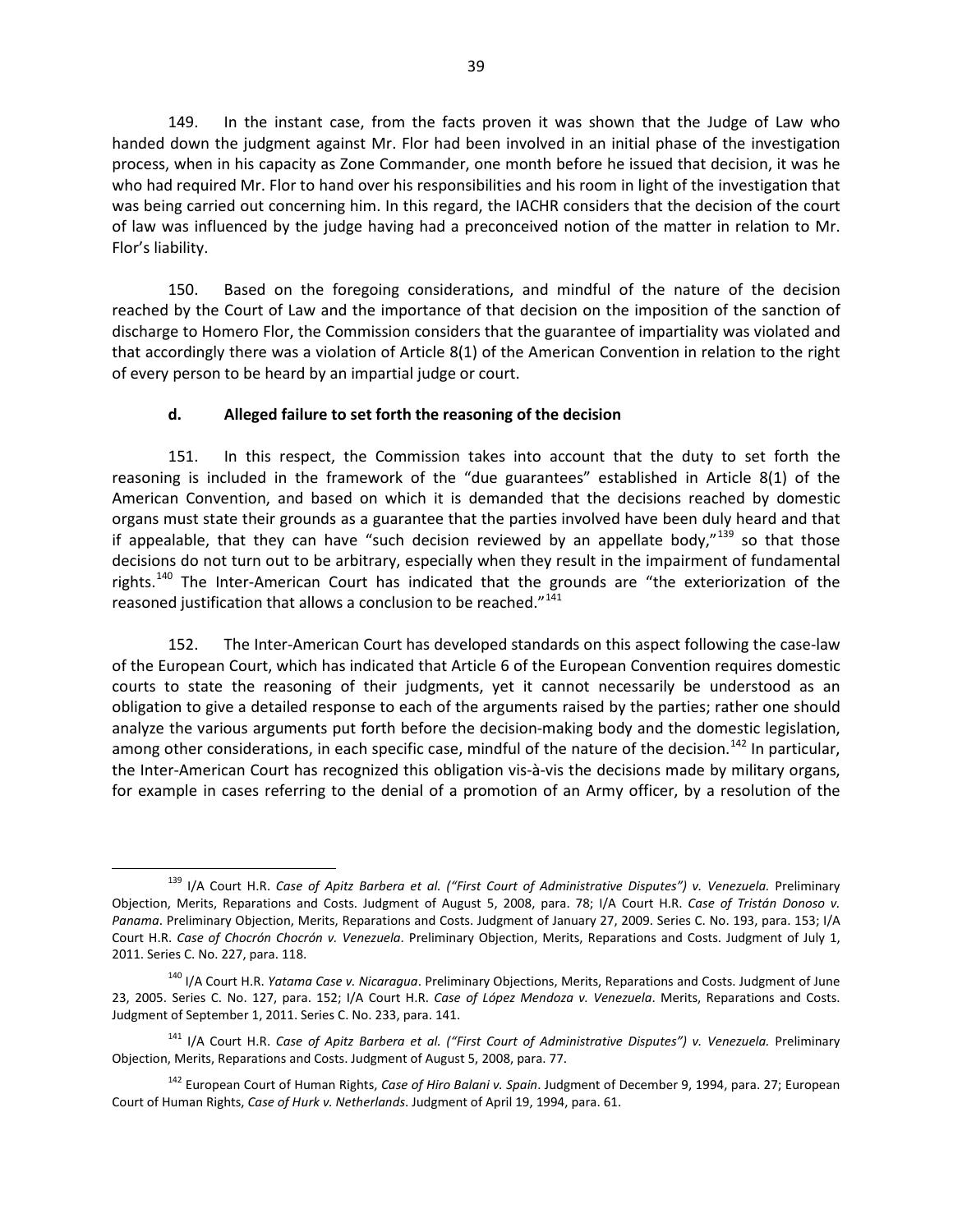Council of General Officers of the Army, which did not fulfill the duty to state the grounds in the terms required by the domestic legal order and the American Convention.<sup>[143](#page-39-0)</sup>

153. The Court has also noted that the exercise of the disciplinary power has the objective of evaluating the conduct and performance of a public official.<sup>[144](#page-39-1)</sup> This means that the duty to state grounds is all the greater for the organ entrusted with exercising that power<sup>[145](#page-39-2)</sup>, thus it is required that it analyze autonomously "how serious the conduct is and whether the penalty is proportionate."<sup>[146](#page-39-3)</sup>

154. Finally, equally relevant for the instant case, it should be noted that the Inter-American Court has also argued that the reasoning used to make a decision "must also show that it has duly taken into account the arguments of the parties and that the evidence has been analyzed."<sup>[147](#page-39-4)</sup>

155. In this respect, the decision of May 7, 2001, of the Council of Subaltern Officers, indicates that after that body held a session to address the matter it was decided that there were no "legal grounds" that would make it possible to overturn what was decided by the Court of Law, and so one had to accept its request regarding the imposition of said disciplinary sanction. The facts of the case make it possible to establish that in the proceeding before this body Homero Flor did not have a mechanism for adequate participation by which he could exercise his right to defense. In effect, Mr. Flor argued in the motion for reconsideration filed against that decision that during the proceeding before that authority he had asked investigative steps be taken to clarify the facts, but that the request had not been heeded and was not to be found in the record before the Ministry of National Defense, as his defense counsel had proven. The Commission observes that in the same motion for reconsideration Mr. Flor forwarded a series of requests: (i) to begin an investigation into the alleged irregularities committed in that proceeding; (ii) to declare null and void the decision by the Council of Subaltern Officers; and (iii) that his attorney be granted a hearing.

156. The Commission notes that the resolution by the Council of Subaltern Officers of June 5, 2001, by which Mr. Flor was notified that his request for reconsideration had been denied, only indicated that it was based on there having been no "change in the factual and legal bases" of the resolution challenged. Nonetheless, there was no ruling on the merits as to the admissibility of the other requests filed by Mr. Flor, nor on the irregularities alleged to have plagued that stage of the proceeding.

157. As regards the appeal decided by the Council of Superior Officers of the Armed Forces by resolution of July 18, 2001, the Commission notes that this decision did not include a pronouncement

<span id="page-39-0"></span><sup>143</sup> I/A Court H.R. *Case of Mejía Idrovo v. Ecuador*. Preliminary Objections, Merits, Reparations and Costs, Judgment of July 5, 2011, Series C, No. 228, para. 64. In this case the Inter-American Court determined that the Constitutional Court of Ecuador had cured an omission by the Council of General Officers of the Ecuadorian Army by setting forth the reasoning behind a decision.

<span id="page-39-1"></span><sup>&</sup>lt;sup>144</sup> I/A Court H.R. Case of Apitz Barbera et al. ("First Court of Administrative Disputes") v. Venezuela. Preliminary Objection, Merits, Reparations and Costs. Judgment of August 5, 2008, para. 86.

<span id="page-39-2"></span><sup>145</sup> I/A Court H.R. *Case of Chocrón Chocrón v. Venezuela*. Preliminary Objection, Merits, Reparations and Costs. Judgment of July 1, 2011. Series C. No. 227, para. 120.

<span id="page-39-3"></span><sup>&</sup>lt;sup>146</sup> I/A Court H.R. *Case of Apitz Barbera et al. ("First Court of Administrative Disputes") v. Venezuela. Preliminary* Objection, Merits, Reparations and Costs. Judgment of August 5, 2008, para. 86.

<span id="page-39-4"></span><sup>147</sup> I/A Court H.R. *Case of López Mendoza v. Venezuela*. Merits, Reparations and Costs. Judgment of September 1, 2011. Series C. No. 233, para. 141.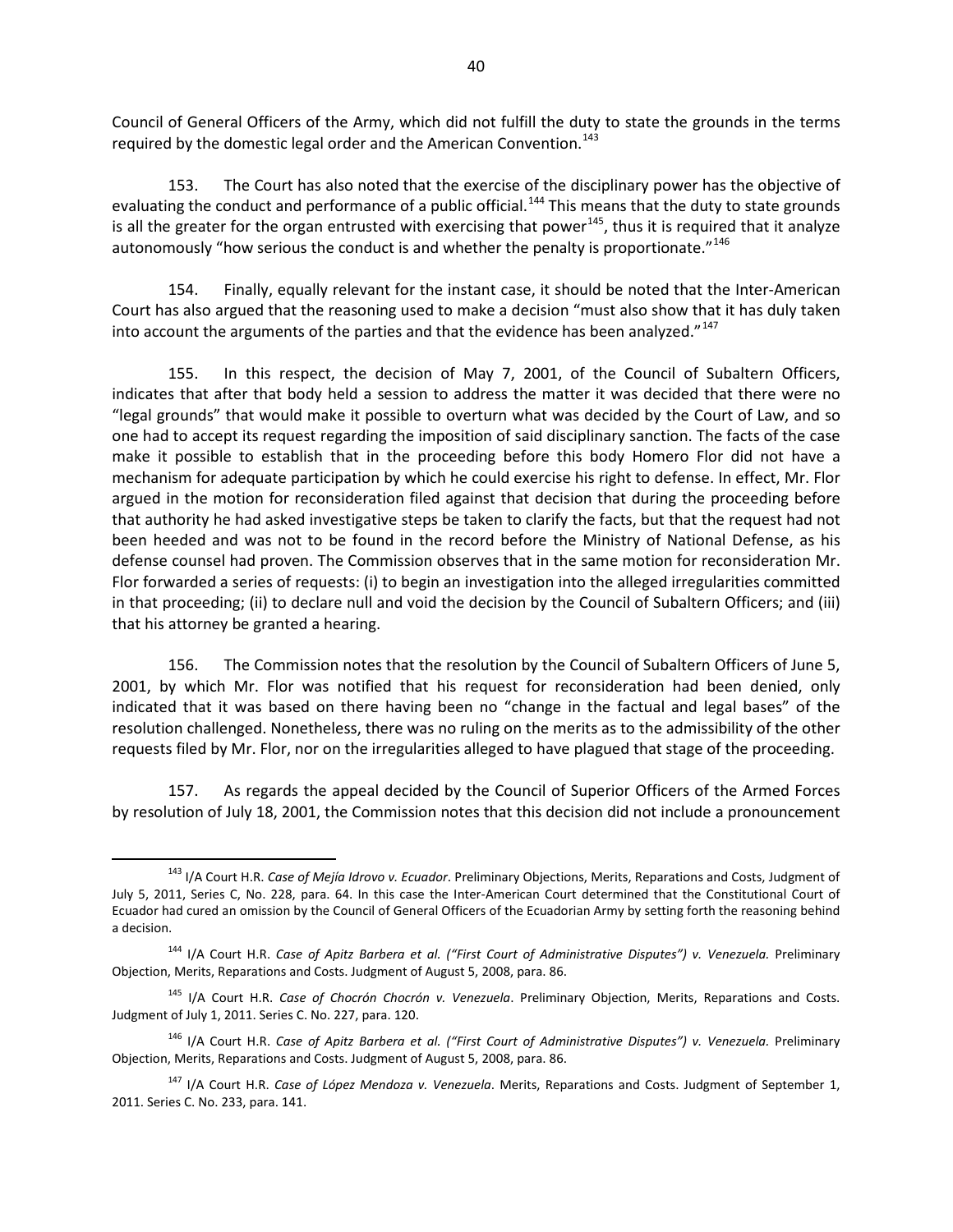on the merits either. The sanction imposed to Homero Flor was confirmed by the Council on no other basis than a reference to what had been decided by the Court of Law.

158. In light of the foregoing, the Commission considers that the elements of fact described allow one to establish that the resolutions of the Councils of Subaltern and Superior Officers, respectively, referred very succinctly to what was previously established by the Court of Law. The Commission understands that according to the procedure of the summary information proceeding, once the existence of disciplinary liability was established by the Court of Law that heard the matter, it was up to the respective Councils of Officers to characterize the conduct shown and to impose the sanctions established in the Law on Armed Forces Personnel.

159. It appears from the facts of the case that the authority attributed to the respective Councils of Officers in the context of the proceeding that concluded with the discharge of Homero Flor was different in nature from that attributed to the judicial authority that should have taken cognizance of the outcome of the administrative investigation, and show the truth of the facts alleged. In that regard, the Commission considers that the nature of that authority, i.e. carrying out disciplinary control on behalf of the military authorities, and deciding on challenges brought against the summary information proceeding, demanded a pronouncement that would autonomously determine whether it is in order to apply the sanction called for based on the facts established by the Court of Law. And so it was also required by the domestic legal order, in keeping with the provision in Article 24(13) of the Constitution then in force, which establishes the duty to state the reasoning of the resolutions of public authorities that affect persons as a guarantee of the right to due process.<sup>[148](#page-40-0)</sup>

160. Accordingly, the procedure followed against the Council of Officers in the context of which it was determined to proceed to discharge Mr. Homero Flor from the Army, after he was placed on leave, constituted, in practice, a mere procedural formality. Under these circumstances and mindful of the significance of that procedure, the Commission considers that the failure to state the reasoning of the decisions of the Councils of Subaltern and Superior Officers also had negative repercussions for the exercise of Mr. Flor's right to defense in that proceeding. And one must bear in mind that Mr. Flor never obtained a pronouncement on the requests related to supposed irregularities committed in that procedure, and that even though it was possible to appeal the decision of the Council of Subaltern Officers, the decision of the higher body did not examine the merits of the issue posed. Accordingly, the Commission considers that the alleged victim was not duly heard and was not afforded the due guarantees for the exercise of his right to defense.

161. Mindful of the foregoing considerations, the Commission observes that neither the decision of the Sixth Court for Civil Matters or of the Constitutional Court ruled on the merits of the issues raised by Homero Flor in the action filed, considering that they were related to the possible impairment of constitutional rights, specifically the right to equality and the guarantees of due process, and that the mechanism in question was aimed at protecting those rights.

<span id="page-40-0"></span><sup>&</sup>lt;sup>148</sup> Article 24.13 of the Constitution of Ecuador then in force (the 1998 Constitution) established: "To ensure due process, the following basic guarantees must be observed, without detriment to others established in the Constitution, international instruments, the laws, or the case-law: … 13. The resolutions of the governmental authorities that affect persons must state their grounds. Such grounds shall not be considered to be stated if the resolution does not spell out legal provisions or principles on which they are based, and if their application to the factual antecedents is not explained. When ruling on the challenge to a sanction, the appellant's situation may not be worsened."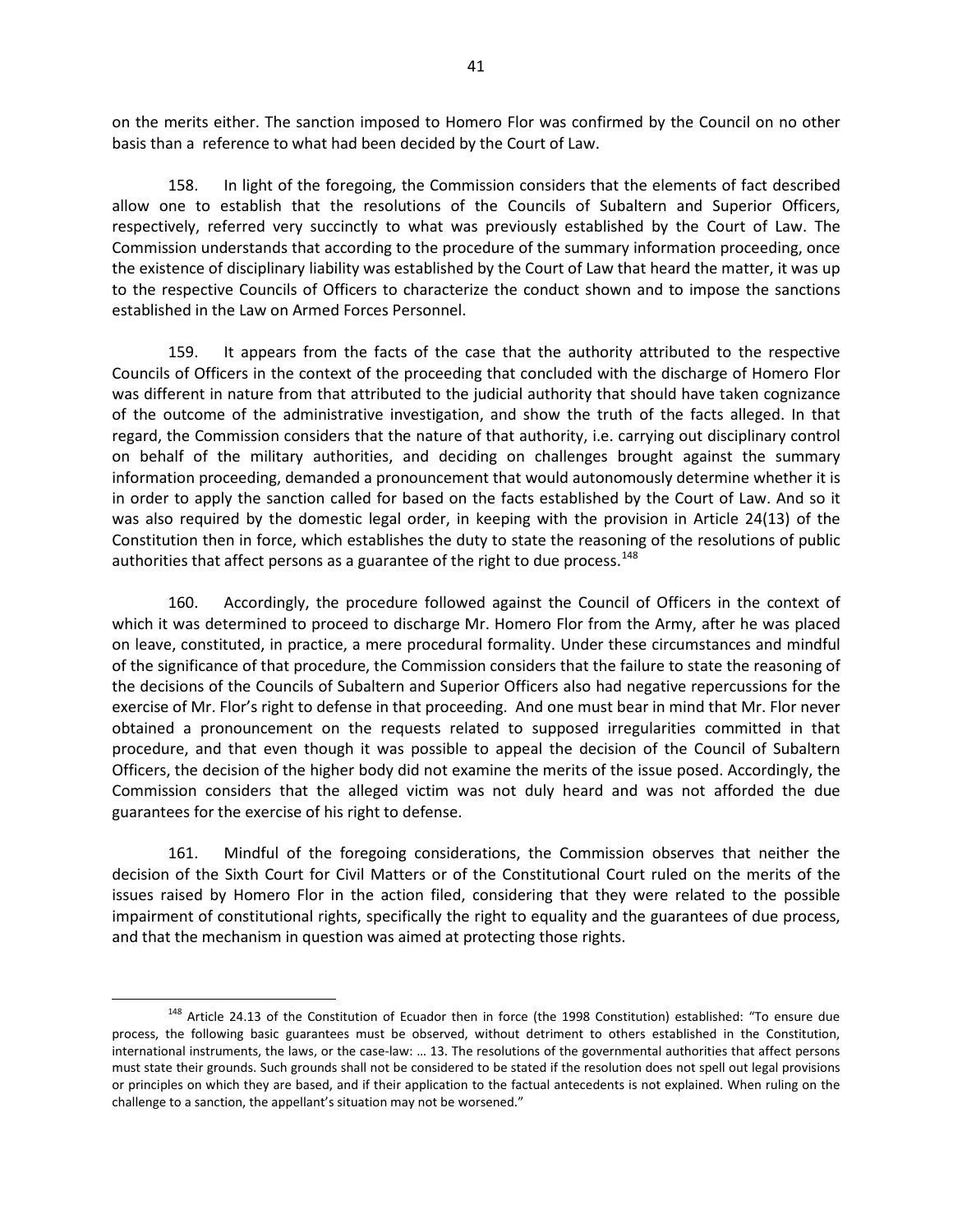162. The Commission considers that the grounds stated in both decisions were based solely on a qualitative analysis of the law applicable to the matter heard by both judicial bodies, without getting into a substantive analysis of the central purpose of the action brought by the alleged victim claiming protection for his constitutional rights. In particular, the IACHR is of the view that the decision to protect should respond to the position on the compatibility of the sanction provided for in the Rules of Military Discipline and the legal order in force. The formulation of the specific reasons and grounds on this aspect was a requirement provided for by the domestic legal order itself, in keeping with Articles 273 and 274 of the National Constitution, and in light of Article 23 of the same Constitution.

163. The Commission also observes that in the *amparo* action decided upon in first and second instance by the Sixth Court for Civil Matters and the Constitutional Court, respectively, one of the main arguments raised by Mr. Flor was that the decisions adopted as of the summary information proceeding were based on the application of a discriminatory provision that punished conduct that had been derogated from the criminal legislation, namely, consensual relations between persons of the same sex. Mr. Flor also proposed that in the course of that proceeding a series of irregularities had been committed related to due process guarantees. The IACHR also notes that in processing the *amparo* in the first instance Mr. Flor asked the Sixth Court for Civil Matters, on several occasions, to order the respective military authority to forward a copy of the record in the summary information proceeding. As established in the section on facts proven, that request was denied, indicating that Mr. Flor had the right to file the documentation he considered relevant to that judicial authority.

164. In that regard, the IACHR observes in particular that while the argument on alleged discrimination was before the Constitutional Court, it did not analyze it, and determined that the sanction imposed for misconduct was in order. The Constitutional Court did not state reasons for determining whether the conduct sanctioned did or did not fit within a criminal statute that by then had been derogated, and if appropriate analyze the legal consequences of that determination. The IACHR reiterates once again the considerations made in previous sections on the discriminatory treatment to which Mr. Flor was subjected in determining his labor situation in the Ecuadorian Army.

165. In this respect, the Inter-American Court of Human Rights has established: "A remedy which proves illusory because of the general conditions prevailing in the country, or even in the particular circumstances of a given case, cannot be considered effective."<sup>[149](#page-41-0)</sup> The IACHR considers that the failure to state the reasoning in the decisions on the action for protection filed by Mr. Homero Flor kept him from having effective access to judicial protection that would protect the rights affected by the action of the military authorities aimed at punishing the alleged victim's perceived sexual orientation. Consequently, the standards applied domestically to resolve the *amparo* action filed by the respective judicial authorities were incompatible with Article 8(1) of the American Convention, and therefore constitute a violation of his right to access justice.

166. Based on the considerations set forth in this section, the Commission concludes that the Ecuadorian State violated, to the detriment of Homero Flor, the rights to judicial guarantees and judicial protection enshrined in Articles 8(1) and 25(1) of the American Convention, in conjunction with Articles 1(1) and 2 of the same instrument.

<span id="page-41-0"></span><sup>149</sup> I/A Court H.R. *Judicial Guarantees in States of Emergency (Articles 27(2), 25 and 8 American Convention on Human Rights)*, Advisory Opinion OC-9/87 of October 6, 1987. Series A. No. 9, para. 24.